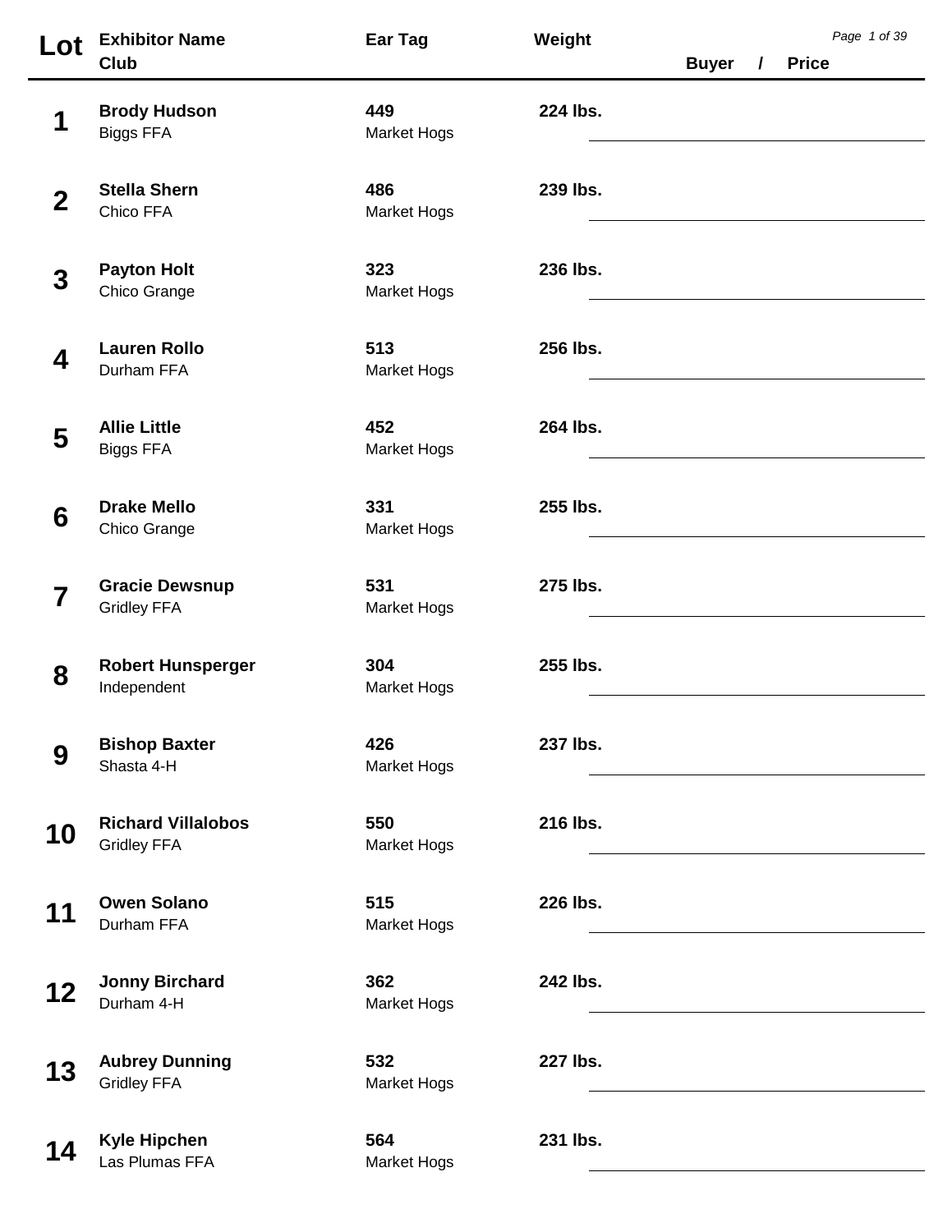| Lot | <b>Exhibitor Name</b><br>Club                      | Ear Tag                   | Weight   | <b>Buyer</b> | $\prime$ | <b>Price</b> | Page 2 of 39 |
|-----|----------------------------------------------------|---------------------------|----------|--------------|----------|--------------|--------------|
| 15  | <b>Riley Hunt</b><br>Las Plumas FFA                | 567<br><b>Market Hogs</b> | 236 lbs. |              |          |              |              |
| 16  | <b>Ben Cooper</b><br>Durham FFA                    | 496<br><b>Market Hogs</b> | 237 lbs. |              |          |              |              |
| 17  | <b>Colt Hayes</b><br>Durham 4-H                    | 366<br><b>Market Hogs</b> | 263 lbs. |              |          |              |              |
| 18  | <b>Emma Narasky</b><br>Las Plumas FFA              | 591<br><b>Market Hogs</b> | 244 lbs. |              |          |              |              |
| 19  | <b>Rachel Castro-Lowe</b><br><b>CORE Butte FFA</b> | 488<br><b>Market Hogs</b> | 254 lbs. |              |          |              |              |
| 20  | <b>Jack Rappa</b><br>Durham 4-H                    | 630<br><b>Market Hogs</b> | 266 lbs. |              |          |              |              |
| 21  | <b>Annie Woods</b><br><b>Gridley FFA</b>           | 552<br><b>Market Hogs</b> | 257 lbs. |              |          |              |              |
| 22  | <b>Lily Vaughan</b><br>Las Plumas FFA              | 584<br><b>Market Hogs</b> | 263 lbs. |              |          |              |              |
| 23  | <b>Tannyn Sherrod</b><br>Durham 4-H                | 354<br><b>Market Hogs</b> | 269 lbs. |              |          |              |              |
| 24  | <b>Liam Wilbur</b><br>Durham FFA                   | 696<br><b>Market Hogs</b> | 275 lbs. |              |          |              |              |
| 25  | <b>Tad Hervey</b><br>Chico FFA                     | 674<br><b>Market Hogs</b> | 276 lbs. |              |          |              |              |
| 26  | <b>Kaydence Miller</b><br>Palermo 4-H              | 409<br><b>Market Hogs</b> | 275 lbs. |              |          |              |              |
| 27  | Kaylee Johnson<br>Las Plumas FFA                   | 570<br><b>Market Hogs</b> | 211 lbs. |              |          |              |              |
| 28  | <b>Travis King</b><br>Pine Ridge 4-H               | 418<br><b>Market Hogs</b> | 228 lbs. |              |          |              |              |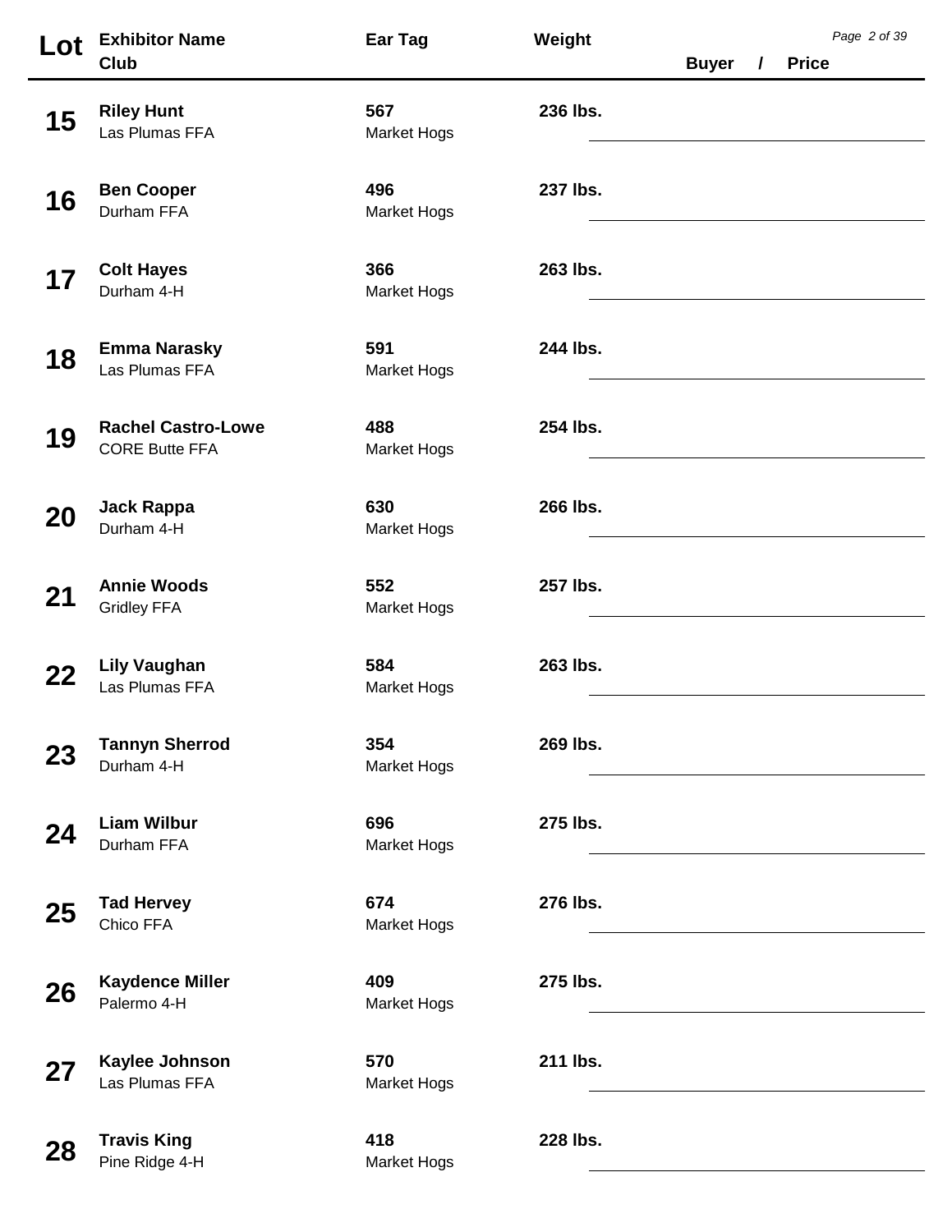| Lot | <b>Exhibitor Name</b><br>Club                      | Ear Tag                   | Weight   | <b>Buyer</b> | $\prime$ | <b>Price</b> | Page 3 of 39 |
|-----|----------------------------------------------------|---------------------------|----------|--------------|----------|--------------|--------------|
| 29  | <b>Andrea Medrano</b><br>Palermo Middle School FFA | 589<br><b>Market Hogs</b> | 220 lbs. |              |          |              |              |
| 30  | <b>Jada Macnally Vanella</b><br>Chico Grange       | 327<br><b>Market Hogs</b> | 230 lbs. |              |          |              |              |
| 31  | <b>Ryan Woolery</b><br><b>Gridley FFA</b>          | 554<br><b>Market Hogs</b> | 225 lbs. |              |          |              |              |
| 32  | <b>Addison McGowan</b><br>Lone Pine 4-H            | 387<br><b>Market Hogs</b> | 235 lbs. |              |          |              |              |
| 33  | <b>Jimmy Kelly</b><br><b>Gridley FFA</b>           | 543<br><b>Market Hogs</b> | 227 lbs. |              |          |              |              |
| 34  | <b>Reagan Poyner</b><br>Durham 4-H                 | 352<br><b>Market Hogs</b> | 237 lbs. |              |          |              |              |
| 35  | <b>Xiana Lopez</b><br>Las Plumas FFA               | 574<br><b>Market Hogs</b> | 230 lbs. |              |          |              |              |
| 36  | <b>Annalee Horn</b><br>Durham 4-H                  | 344<br><b>Market Hogs</b> | 238 lbs. |              |          |              |              |
| 37  | <b>Noorie Bhatti</b><br>Las Plumas FFA             | 558<br><b>Market Hogs</b> | 235 lbs. |              |          |              |              |
| 38  | <b>Abagail Marshall</b><br>Palermo Grange          | 413<br><b>Market Hogs</b> | 246 lbs. |              |          |              |              |
| 39  | <b>Felicita Graham</b><br><b>Gridley FFA</b>       | 537<br><b>Market Hogs</b> | 239 lbs. |              |          |              |              |
| 40  | <b>Ella Young</b><br>Palermo 4-H                   | 410<br><b>Market Hogs</b> | 253 lbs. |              |          |              |              |
| 41  | <b>Madyson Wilkey</b><br>Las Plumas FFA            | 585<br><b>Market Hogs</b> | 246 lbs. |              |          |              |              |
| 42  | <b>Claire Birchard</b><br>Durham 4-H               | 360<br><b>Market Hogs</b> | 258 lbs. |              |          |              |              |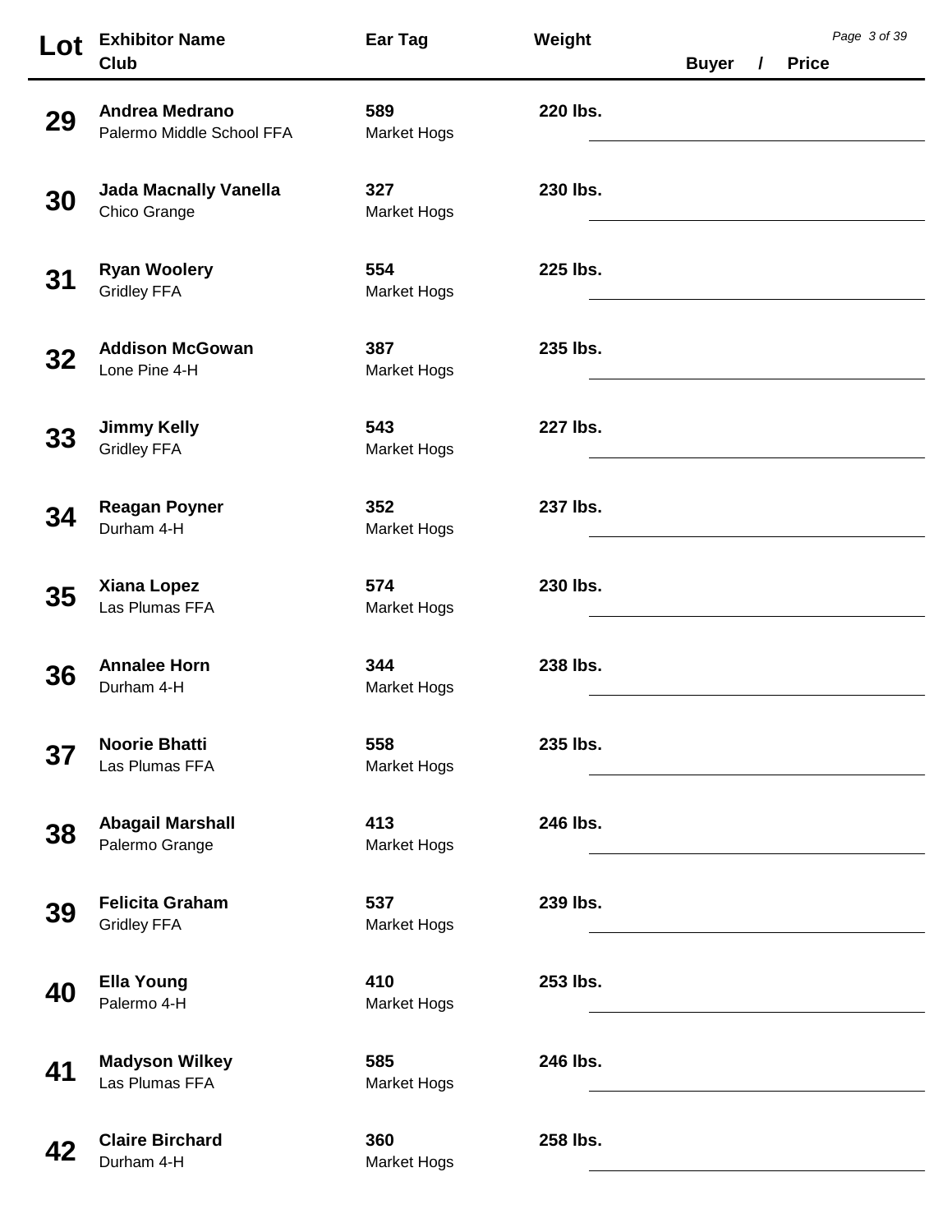| Lot | <b>Exhibitor Name</b>                      | Ear Tag                   | Weight   |              |          |              | Page 4 of 39 |  |
|-----|--------------------------------------------|---------------------------|----------|--------------|----------|--------------|--------------|--|
|     | Club                                       |                           |          | <b>Buyer</b> | $\prime$ | <b>Price</b> |              |  |
| 43  | <b>Esther Gonzalez</b><br><b>Biggs FFA</b> | 446<br><b>Market Hogs</b> | 254 lbs. |              |          |              |              |  |
| 44  | <b>Nolan Meinberg</b><br>Durham 4-H        | 346<br><b>Market Hogs</b> | 261 lbs. |              |          |              |              |  |
| 45  | <b>Jacob Neff</b><br>Durham FFA            | 507<br><b>Market Hogs</b> | 257 lbs. |              |          |              |              |  |
| 46  | <b>Temperance Hayes</b><br>Durham 4-H      | 367<br>Market Hogs        | 264 lbs. |              |          |              |              |  |
| 47  | <b>Maya Cann</b><br>Chico FFA              | 467<br><b>Market Hogs</b> | 258 lbs. |              |          |              |              |  |
| 48  | <b>Kaitlyn Miller</b><br>Palermo 4-H       | 408<br><b>Market Hogs</b> | 267 lbs. |              |          |              |              |  |
| 49  | <b>Carly McPherson</b><br>Chico FFA        | 478<br><b>Market Hogs</b> | 264 lbs. |              |          |              |              |  |
| 50  | <b>Whitney Leforce</b><br>Las Plumas FFA   | 573<br><b>Market Hogs</b> | 265 lbs. |              |          |              |              |  |
| 51  | <b>Conrad Seegert</b><br>Shasta 4-H        | 668<br><b>Market Hogs</b> | 274 lbs. |              |          |              |              |  |
| 52  | <b>Jack Cann</b><br>Chico FFA              | 466<br><b>Market Hogs</b> | 268 lbs. |              |          |              |              |  |
| 53  | <b>Eden Hosier</b><br>Chico FFA            | 675<br><b>Market Hogs</b> | 272 lbs. |              |          |              |              |  |
| 54  | <b>Clark Birchard</b><br>Durham 4-H        | 361<br><b>Market Hogs</b> | 276 lbs. |              |          |              |              |  |
| 55  | <b>Aaron Rogers</b><br><b>Gridley FFA</b>  | 546<br><b>Market Hogs</b> | 274 lbs. |              |          |              |              |  |
| 56  | <b>Gavin Keene</b><br>Durham FFA           | 500<br><b>Market Hogs</b> | 277 lbs. |              |          |              |              |  |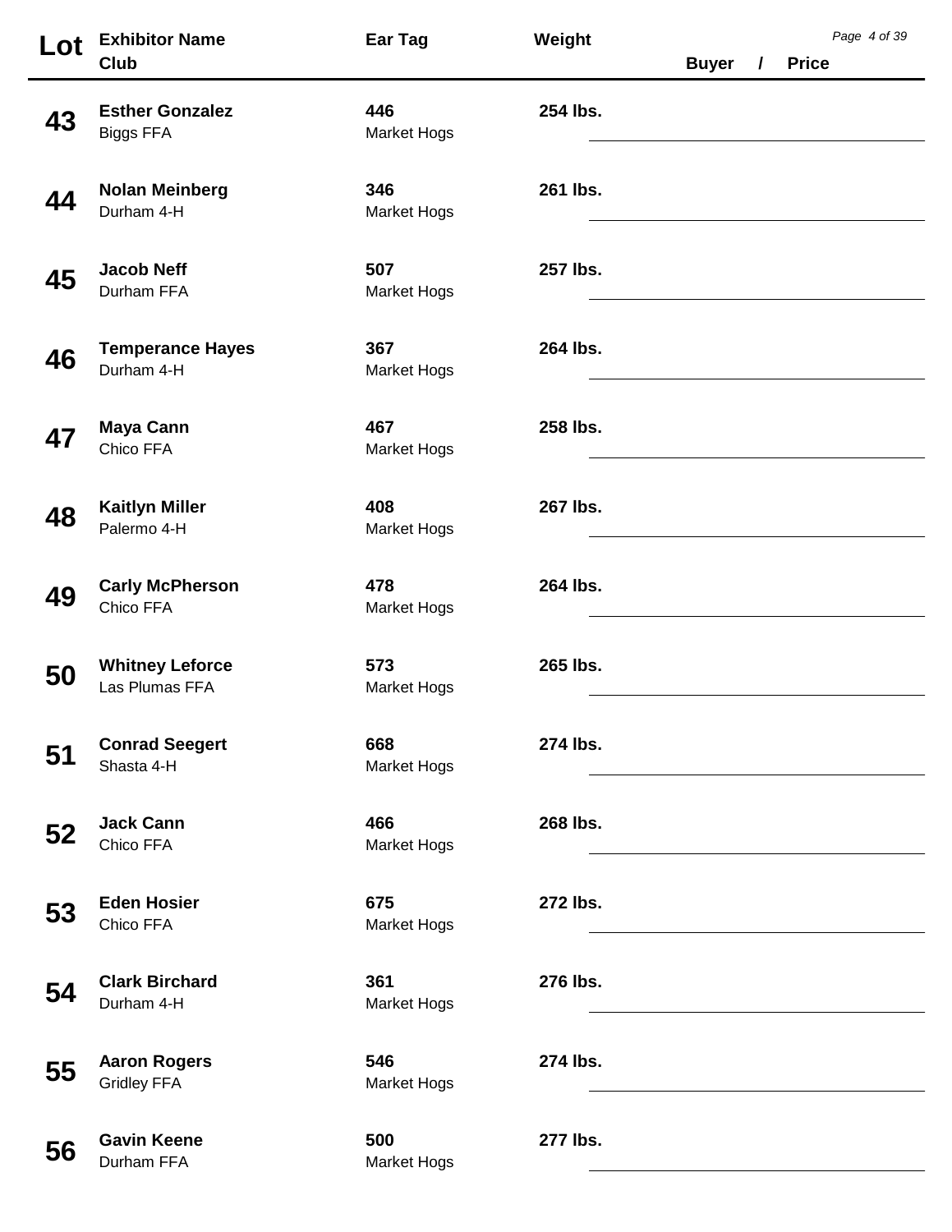| Lot | <b>Exhibitor Name</b>                               | Ear Tag                   | Weight   |              |          |              | Page 5 of 39 |  |
|-----|-----------------------------------------------------|---------------------------|----------|--------------|----------|--------------|--------------|--|
|     | <b>Club</b>                                         |                           |          | <b>Buyer</b> | $\prime$ | <b>Price</b> |              |  |
| 57  | <b>Kris Huff</b><br>Cohasset 4-H                    | 338<br><b>Market Hogs</b> | 211 lbs. |              |          |              |              |  |
| 58  | <b>Yadira Torres</b><br>Las Plumas FFA              | 582<br>Market Hogs        | 219 lbs. |              |          |              |              |  |
| 59  | <b>Tyler Young</b><br>Palermo 4-H                   | 412<br>Market Hogs        | 219 lbs. |              |          |              |              |  |
| 60  | <b>Brody Bergstrom</b><br>Palermo Middle School FFA | 586<br><b>Market Hogs</b> | 224 lbs. |              |          |              |              |  |
| 61  | <b>Lainey Lapp</b><br>Shasta 4-H                    | 432<br>Market Hogs        | 229 lbs. |              |          |              |              |  |
| 62  | <b>Taylor Carey</b><br><b>Gridley FFA</b>           | 528<br>Market Hogs        | 229 lbs. |              |          |              |              |  |
| 63  | Valentina Bertagna<br>Lone Pine 4-H                 | 377<br>Market Hogs        | 233 lbs. |              |          |              |              |  |
| 64  | <b>Lilly Nydell</b><br>Las Plumas FFA               | 577<br>Market Hogs        | 233 lbs. |              |          |              |              |  |
| 65  | <b>Ryan Mallery</b><br>Pine Ridge 4-H               | 95<br>Market Hogs         | 234 lbs. |              |          |              |              |  |
| 66  | <b>Hailey Brady</b><br>Las Plumas FFA               | 595<br>Market Hogs        | 235 lbs. |              |          |              |              |  |
| 67  | Sesili Webb<br>Lone Pine 4-H                        | 395<br>Market Hogs        | 236 lbs. |              |          |              |              |  |
| 68  | <b>Colby Clark</b><br>Independent                   | 468<br>Market Hogs        | 238 lbs. |              |          |              |              |  |
| 69  | <b>Ruby Drane</b><br>Nord Cana 4-H                  | 403<br>Market Hogs        | 244 lbs. |              |          |              |              |  |
| 70  | <b>Natalie Reed</b><br>Las Plumas FFA               | 578<br><b>Market Hogs</b> | 246 lbs. |              |          |              |              |  |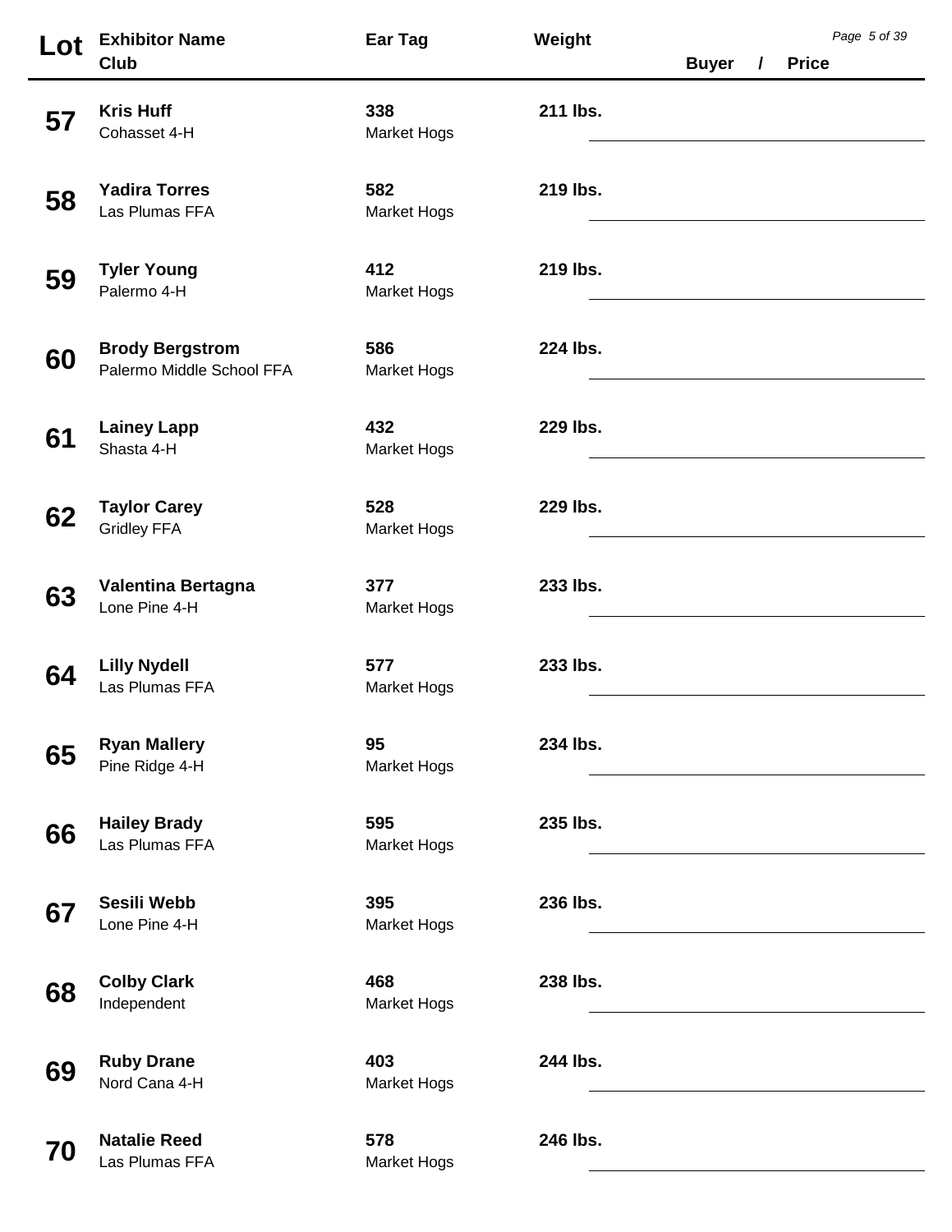| Lot | <b>Exhibitor Name</b><br>Club                     | Ear Tag                   | Weight   | <b>Buyer</b> | $\prime$ | <b>Price</b> | Page 6 of 39 |
|-----|---------------------------------------------------|---------------------------|----------|--------------|----------|--------------|--------------|
| 71  | <b>Cassie Jeska</b><br>Independent                | 305<br><b>Market Hogs</b> | 247 lbs. |              |          |              |              |
| 72  | <b>Quincy Shern</b><br>Chico FFA                  | 485<br><b>Market Hogs</b> | 251 lbs. |              |          |              |              |
| 73  | Joseph McKellar<br>Lone Pine 4-H                  | 390<br><b>Market Hogs</b> | 251 lbs. |              |          |              |              |
| 74  | <b>Eli Barnes</b><br>Palermo 4-H                  | 405<br><b>Market Hogs</b> | 258 lbs. |              |          |              |              |
| 75  | <b>Mauricio Smith</b><br>Independent              | 311<br><b>Market Hogs</b> | 254 lbs. |              |          |              |              |
| 76  | <b>Payton McCain</b><br>Durham 4-H                | 373<br><b>Market Hogs</b> | 261 lbs. |              |          |              |              |
| 77  | <b>Emily Fox</b><br>Durham FFA                    | 497<br><b>Market Hogs</b> | 257 lbs. |              |          |              |              |
| 78  | <b>Isaiah Vaughan</b><br>Independent              | 310<br><b>Market Hogs</b> | 264 lbs. |              |          |              |              |
| 79  | <b>Sadie Narasky</b><br>Palermo Middle School FFA | 886<br><b>Market Hogs</b> | 260 lbs. |              |          |              |              |
| 80  | <b>Collin Mallery</b><br>Pine Ridge 4-H           | 419<br><b>Market Hogs</b> | 267 lbs. |              |          |              |              |
| 81  | <b>Ashley Hipchen</b><br>Las Plumas FFA           | 563<br><b>Market Hogs</b> | 261 lbs. |              |          |              |              |
| 82  | <b>Josie Landon</b><br>Chico Grange               | 324<br><b>Market Hogs</b> | 268 lbs. |              |          |              |              |
| 83  | <b>Colby Fritter</b><br>Chico FFA                 | 470<br><b>Market Hogs</b> | 264 lbs. |              |          |              |              |
| 84  | <b>Cash Cordeiro</b><br>Nord Cana 4-H             | 402<br><b>Market Hogs</b> | 269 lbs. |              |          |              |              |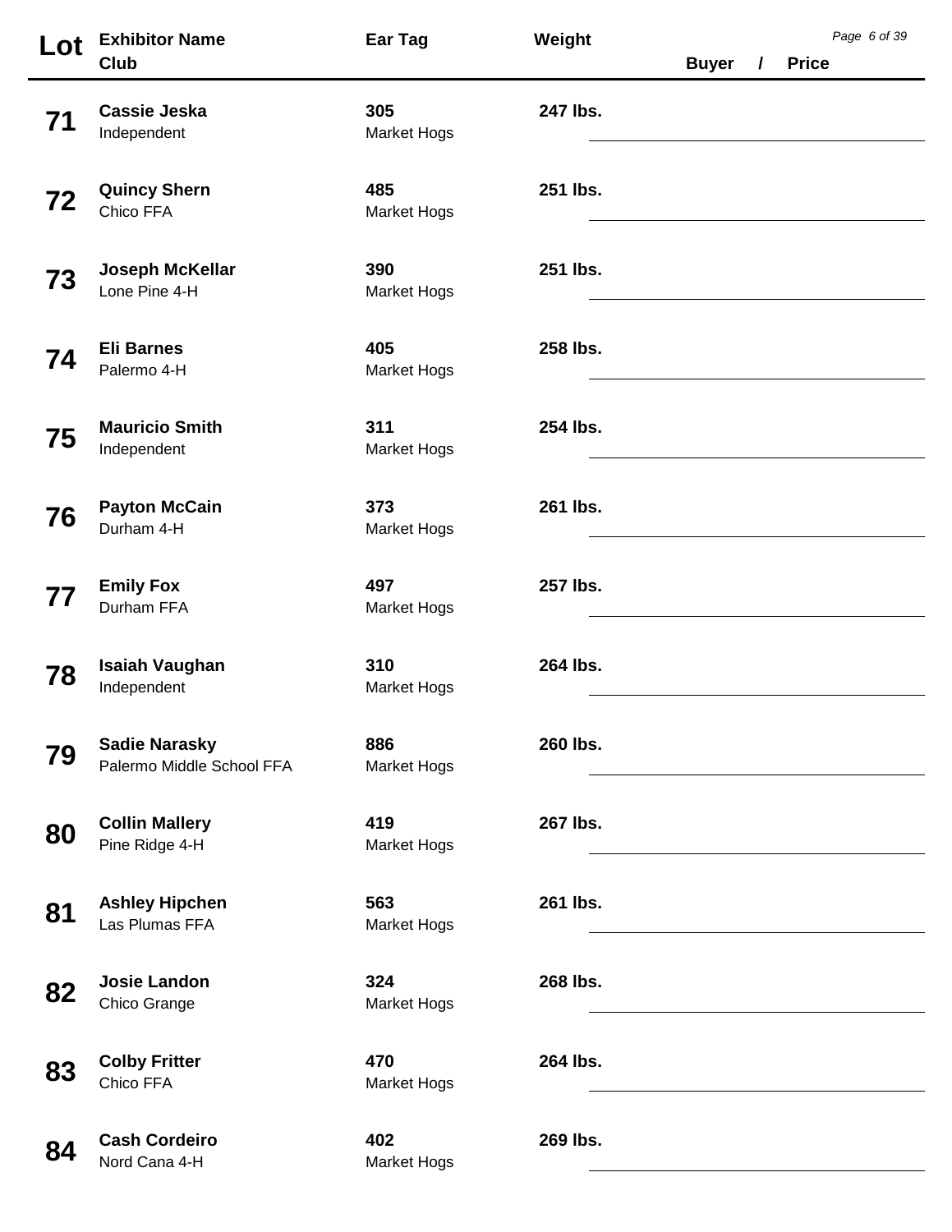| Lot | <b>Exhibitor Name</b><br>Club                        | Ear Tag                   | Weight   | <b>Buyer</b> | $\mathcal{L}$ | <b>Price</b> | Page 7 of 39 |
|-----|------------------------------------------------------|---------------------------|----------|--------------|---------------|--------------|--------------|
| 85  | <b>Sydnee Carr</b><br><b>Gridley FFA</b>             | 529<br>Market Hogs        | 266 lbs. |              |               |              |              |
| 86  | <b>Leighton Meyer</b><br>Durham 4-H                  | 348<br><b>Market Hogs</b> | 271 lbs. |              |               |              |              |
| 87  | <b>Cody Grover</b><br><b>Gridley FFA</b>             | 538<br><b>Market Hogs</b> | 267 lbs. |              |               |              |              |
| 88  | <b>Hunter Adams</b><br>Shasta 4-H                    | 421<br>Market Hogs        | 275 lbs. |              |               |              |              |
| 89  | <b>Lucio Linarez-Lander</b><br><b>CORE Butte FFA</b> | 491<br><b>Market Hogs</b> | 271 lbs. |              |               |              |              |
| 90  | <b>Kade Sherwood</b><br>Manzanita 4-H                | 399<br><b>Market Hogs</b> | 280 lbs. |              |               |              |              |
| 91  | <b>Sean Gallagher</b><br>Durham FFA                  | 498<br><b>Market Hogs</b> | 274 lbs. |              |               |              |              |
| 92  | <b>Samuel Fernandes</b><br>Las Plumas FFA            | 562<br>Market Hogs        | 278 lbs. |              |               |              |              |
| 93  | <b>Justin Wilhelm</b><br>Bangor 4-H                  | 313<br>Market Hogs        | 216 lbs. |              |               |              |              |
| 94  | <b>Brenna Jeska</b><br>Independent                   | 312<br><b>Market Hogs</b> | 217 lbs. |              |               |              |              |
| 95  | <b>Luke McComb</b><br>Chico Grange                   | 329<br><b>Market Hogs</b> | 225 lbs. |              |               |              |              |
| 96  | <b>Ruby Daverson</b><br>Chico FFA                    | 469<br><b>Market Hogs</b> | 220 lbs. |              |               |              |              |
| 97  | <b>Matthew Seegert</b><br>Shasta 4-H                 | 439<br><b>Market Hogs</b> | 227 lbs. |              |               |              |              |
| 98  | Lela Linarez-Lander<br><b>CORE Butte FFA</b>         | 490<br>Market Hogs        | 233 lbs. |              |               |              |              |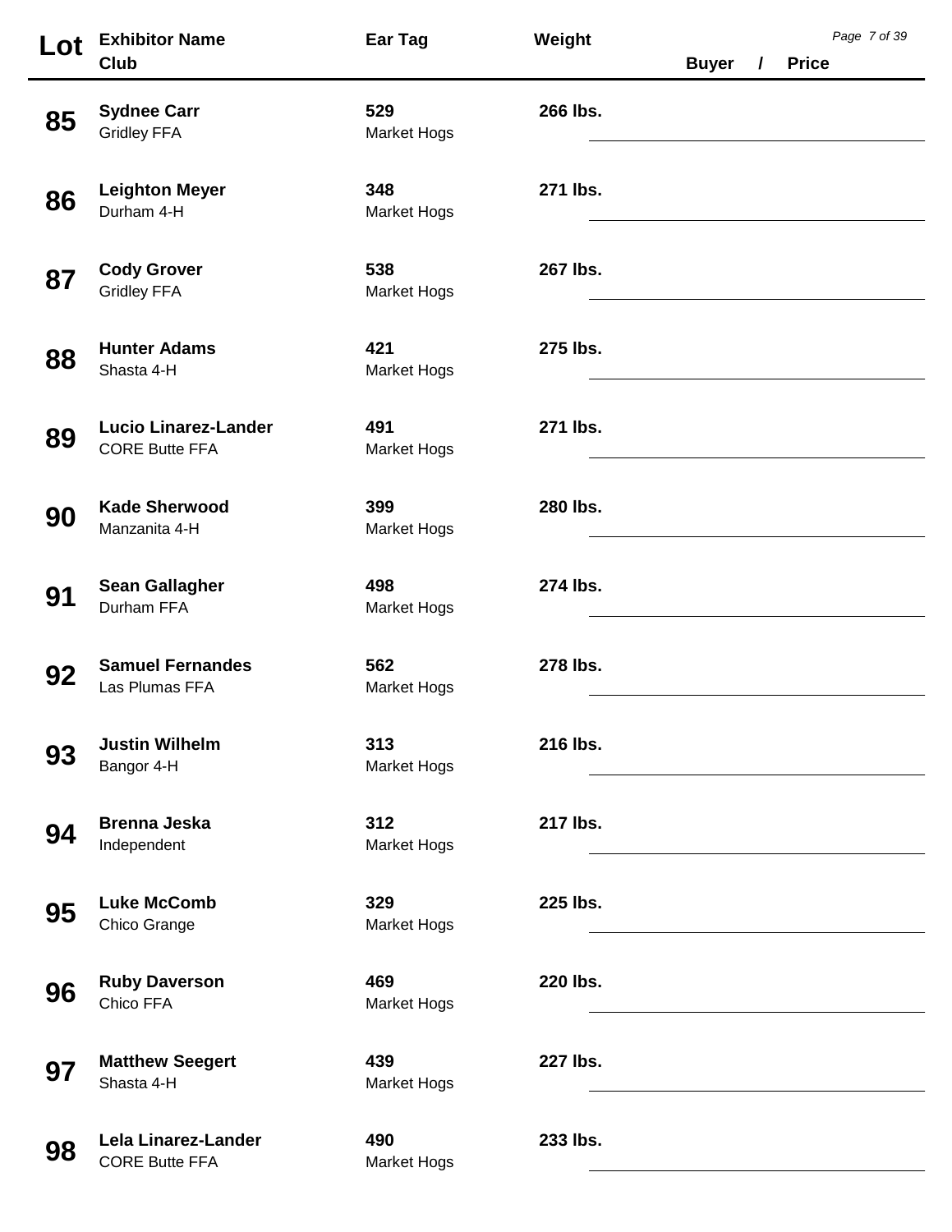| Lot | <b>Exhibitor Name</b><br>Club                  | Ear Tag                   | Weight   | <b>Buyer</b> | $\prime$ | <b>Price</b> | Page 8 of 39 |
|-----|------------------------------------------------|---------------------------|----------|--------------|----------|--------------|--------------|
| 99  | <b>Tiago Cardoza</b><br>Independent            | 302<br>Market Hogs        | 233 lbs. |              |          |              |              |
| 100 | <b>Lauren Mallery</b><br><b>CORE Butte FFA</b> | 492<br>Market Hogs        | 224 lbs. |              |          |              |              |
| 101 | <b>Samantha Van Arsdale</b><br>Durham 4-H      | 636<br>Market Hogs        | 234 lbs. |              |          |              |              |
| 102 | <b>Audrey Antonowich</b><br>Durham FFA         | 494<br><b>Market Hogs</b> | 229 lbs. |              |          |              |              |
| 103 | <b>Raleigh Munn</b><br>Lone Pine 4-H           | 392<br>Market Hogs        | 237 lbs. |              |          |              |              |
| 104 | <b>Elizabeth Stephens</b><br>Chico FFA         | 487<br>Market Hogs        | 234 lbs. |              |          |              |              |
| 105 | <b>Amy Armstrong</b><br>Shasta 4-H             | 423<br>Market Hogs        | 245 lbs. |              |          |              |              |
| 106 | <b>Baylee Bowles</b><br><b>Biggs FFA</b>       | 444<br>Market Hogs        | 237 lbs. |              |          |              |              |
| 107 | <b>Danielle Ortiz</b><br>Lone Pine 4-H         | 319<br>Market Hogs        | 248 lbs. |              |          |              |              |
| 108 | <b>Sydney Sizelove</b><br><b>Biggs FFA</b>     | 461<br>Market Hogs        | 243 lbs. |              |          |              |              |
| 109 | <b>Landon Jones</b><br>Durham 4-H              | 369<br>Market Hogs        | 252 lbs. |              |          |              |              |
| 110 | Dawson Vaughan<br>Independent                  | 309<br>Market Hogs        | 251 lbs. |              |          |              |              |
| 111 | <b>Jake Boeger</b><br>Durham 4-H               | 363<br>Market Hogs        | 259 lbs. |              |          |              |              |
|     | <b>Trinity Kolu</b><br>Durham 4-H              | 372<br>Market Hogs        | 261 lbs. |              |          |              |              |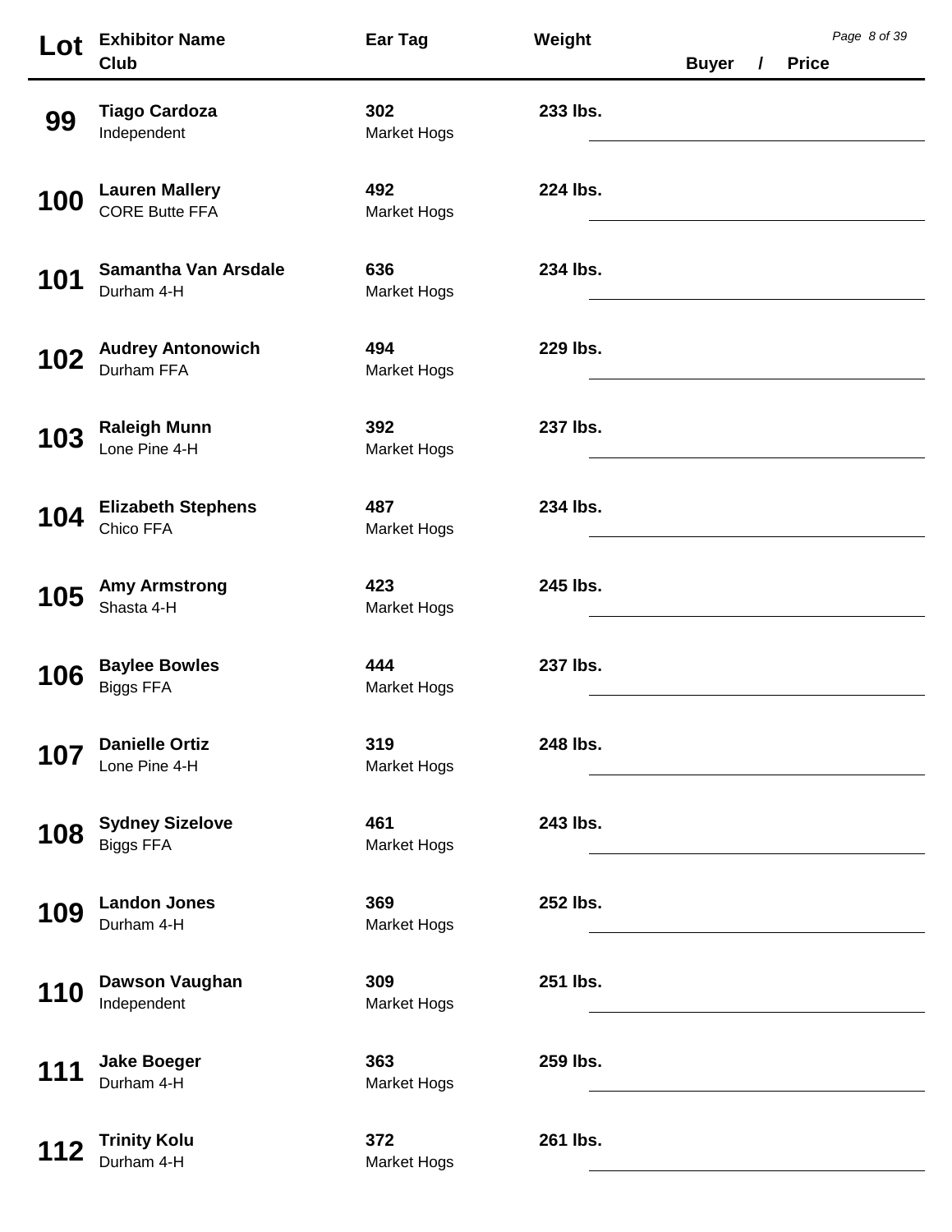| Lot | <b>Exhibitor Name</b><br>Club                    | Ear Tag                   | Weight   | <b>Buyer</b> | $\prime$ | <b>Price</b> | Page 9 of 39 |
|-----|--------------------------------------------------|---------------------------|----------|--------------|----------|--------------|--------------|
| 113 | <b>Taylor Poblano</b><br>Durham FFA              | 509<br>Market Hogs        | 253 lbs. |              |          |              |              |
|     | <b>Lawson Cooper</b><br>Chico Grange             | 321<br>Market Hogs        | 265 lbs. |              |          |              |              |
| 115 | <b>Olivia Barton</b><br>Shasta 4-H               | 425<br>Market Hogs        | 266 lbs. |              |          |              |              |
| 116 | <b>Olivia Barnes</b><br>Las Plumas FFA           | 555<br><b>Market Hogs</b> | 255 lbs. |              |          |              |              |
|     | <b>Brody Brewer</b><br>Chico Grange              | 320<br><b>Market Hogs</b> | 268 lbs. |              |          |              |              |
| 118 | <b>Jace Crawford</b><br><b>CORE Butte FFA</b>    | 489<br><b>Market Hogs</b> | 260 lbs. |              |          |              |              |
| 119 | <b>Rauley Hengst</b><br>Durham 4-H               | 343<br><b>Market Hogs</b> | 269 lbs. |              |          |              |              |
| 120 | <b>Max Landon</b><br>Durham FFA                  | 503<br><b>Market Hogs</b> | 261 lbs. |              |          |              |              |
|     | <b>Joseph Guerra</b><br>Durham 4-H               | 364<br>Market Hogs        | 274 lbs. |              |          |              |              |
| 122 | <b>Kaitlyn Poblano</b><br>Durham FFA             | 508<br><b>Market Hogs</b> | 263 lbs. |              |          |              |              |
| 123 | <b>Bodey Wilkey</b><br>Palermo Middle School FFA | 596<br>Market Hogs        | 265 lbs. |              |          |              |              |
| 124 | <b>Mylie Hoff</b><br>Nord Cana 4-H               | 404<br><b>Market Hogs</b> | 276 lbs. |              |          |              |              |
| 125 | <b>Andrew Engelmann</b><br><b>Gridley FFA</b>    | 534<br>Market Hogs        | 269 lbs. |              |          |              |              |
| 126 | <b>Hannah Grover</b><br><b>Gridley FFA</b>       | 539<br>Market Hogs        | 271 lbs. |              |          |              |              |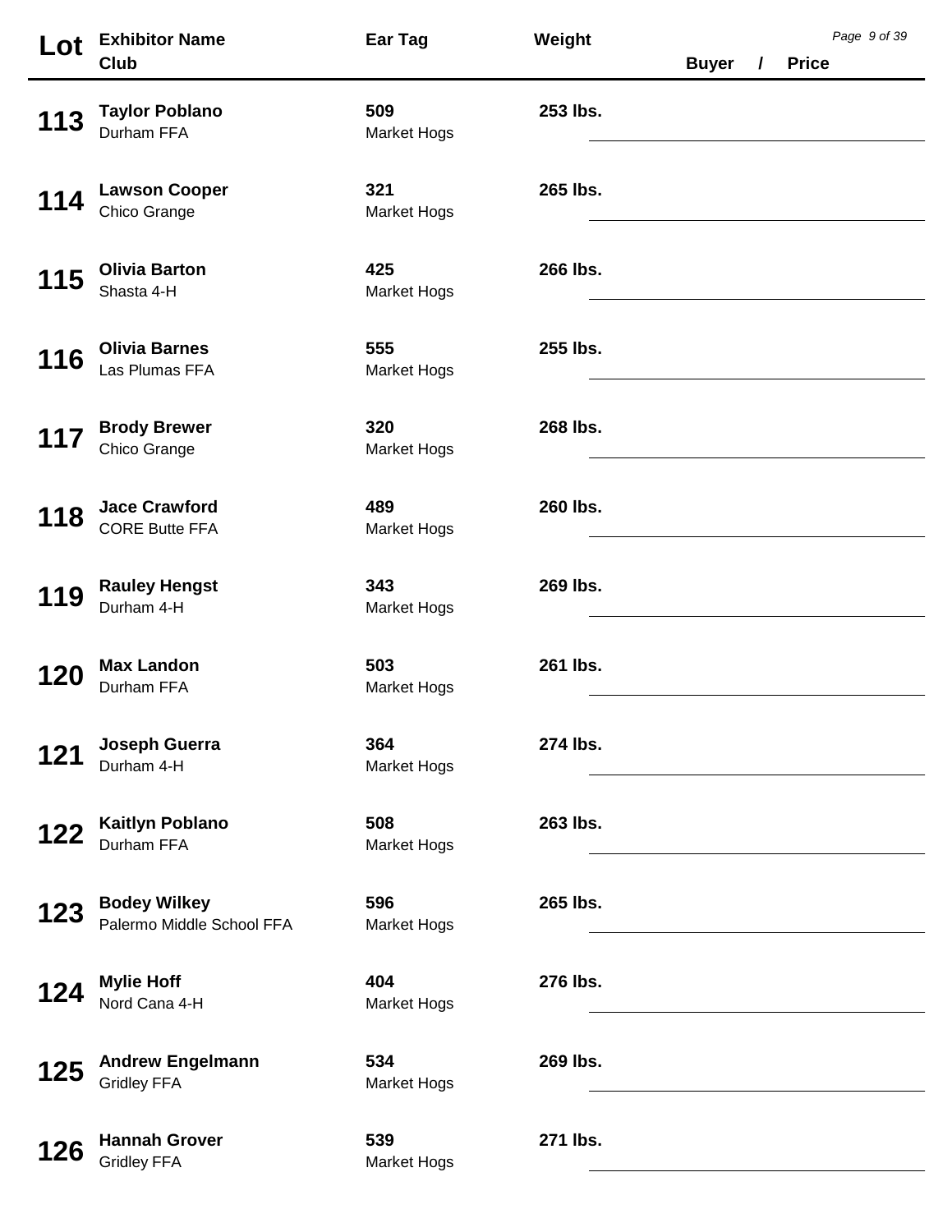| Lot | <b>Exhibitor Name</b>                       | Ear Tag                   | Weight          |                                                                                                                      |          |              | Page 10 of 39 |
|-----|---------------------------------------------|---------------------------|-----------------|----------------------------------------------------------------------------------------------------------------------|----------|--------------|---------------|
|     | Club                                        |                           |                 | <b>Buyer</b>                                                                                                         | $\prime$ | <b>Price</b> |               |
| 127 | <b>Hailey Dilbeck</b><br>Durham 4-H         | 340<br>Market Hogs        | 279 lbs.        |                                                                                                                      |          |              |               |
| 128 | <b>Rya Andes</b><br><b>Gridley FFA</b>      | 524<br>Market Hogs        | 274 lbs.        |                                                                                                                      |          |              |               |
| 129 | <b>Lily Kingsbury</b><br>Las Plumas FFA     | 571<br>Market Hogs        | 277 lbs.        |                                                                                                                      |          |              |               |
| 130 | <b>Hannah Sillars</b><br>Independent        | 308<br><b>Market Hogs</b> | 210 lbs.        |                                                                                                                      |          |              |               |
| 131 | <b>Cadance Hudson</b><br><b>Gridley FFA</b> | 540<br>Market Hogs        | 211 lbs.        |                                                                                                                      |          |              |               |
| 132 | <b>Lilah Cardoza</b><br>Independent         | 301<br>Market Hogs        | 219 lbs.        |                                                                                                                      |          |              |               |
| 133 | <b>Alexis Turner</b><br>Durham FFA          | 519<br><b>Market Hogs</b> | 218 lbs.        |                                                                                                                      |          |              |               |
| 134 | <b>Audrey McComb</b><br>Chico Grange        | 328<br>Market Hogs        | 227 lbs.        |                                                                                                                      |          |              |               |
| 135 | <b>Kacey Hoffman</b><br>Las Plumas FFA      | 565<br>Market Hogs        | 226 lbs.        |                                                                                                                      |          |              |               |
| 136 | <b>Devon Kolu</b><br>Durham 4-H             | 371<br>Market Hogs        | 231 lbs.        |                                                                                                                      |          |              |               |
| 137 | <b>John Placencia</b><br><b>Gridley FFA</b> | 545<br>Market Hogs        | <b>227 lbs.</b> |                                                                                                                      |          |              |               |
| 138 | <b>Sutter Jones</b><br>Durham 4-H           | 370<br>Market Hogs        | 234 lbs.        | <u> 1980 - Johann Barn, mars ann an t-Amhain Aonaich an t-Aonaich an t-Aonaich ann an t-Aonaich ann an t-Aonaich</u> |          |              |               |
| 139 | <b>Teagan Mello</b><br>Las Plumas FFA       | 590<br>Market Hogs        | 231 lbs.        |                                                                                                                      |          |              |               |
| 140 | <b>Emma Partlow</b><br>Durham 4-H           | 350<br>Market Hogs        | 236 lbs.        |                                                                                                                      |          |              |               |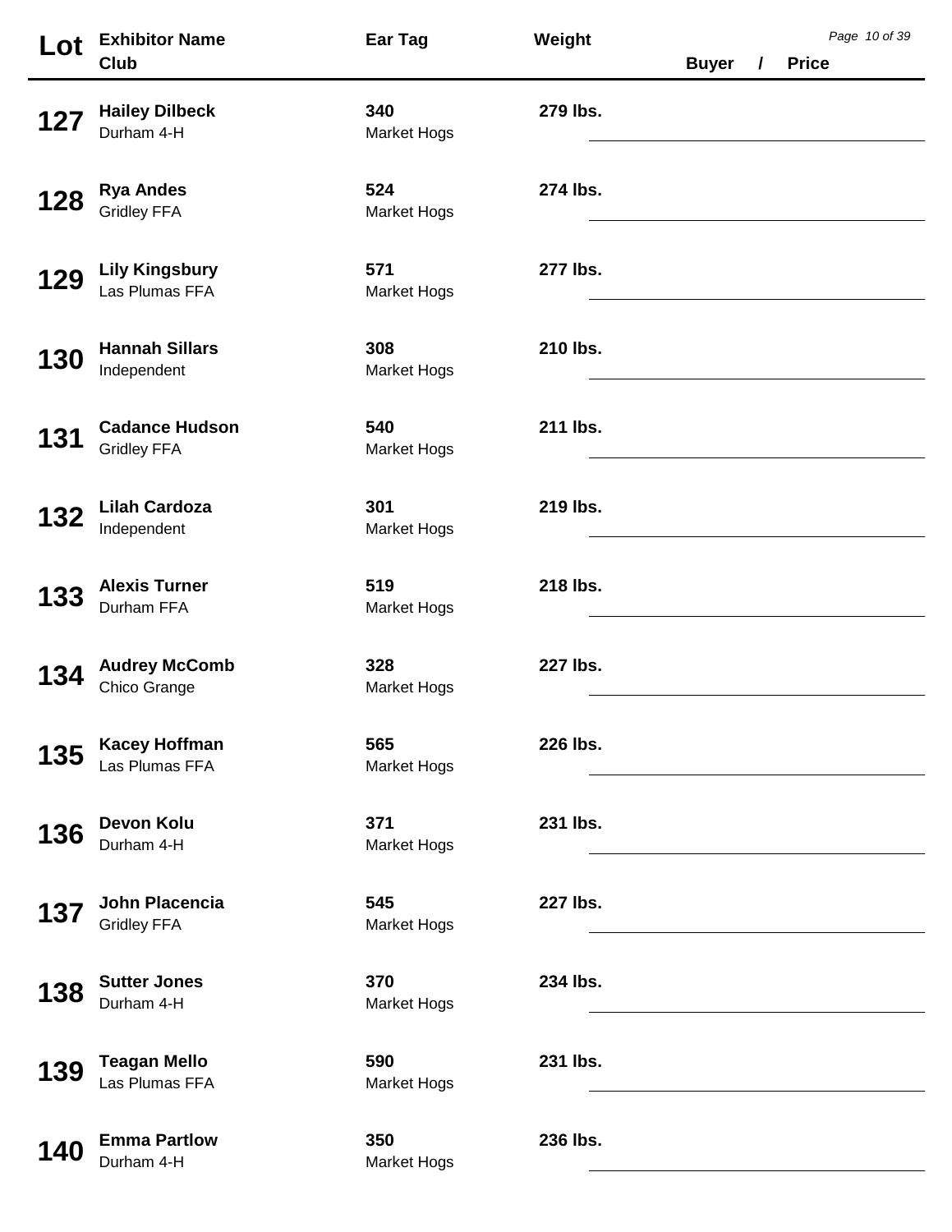| Lot | <b>Exhibitor Name</b>                              | Ear Tag                   | Weight   |              |          |              | Page 11 of 39 |  |
|-----|----------------------------------------------------|---------------------------|----------|--------------|----------|--------------|---------------|--|
|     | Club                                               |                           |          | <b>Buyer</b> | $\prime$ | <b>Price</b> |               |  |
| 141 | <b>Kristopher Bergstrom</b><br>Las Plumas FFA      | 557<br>Market Hogs        | 236 lbs. |              |          |              |               |  |
| 142 | <b>Tommy Mello</b><br>Chico Grange                 | 332<br>Market Hogs        | 244 lbs. |              |          |              |               |  |
| 143 | <b>Christian Koehler</b><br>Durham FFA             | 501<br>Market Hogs        | 238 lbs. |              |          |              |               |  |
| 144 | <b>Kylie Collins</b><br>Durham 4-H                 | 339<br>Market Hogs        | 247 lbs. |              |          |              |               |  |
| 145 | <b>Danica Ramirez</b><br>Palermo Middle School FFA | 593<br>Market Hogs        | 244 lbs. |              |          |              |               |  |
| 146 | <b>Miles Ridgely</b><br>Shasta 4-H                 | 435<br>Market Hogs        | 251 lbs. |              |          |              |               |  |
| 147 | <b>Marie Huitt</b><br>Chico FFA                    | 475<br>Market Hogs        | 248 lbs. |              |          |              |               |  |
| 148 | <b>Gordon Muff</b><br>Lone Pine 4-H                | 391<br><b>Market Hogs</b> | 256 lbs. |              |          |              |               |  |
| 149 | Lia Vang<br>Las Plumas FFA                         | 583<br>Market Hogs        | 253 lbs. |              |          |              |               |  |
| 150 | <b>Reagan Heringer</b><br>Lone Pine 4-H            | 381<br>Market Hogs        | 263 lbs. |              |          |              |               |  |
| 151 | <b>Jeremiah Badie</b><br>Durham FFA                | 495<br>Market Hogs        | 259 lbs. |              |          |              |               |  |
| 152 | <b>Hunter Turnquist</b><br>Lone Pine 4-H           | 393<br>Market Hogs        | 265 lbs. |              |          |              |               |  |
| 153 | <b>Haidy Valencia</b><br>Las Plumas FFA            | 560<br>Market Hogs        | 261 lbs. |              |          |              |               |  |
| 154 | <b>Dane Lapp</b><br>Shasta 4-H                     | 664<br><b>Market Hogs</b> | 266 lbs. |              |          |              |               |  |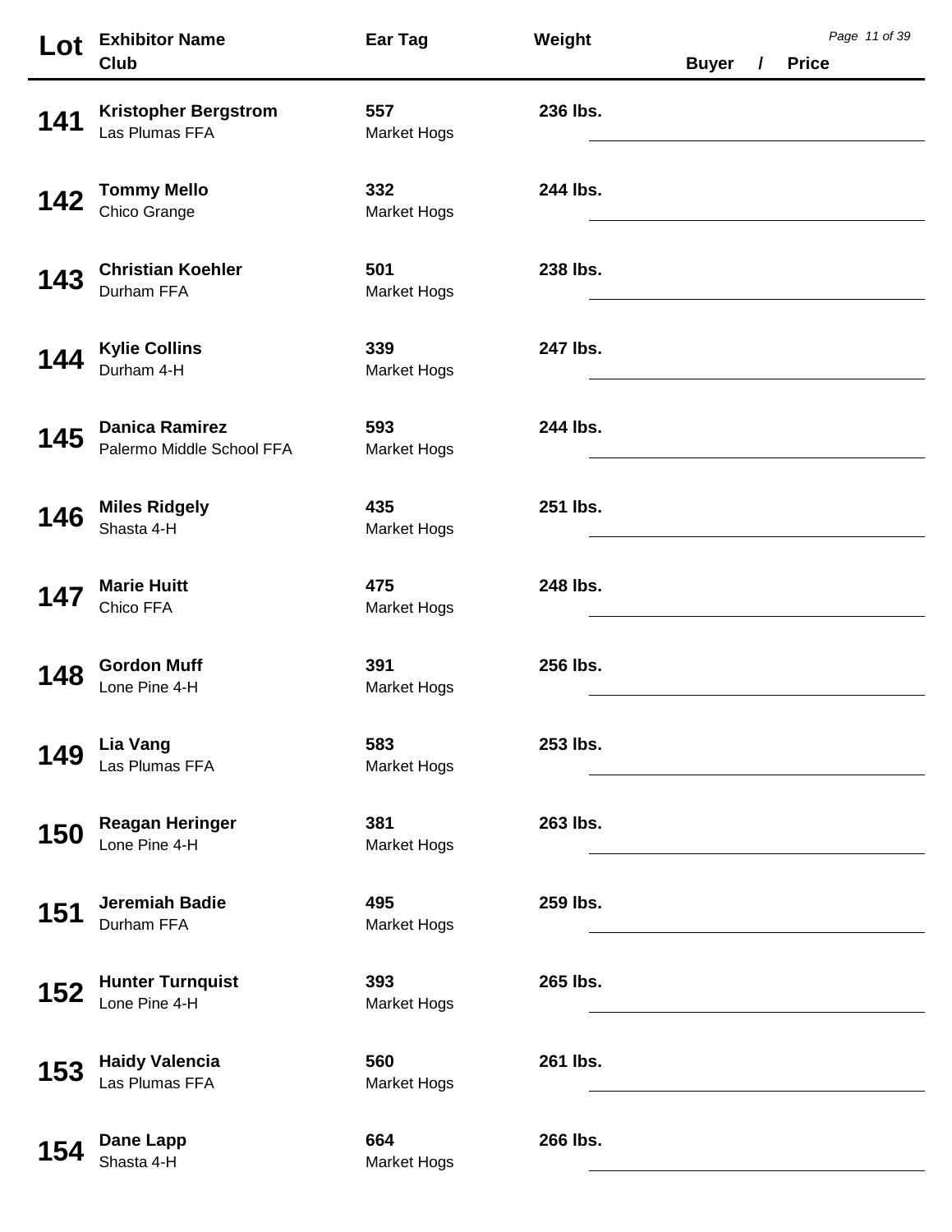| Lot        | <b>Exhibitor Name</b><br>Club                      | <b>Ear Tag</b>            | Weight   | <b>Buyer</b> | $\prime$ | <b>Price</b> | Page 12 of 39 |
|------------|----------------------------------------------------|---------------------------|----------|--------------|----------|--------------|---------------|
| 155        | <b>Russell Kingsbury</b><br>Las Plumas FFA         | 572<br><b>Market Hogs</b> | 264 lbs. |              |          |              |               |
| 156        | <b>Paycin Radway</b><br>Palermo Grange             | 415<br><b>Market Hogs</b> | 268 lbs. |              |          |              |               |
| 157        | <b>Natisha Rivera</b><br>Las Plumas FFA            | 579<br><b>Market Hogs</b> | 266 lbs. |              |          |              |               |
| 158        | <b>Caleb Webber</b><br>Lake Oroville 4-H           | 376<br><b>Market Hogs</b> | 269 lbs. |              |          |              |               |
| 159        | <b>Fallyn Santos</b><br><b>Gridley FFA</b>         | 547<br><b>Market Hogs</b> | 267 lbs. |              |          |              |               |
| 160        | <b>Aubrey Bryant</b><br>Shasta 4-H                 | 427<br><b>Market Hogs</b> | 273 lbs. |              |          |              |               |
| 161        | <b>Kirsten Muzzy</b><br><b>Gridley FFA</b>         | 544<br><b>Market Hogs</b> | 274 lbs. |              |          |              |               |
| 162        | <b>Beau Mello</b><br>Chico Grange                  | 330<br><b>Market Hogs</b> | 275 lbs. |              |          |              |               |
| <b>163</b> | <b>Brady Smith</b><br><b>Biggs FFA</b>             | 462<br><b>Market Hogs</b> | 276 lbs. |              |          |              |               |
| 164        | <b>Jonathon Gore</b><br>Durham 4-H                 | 615<br><b>Market Hogs</b> | 280 lbs. |              |          |              |               |
| 165        | <b>Hailey Nielsen</b><br>Palermo Middle School FFA | 789<br><b>Market Goat</b> | 79 lbs.  |              |          |              |               |
| 166        | <b>Molly Matthews</b><br>Lone Pine 4-H             | 96<br><b>Market Goat</b>  | 90 lbs.  |              |          |              |               |
| 167        | <b>Jacob Fairbanks-Espinoz</b><br>Chico FFA        | 737<br><b>Market Goat</b> | 90 lbs.  |              |          |              |               |
| 168        | <b>Madison Reiselt</b><br>Palermo 4-H              | 717<br><b>Market Goat</b> | 92 lbs.  |              |          |              |               |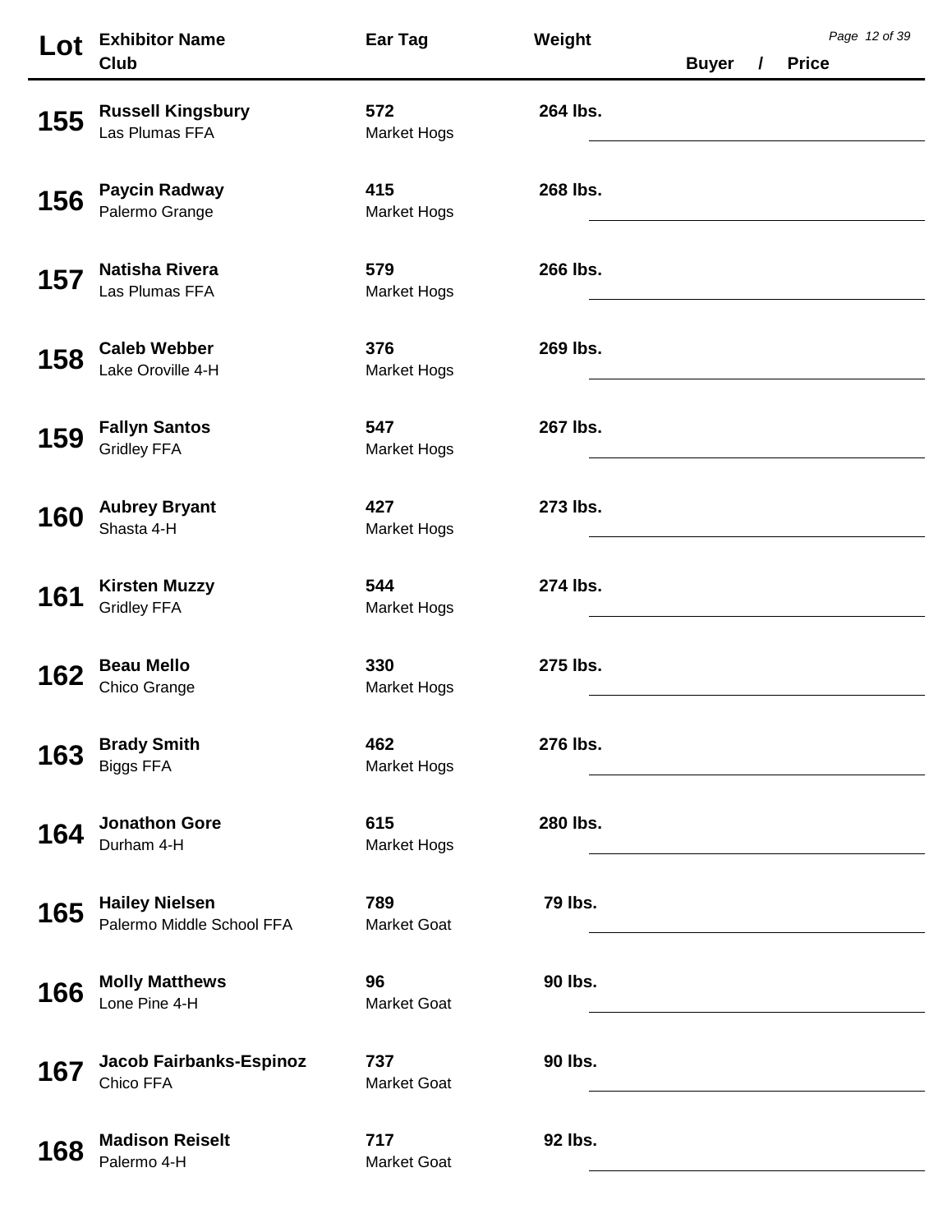| Lot | <b>Exhibitor Name</b><br>Club                       | <b>Ear Tag</b>            | Weight  | <b>Buyer</b> | $\prime$ | <b>Price</b> | Page 13 of 39 |  |
|-----|-----------------------------------------------------|---------------------------|---------|--------------|----------|--------------|---------------|--|
| 169 | <b>Samantha Prenatt</b><br>Pine Ridge 4-H           | 721<br><b>Market Goat</b> | 95 lbs. |              |          |              |               |  |
| 170 | <b>Mallory Nielsen</b><br>Palermo Middle School FFA | 790<br><b>Market Goat</b> | 67 lbs. |              |          |              |               |  |
| 171 | <b>Stella Pfeiffer</b><br>Lone Pine 4-H             | 711<br><b>Market Goat</b> | 70 lbs. |              |          |              |               |  |
| 172 | <b>Cesareo Villalobos</b><br><b>Gridley FFA</b>     | 781<br><b>Market Goat</b> | 83 lbs. |              |          |              |               |  |
| 173 | <b>Tylar Ainslie</b><br>Palermo 4-H                 | 714<br><b>Market Goat</b> | 90 lbs. |              |          |              |               |  |
| 174 | <b>Giselle Fuentes</b><br><b>Gridley FFA</b>        | 777<br><b>Market Goat</b> | 95 lbs. |              |          |              |               |  |
| 175 | <b>Luella Busbee</b><br>Palermo 4-H                 | 716<br><b>Market Goat</b> | 86 lbs. |              |          |              |               |  |
| 176 | Julissa Acosta<br><b>Gridley FFA</b>                | 744<br><b>Market Goat</b> | 98 lbs. |              |          |              |               |  |
|     | Virginia Agurkis<br>Lone Pine 4-H                   | 706<br><b>Market Goat</b> | 94 lbs. |              |          |              |               |  |
| 178 | <b>Teresa Mendonca</b><br>Chico FFA                 | 738<br><b>Market Goat</b> | 71 lbs. |              |          |              |               |  |
| 179 | <b>Cora Boone</b><br>Palermo 4-H                    | 870<br><b>Market Goat</b> | 80 lbs. |              |          |              |               |  |
| 180 | <b>Baylie Perkins</b><br>Las Plumas FFA             | 788<br><b>Market Goat</b> | 87 lbs. |              |          |              |               |  |
| 181 | <b>Macy Schmidt</b><br>Palermo 4-H                  | 718<br><b>Market Goat</b> | 83 lbs. |              |          |              |               |  |
| 182 | <b>Aly Ramos</b><br><b>Gridley FFA</b>              | 779<br><b>Market Goat</b> | 89 lbs. |              |          |              |               |  |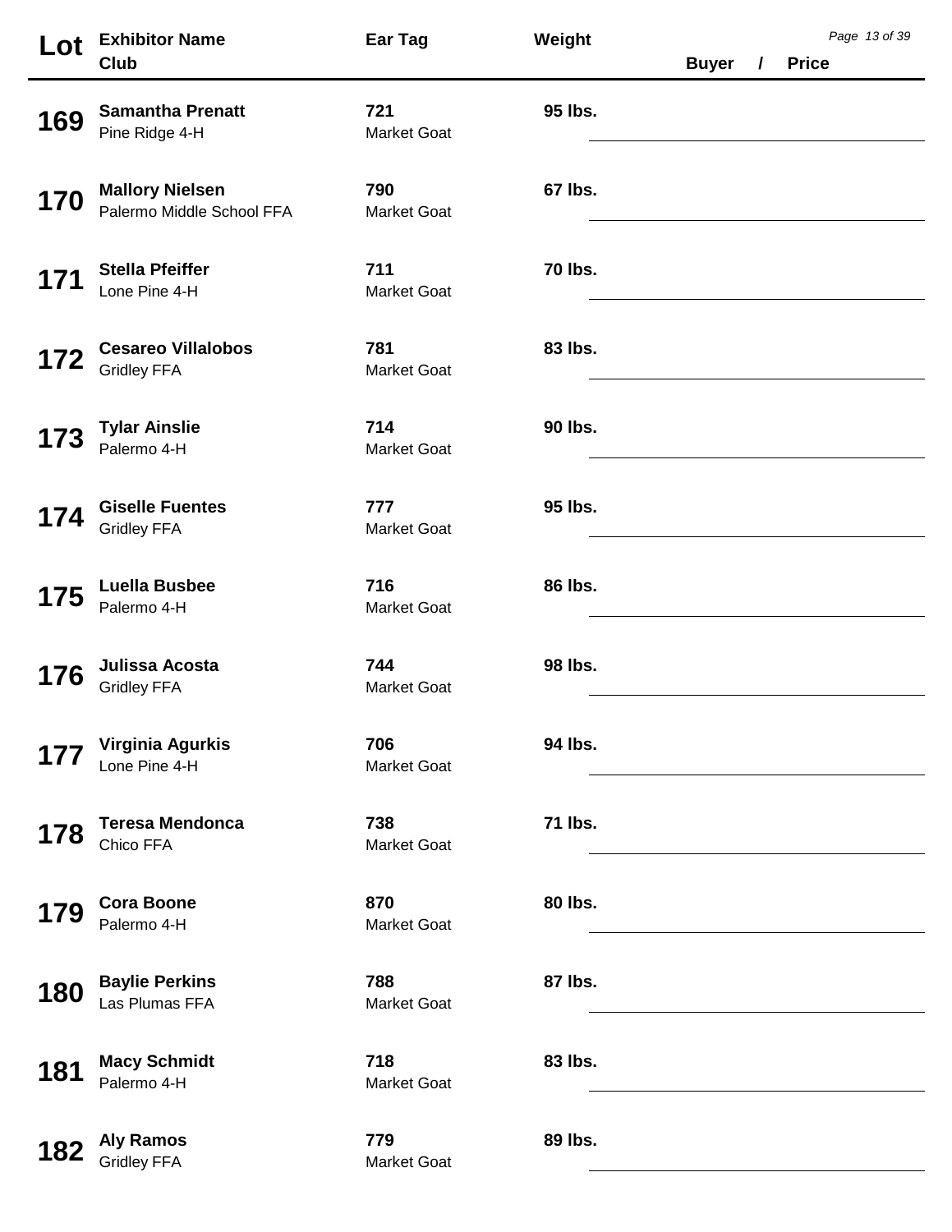| Lot | <b>Exhibitor Name</b><br>Club                  | Ear Tag                   | Weight         | <b>Buyer</b> | $\prime$ | <b>Price</b> | Page 14 of 39 |
|-----|------------------------------------------------|---------------------------|----------------|--------------|----------|--------------|---------------|
| 183 | Lucia Leon-Rough<br>Lone Pine 4-H              | 708<br><b>Market Goat</b> | 90 lbs.        |              |          |              |               |
| 184 | <b>Jessie Avram</b><br><b>Biggs FFA</b>        | 733<br><b>Market Goat</b> | 105 lbs.       |              |          |              |               |
| 185 | <b>Colton Engen</b><br>Wyandotte Grange        | 726<br><b>Market Goat</b> | 93 lbs.        |              |          |              |               |
| 186 | <b>Adela Aguilar</b><br>Pine Ridge 4-H         | 719<br><b>Market Goat</b> | 100 lbs.       |              |          |              |               |
| 187 | <b>Ashley Rudd</b><br><b>Biggs FFA</b>         | 736<br><b>Market Goat</b> | 70 lbs.        |              |          |              |               |
| 188 | <b>Aylin Ramos</b><br>Manzanita 4-H            | 713<br><b>Market Goat</b> | <b>76 lbs.</b> |              |          |              |               |
| 189 | <b>Faith Huffstetler</b><br>Las Plumas FFA     | 785<br><b>Market Goat</b> | 84 lbs.        |              |          |              |               |
| 190 | <b>Holt Grubbs</b><br>Wyandotte Grange         | 729<br><b>Market Goat</b> | 86 lbs.        |              |          |              |               |
| 191 | <b>Fernando Orozco</b><br>Las Plumas FFA       | 786<br><b>Market Goat</b> | 96 lbs.        |              |          |              |               |
| 192 | <b>Conner Engen</b><br>Wyandotte Grange        | 727<br><b>Market Goat</b> | 92 lbs.        |              |          |              |               |
| 193 | William Wasilchen Jr.<br><b>CORE Butte FFA</b> | 741<br><b>Market Goat</b> | 99 lbs.        |              |          |              |               |
| 194 | <b>Hailey Heyland</b><br>Chico 4-H             | 704<br><b>Market Goat</b> | 93 lbs.        |              |          |              |               |
| 195 | <b>Rachel Prenatt</b><br>Pine Ridge 4-H        | 720<br><b>Market Goat</b> | 103 lbs.       |              |          |              |               |
| 196 | <b>Rylie Faulkner</b><br>Palermo Grange        | 6694<br>Market Lamb       | 136 lbs.       |              |          |              |               |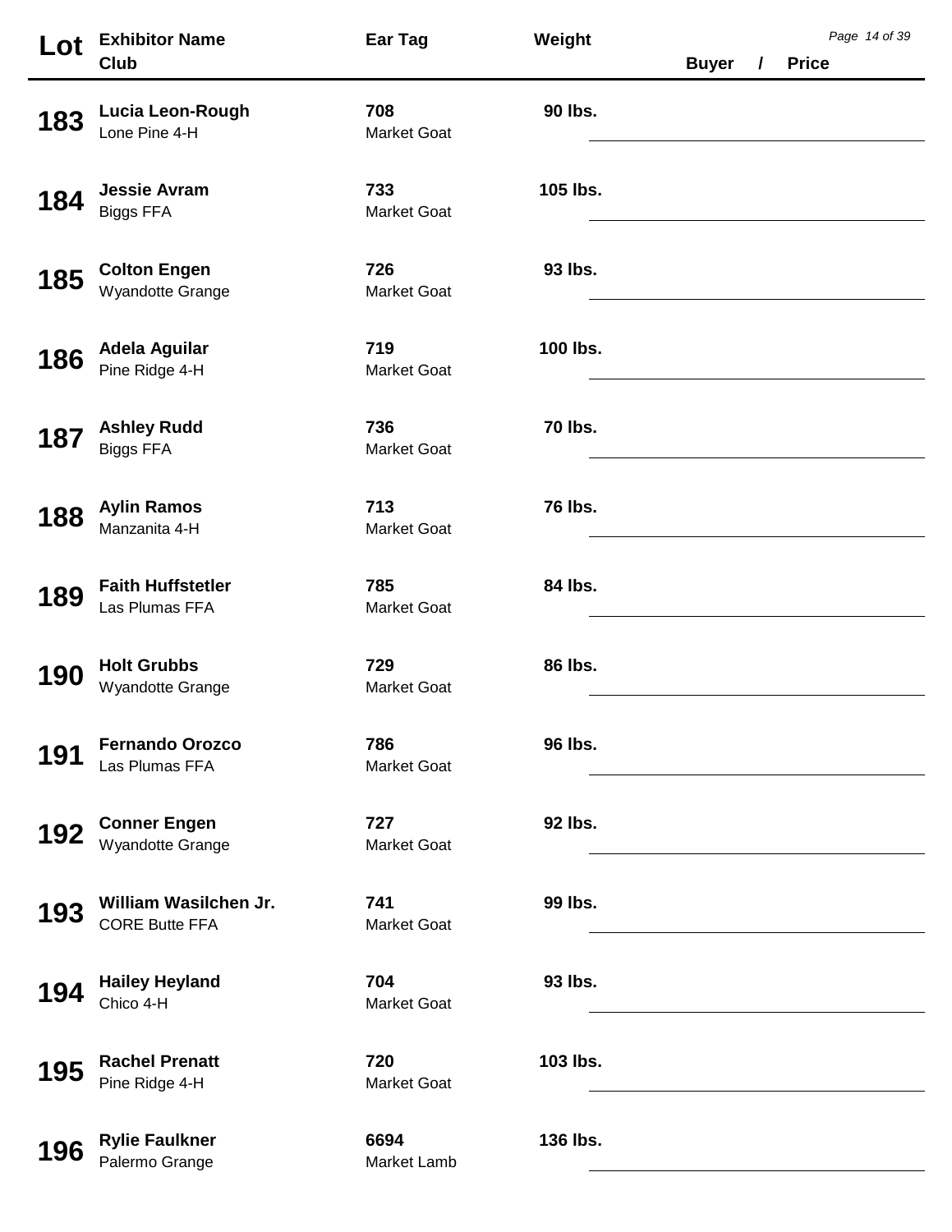| Lot        | <b>Exhibitor Name</b>                        | Ear Tag                    | Weight   |              |          |              | Page 15 of 39 |
|------------|----------------------------------------------|----------------------------|----------|--------------|----------|--------------|---------------|
|            | Club                                         |                            |          | <b>Buyer</b> | $\prime$ | <b>Price</b> |               |
| 197        | <b>Lorene Gore</b><br>Durham 4-H             | 6655<br>Market Lamb        | 138 lbs. |              |          |              |               |
| 198        | <b>Reagan Faulkner</b><br>Palermo Grange     | 6693<br><b>Market Lamb</b> | 142 lbs. |              |          |              |               |
| 199        | <b>Kirsten Slusser</b><br><b>Biggs FFA</b>   | 6717<br>Market Lamb        | 121 lbs. |              |          |              |               |
| <b>200</b> | <b>Jacki Wallace</b><br>Bangor 4-H           | 6639<br>Market Lamb        | 117 lbs. |              |          |              |               |
| 201        | <b>Kylie Chenoweth</b><br><b>Gridley FFA</b> | 6736<br>Market Lamb        | 137 lbs. |              |          |              |               |
| 202        | <b>Cara Day</b><br>Nord Cana 4-H             | 6683<br>Market Lamb        | 120 lbs. |              |          |              |               |
| <b>203</b> | <b>Knixon Faulkner</b><br>Palermo Grange     | 6692<br>Market Lamb        | 131 lbs. |              |          |              |               |
| <b>204</b> | <b>Calista Fox</b><br><b>Gridley FFA</b>     | 6739<br>Market Lamb        | 141 lbs. |              |          |              |               |
| 205        | <b>Judah Kramer</b><br>Biggs 4-H             | 6645<br>Market Lamb        | 138 lbs. |              |          |              |               |
| 206        | <b>Christopher Peterson</b><br>Shasta 4-H    | 6707<br><b>Market Lamb</b> | 140 lbs. |              |          |              |               |
| 207        | <b>Sophia Houser</b><br>Las Plumas FFA       | 6757<br>Market Lamb        | 145 lbs. |              |          |              |               |
| 208        | <b>Maddy Hohenstein</b><br>Pine Ridge 4-H    | 6701<br>Market Lamb        | 145 lbs. |              |          |              |               |
| 209        | <b>Gabriela Roque</b><br>Manzanita 4-H       | 6672<br>Market Lamb        | 149 lbs. |              |          |              |               |
| 210        | <b>Adam Khan</b><br><b>Gridley FFA</b>       | 6743<br>Market Lamb        | 125 lbs. |              |          |              |               |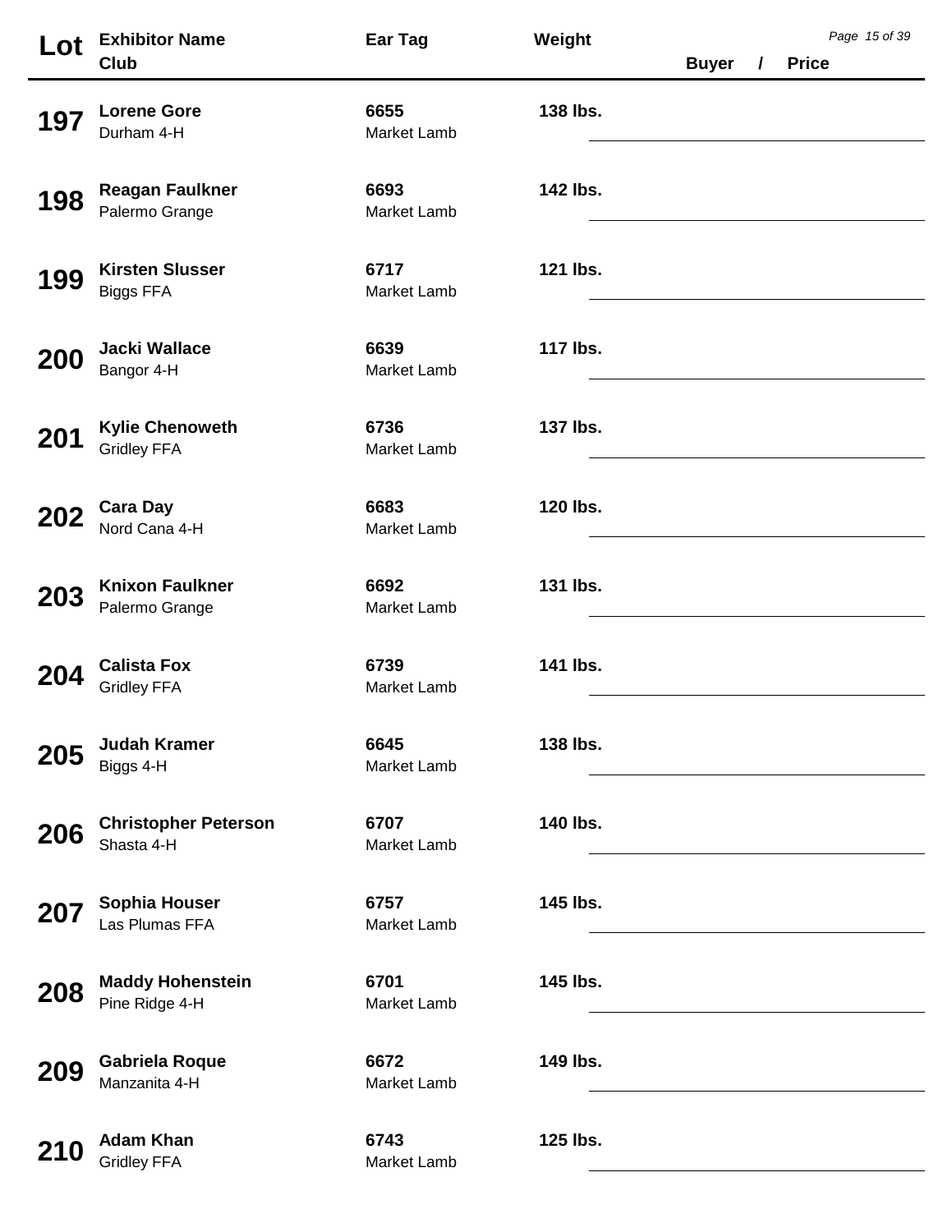| Lot | <b>Exhibitor Name</b>                      | Ear Tag                    | Weight   |                                                                                           |          |              | Page 16 of 39 |
|-----|--------------------------------------------|----------------------------|----------|-------------------------------------------------------------------------------------------|----------|--------------|---------------|
|     | Club                                       |                            |          | <b>Buyer</b>                                                                              | $\prime$ | <b>Price</b> |               |
| 211 | Lorelai Villalobos<br>Manzanita Grange     | 6680<br>Market Lamb        | 112 lbs. |                                                                                           |          |              |               |
| 212 | <b>Cole Gendreau</b><br>Las Plumas FFA     | 6755<br>Market Lamb        | 131 lbs. |                                                                                           |          |              |               |
| 213 | <b>Landon Welch</b><br>Palermo Grange      | 6785<br>Market Lamb        | 123 lbs. |                                                                                           |          |              |               |
| 214 | Leila Younger<br>Palermo Middle School FFA | 6769<br><b>Market Lamb</b> | 134 lbs. |                                                                                           |          |              |               |
| 215 | Kevin Bastiani II<br>Biggs 4-H             | 6641<br><b>Market Lamb</b> | 124 lbs. |                                                                                           |          |              |               |
| 216 | <b>Raymond Fernandes</b><br>Las Plumas FFA | 6754<br>Market Lamb        | 138 lbs. |                                                                                           |          |              |               |
| 217 | <b>Isabella Bastiani</b><br>Biggs 4-H      | 6640<br>Market Lamb        | 130 lbs. |                                                                                           |          |              |               |
| 218 | <b>Adrian Sanchez</b><br><b>Biggs FFA</b>  | 6716<br>Market Lamb        | 141 lbs. |                                                                                           |          |              |               |
| 219 | <b>Tatum Quist</b><br>Independent          | 6637<br>Market Lamb        | 131 lbs. |                                                                                           |          |              |               |
| 220 | <b>Lailah Adams</b><br>Palermo Grange      | 6689<br><b>Market Lamb</b> | 135 lbs. |                                                                                           |          |              |               |
| 221 | <b>Adrianna Salazar</b><br>Las Plumas FFA  | 6762<br>Market Lamb        | 146 lbs. |                                                                                           |          |              |               |
| 222 | <b>Taylor Ludwig</b><br>Palermo 4-H        | 6688<br>Market Lamb        | 140 lbs. | the control of the control of the control of the control of the control of the control of |          |              |               |
| 223 | <b>Colton Peterson</b><br>Shasta 4-H       | 6709<br>Market Lamb        | 144 lbs. |                                                                                           |          |              |               |
| 224 | <b>Kylee Green</b><br>Las Plumas FFA       | 6756<br>Market Lamb        | 149 lbs. |                                                                                           |          |              |               |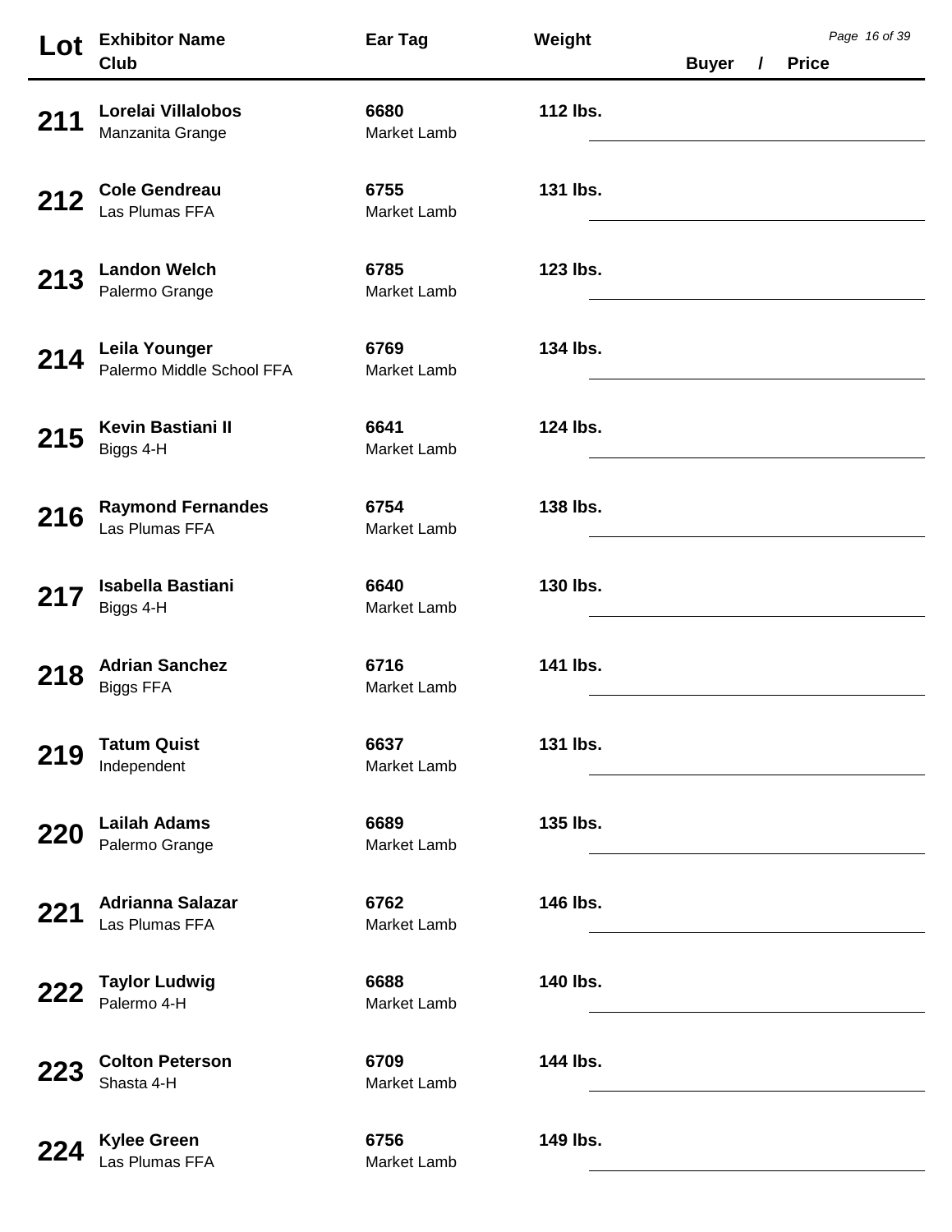| Lot        | <b>Exhibitor Name</b><br>Club              | Ear Tag                    | Weight   | <b>Buyer</b> | $\overline{1}$ | Page 17 of 39<br><b>Price</b> |  |
|------------|--------------------------------------------|----------------------------|----------|--------------|----------------|-------------------------------|--|
| 225        | <b>Riley Medeiros</b><br>Wyandotte Grange  | 6714<br><b>Market Lamb</b> | 150 lbs. |              |                |                               |  |
| 226        | <b>Macie Wood</b><br>Shasta 4-H            | 6712<br>Market Lamb        | 150 lbs. |              |                |                               |  |
| 227        | <b>Brittany Chambers</b><br>Las Plumas FFA | 6753<br>Market Lamb        | 124 lbs. |              |                |                               |  |
| 228        | <b>Daisy Knowles</b><br>Independent        | 6633<br>Market Lamb        | 110 lbs. |              |                |                               |  |
| 229        | <b>Sierra Hurte</b><br>Las Plumas FFA      | 6759<br>Market Lamb        | 131 lbs. |              |                |                               |  |
| 230        | Ali Khan<br>Manzanita 4-H                  | 6670<br>Market Lamb        | 118 lbs. |              |                |                               |  |
| 231        | <b>Richard Wulbern</b><br>Las Plumas FFA   | 6768<br>Market Lamb        | 133 lbs. |              |                |                               |  |
| 232        | <b>Konnor Mcfaul</b><br>Palermo Grange     | 6696<br>Market Lamb        | 124 lbs. |              |                |                               |  |
| <b>233</b> | <b>Samuel Cardin</b><br>Chico FFA          | 6720<br>Market Lamb        | 138 lbs. |              |                |                               |  |
| 234        | <b>Ashlyn Mirande</b><br>Nord Cana 4-H     | 6684<br><b>Market Lamb</b> | 127 lbs. |              |                |                               |  |
| 235        | <b>Sonora Olson</b><br>Durham 4-H          | 6664<br>Market Lamb        | 131 lbs. |              |                |                               |  |
| 236        | <b>Callie Hane</b><br><b>Biggs FFA</b>     | 6715<br>Market Lamb        | 141 lbs. |              |                |                               |  |
| 237        | <b>Emma Bowles</b><br>Biggs 4-H            | 6642<br>Market Lamb        | 137 lbs. |              |                |                               |  |
| 238        | <b>Brooklyn Atteberry</b><br>Independent   | 6803<br>Market Lamb        | 140 lbs. |              |                |                               |  |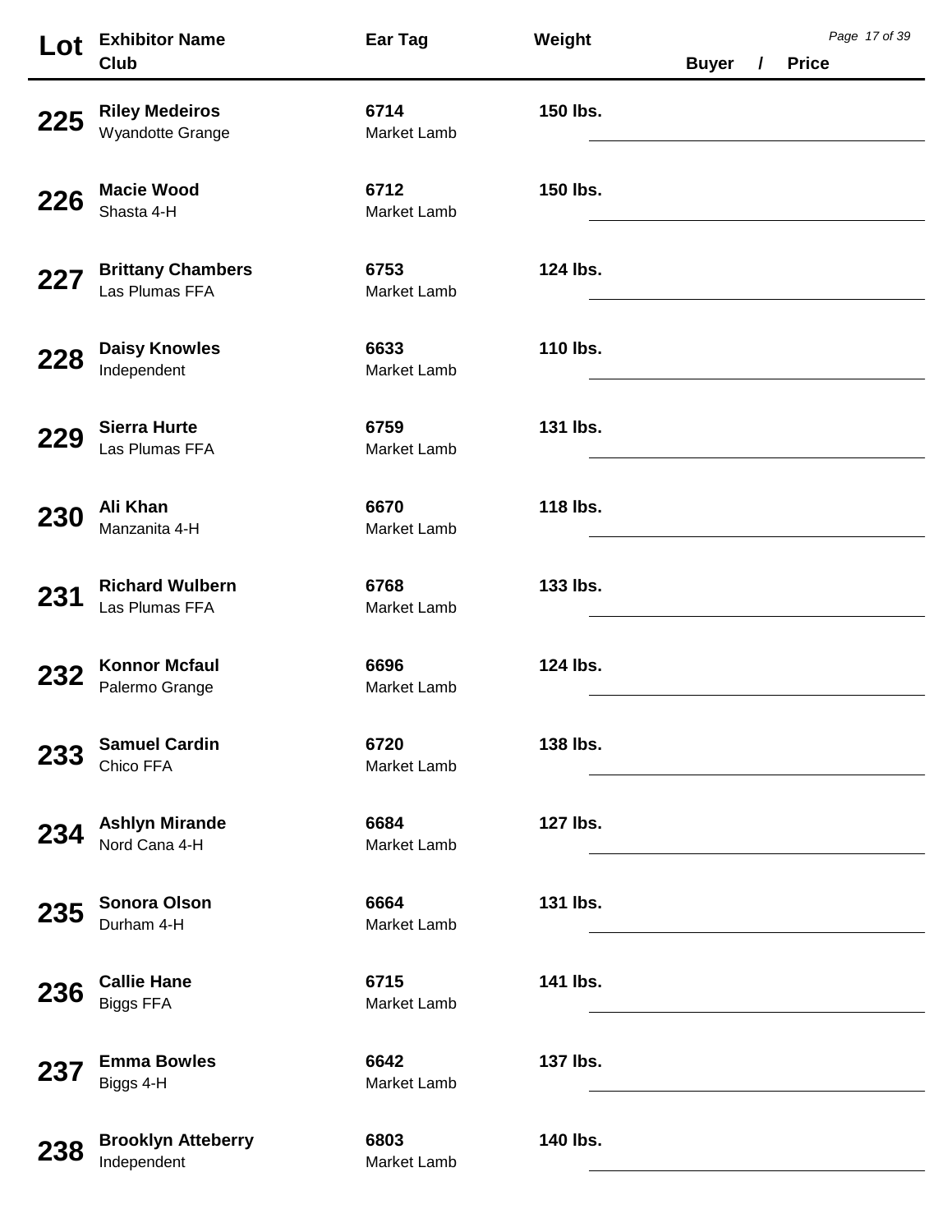| Lot | <b>Exhibitor Name</b>                        | Ear Tag                    | Weight   |              | Page 18 of 39            |
|-----|----------------------------------------------|----------------------------|----------|--------------|--------------------------|
|     | Club                                         |                            |          | <b>Buyer</b> | <b>Price</b><br>$\prime$ |
| 239 | <b>Grace Hughes</b><br><b>Gridley FFA</b>    | 6742<br><b>Market Lamb</b> | 144 lbs. |              |                          |
| 240 | <b>Holly McCoy</b><br>Durham 4-H             | 6662<br>Market Lamb        | 142 lbs. |              |                          |
| 241 | <b>Meiko Nagaki</b><br>Nord Cana 4-H         | 6685<br>Market Lamb        | 146 lbs. |              |                          |
| 242 | <b>Samuel Ceja</b><br><b>Gridley FFA</b>     | 6735<br>Market Lamb        | 150 lbs. |              |                          |
| 243 | <b>Grace Hayes</b><br>Durham 4-H             | 6656<br>Market Lamb        | 149 lbs. |              |                          |
| 244 | <b>Michael Moss</b><br>Durham 4-H            | 6663<br>Market Lamb        | 150 lbs. |              |                          |
| 245 | <b>Kaylee Knox</b><br>Chico FFA              | 6722<br>Market Lamb        | 124 lbs. |              |                          |
| 246 | <b>Susana Villalobos</b><br>Manzanita Grange | 6681<br>Market Lamb        | 111 lbs. |              |                          |
| 247 | <b>Madison Granados</b><br>Durham FFA        | 6728<br>Market Lamb        | 127 lbs. |              |                          |
| 248 | <b>Jillian Kuczler</b><br>Palermo 4-H        | 6687<br>Market Lamb        | 118 lbs. |              |                          |
| 249 | <b>Rylee Cahoon</b><br><b>Gridley FFA</b>    | 6734<br>Market Lamb        | 135 lbs. |              |                          |
| 250 | <b>Jason Storey</b><br>Palermo Grange        | 6697<br>Market Lamb        | 125 lbs. |              |                          |
| 251 | <b>Vanessa Poynor</b><br><b>Gridley FFA</b>  | 6744<br>Market Lamb        | 139 lbs. |              |                          |
| 252 | <b>Jake Donahoo</b><br>Durham 4-H            | 6654<br>Market Lamb        | 128 lbs. |              |                          |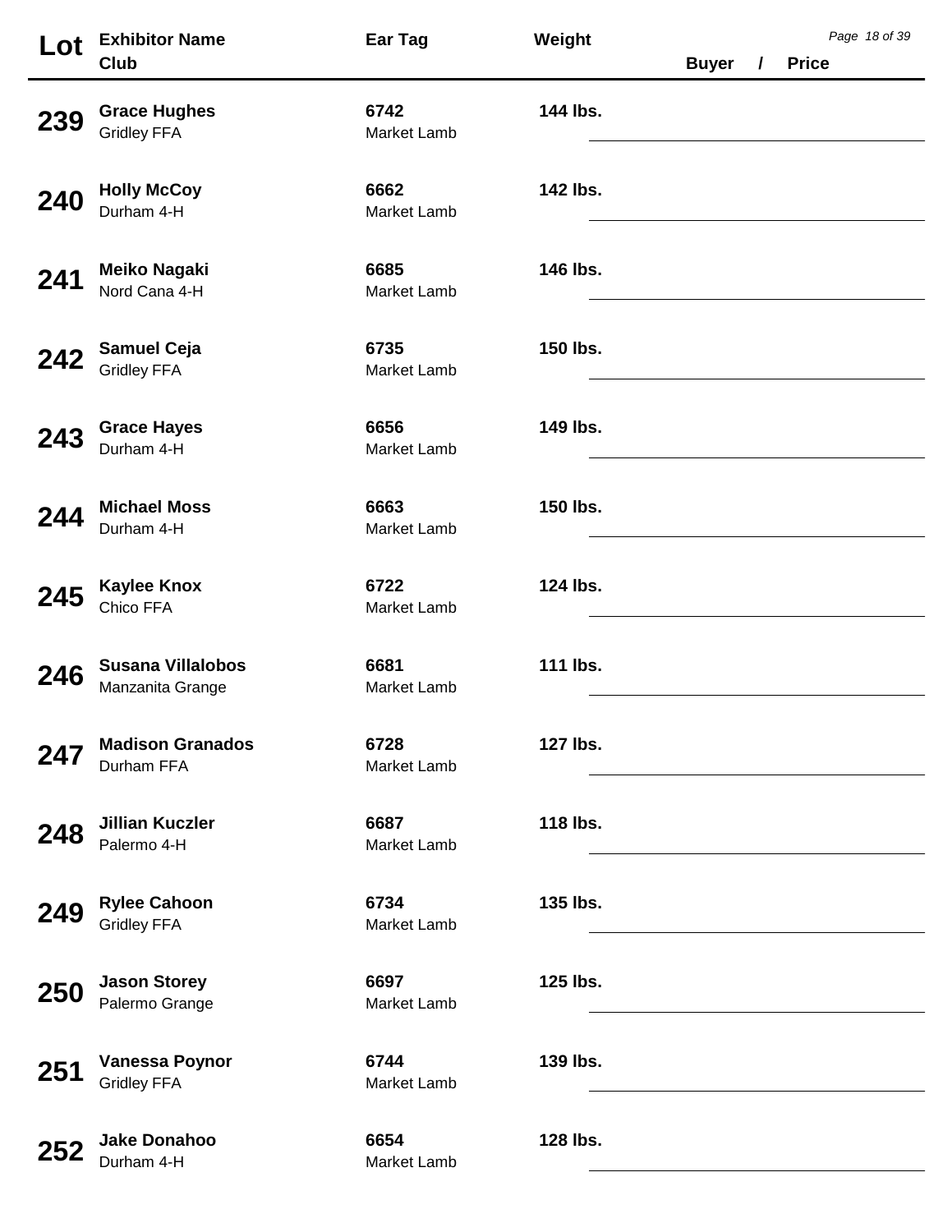| Lot        | <b>Exhibitor Name</b><br>Club                         | Ear Tag                    | Weight    | <b>Buyer</b> | $\mathcal{L}$ | <b>Price</b> | Page 19 of 39 |
|------------|-------------------------------------------------------|----------------------------|-----------|--------------|---------------|--------------|---------------|
| 253        | <b>Ali Lewis</b><br>Chico Grange                      | 6651<br>Market Lamb        | 133 lbs.  |              |               |              |               |
| 254        | <b>Kennison Cota</b><br><b>Gridley FFA</b>            | 6737<br>Market Lamb        | 140 lbs.  |              |               |              |               |
| 255        | <b>Conor Lucanic</b><br>Durham 4-H                    | 6659<br>Market Lamb        | 137 lbs.  |              |               |              |               |
| 256        | <b>Easton Vines</b><br>Biggs 4-H                      | 6648<br><b>Market Lamb</b> | 140 lbs.  |              |               |              |               |
| 257        | <b>Paige Sutherland</b><br><b>Gridley FFA</b>         | 6746<br>Market Lamb        | 145 lbs.  |              |               |              |               |
| 258        | <b>Gabby Cahoon</b><br>Manzanita Grange               | 6677<br>Market Lamb        | 144 lbs.  |              |               |              |               |
| 259        | <b>Aubree Olson</b><br>Lake Oroville 4-H              | 6666<br>Market Lamb        | 146 lbs.  |              |               |              |               |
| <b>260</b> | <b>Emilio Vera</b><br><b>Biggs FFA</b>                | 6718<br>Market Lamb        | 150 lbs.  |              |               |              |               |
| 261        | <b>Wyatt Adams</b><br>Shasta 4-H                      | 6704<br>Market Lamb        | 149 lbs.  |              |               |              |               |
| 262        | <b>Tori Blackson</b><br>Bangor 4-H                    | 6638<br>Market Lamb        | 150 lbs.  |              |               |              |               |
| 263        | <b>Leonardo Donati</b><br>Manzanita 4-H               | 116<br><b>Market Steer</b> | 1237 lbs. |              |               |              |               |
| 264        | <b>Beccca Hammon</b><br><b>Gridley FFA</b>            | 137<br><b>Market Steer</b> | 1300 lbs. |              |               |              |               |
| 265        | <b>Joseph Schohr</b><br>Manzanita 4-H                 | 118<br><b>Market Steer</b> | 1243 lbs. |              |               |              |               |
| 266        | <b>Quentin Personeni</b><br>Palermo Middle School FFA | 151<br><b>Market Steer</b> | 1226 lbs. |              |               |              |               |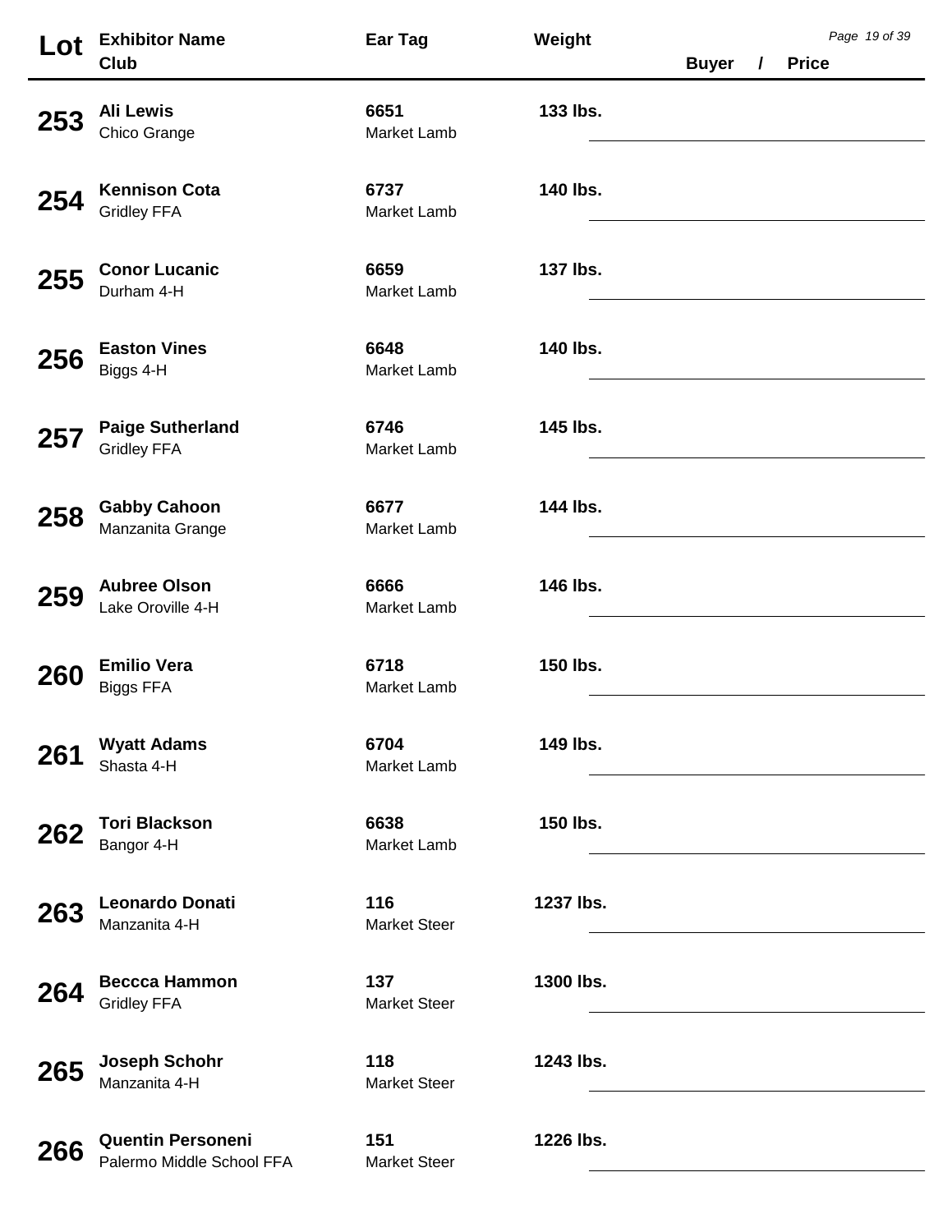| Lot        | <b>Exhibitor Name</b>                                | Ear Tag                    | Weight    |                                                       |          |              | Page 20 of 39 |
|------------|------------------------------------------------------|----------------------------|-----------|-------------------------------------------------------|----------|--------------|---------------|
|            | Club                                                 |                            |           | <b>Buyer</b>                                          | $\prime$ | <b>Price</b> |               |
| 267        | <b>Weston Wilson</b><br>Durham FFA                   | 135<br><b>Market Steer</b> | 1250 lbs. |                                                       |          |              |               |
| 268        | <b>Jayna Storey</b><br><b>CORE Butte FFA</b>         | 131<br><b>Market Steer</b> | 1271 lbs. |                                                       |          |              |               |
| 269        | <b>Kaleb Sherwood</b><br><b>Gridley FFA</b>          | 91<br><b>Market Steer</b>  | 1296 lbs. |                                                       |          |              |               |
| 270        | <b>Austin LaFayette</b><br>Palermo Middle School FFA | 148<br><b>Market Steer</b> | 1300 lbs. |                                                       |          |              |               |
| 271        | <b>Blake Earley</b><br>Palermo Middle School FFA     | 876<br><b>Market Steer</b> | 1300 lbs. |                                                       |          |              |               |
|            | <b>Ayla Falsone</b><br>Palermo Grange                | 120<br><b>Market Steer</b> | 1189 lbs. | <u> 1989 - Johann Barbara, martin a</u>               |          |              |               |
| 273        | <b>Zane MacKay</b><br>Las Plumas FFA                 | 143<br><b>Market Steer</b> | 1229 lbs. |                                                       |          |              |               |
| 274        | <b>Kayleigh Solano</b><br>Chico 4-H                  | 110<br><b>Market Steer</b> | 1227 lbs. |                                                       |          |              |               |
|            | <b>Ariel Lancaster</b><br>Las Plumas FFA             | 142<br><b>Market Steer</b> | 1261 lbs. |                                                       |          |              |               |
| 276        | <b>Gemma Donati</b><br>Manzanita 4-H                 | 115<br><b>Market Steer</b> | 1251 lbs. |                                                       |          |              |               |
| 277        | <b>Jesse Dancer</b><br><b>CORE Butte FFA</b>         | 129<br><b>Market Steer</b> | 1292 lbs. |                                                       |          |              |               |
| 278        | <b>Rylee Moore</b><br>West Gridley 4-H               | 99<br><b>Market Steer</b>  | 1300 lbs. | <u> 1980 - Johann Stoff, fransk politik (d. 1980)</u> |          |              |               |
| 279        | <b>Eleanor King</b><br>Las Plumas FFA                | 141<br><b>Market Steer</b> | 1300 lbs. |                                                       |          |              |               |
| <b>280</b> | <b>Wade Wilson</b><br>Durham FFA                     | 134<br><b>Market Steer</b> | 1300 lbs. |                                                       |          |              |               |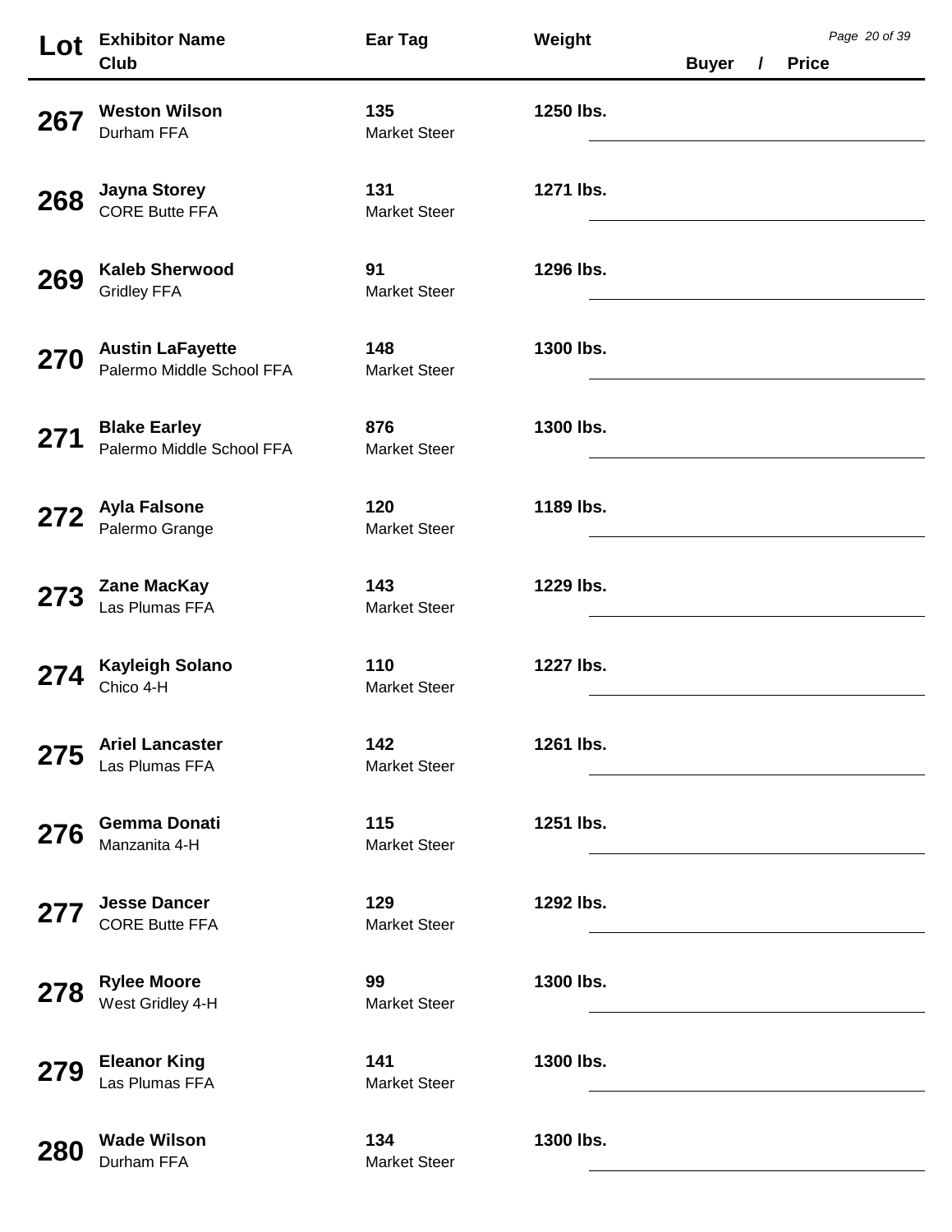| Lot | <b>Exhibitor Name</b><br>Club                       | Ear Tag                    | Weight    | <b>Buyer</b> | $\overline{I}$ | <b>Price</b> | Page 21 of 39 |
|-----|-----------------------------------------------------|----------------------------|-----------|--------------|----------------|--------------|---------------|
| 281 | <b>Kaleigh Mcclarren</b><br>Palermo Grange          | 121<br><b>Market Steer</b> | 1135 lbs. |              |                |              |               |
| 282 | <b>Nico Donati</b><br><b>Gridley FFA</b>            | 136<br><b>Market Steer</b> | 1222 lbs. |              |                |              |               |
| 283 | <b>Troy Nissen</b><br>Palermo 4-H                   | 119<br><b>Market Steer</b> | 1224 lbs. |              |                |              |               |
| 284 | <b>Ryan Wilhelm</b><br>Las Plumas FFA               | 145<br><b>Market Steer</b> | 1231 lbs. |              |                |              |               |
| 285 | <b>Saige Hutchison</b><br>Wyandotte Grange          | 125<br><b>Market Steer</b> | 1300 lbs. |              |                |              |               |
| 286 | <b>Tanner Abbott</b><br>Independent                 | 109<br><b>Market Steer</b> | 1256 lbs. |              |                |              |               |
| 287 | <b>Gentry Sherrod</b><br>Durham 4-H                 | 114<br><b>Market Steer</b> | 1300 lbs. |              |                |              |               |
| 288 | <b>Logan Messick</b><br>Durham FFA                  | 133<br><b>Market Steer</b> | 1288 lbs. |              |                |              |               |
| 289 | <b>Landon Lynch</b><br>Durham 4-H                   | 112<br><b>Market Steer</b> | 1300 lbs. |              |                |              |               |
| 290 | <b>Hunter Abbott</b><br>Independent                 | 108<br><b>Market Steer</b> | 1300 lbs. |              |                |              |               |
| 291 | <b>Blake Gomez</b><br>Wyandotte Grange              | 124<br><b>Market Steer</b> | 1120 lbs. |              |                |              |               |
| 292 | <b>Madison Martine</b><br>Palermo Middle School FFA | 150<br><b>Market Steer</b> | 1078 lbs. |              |                |              |               |
| 293 | <b>Chance Benedict</b><br>Wyandotte Grange          | 122<br><b>Market Steer</b> | 1221 lbs. |              |                |              |               |
| 294 | <b>Billy Lancaster</b><br>Palermo Middle School FFA | 149<br><b>Market Steer</b> | 1205 lbs. |              |                |              |               |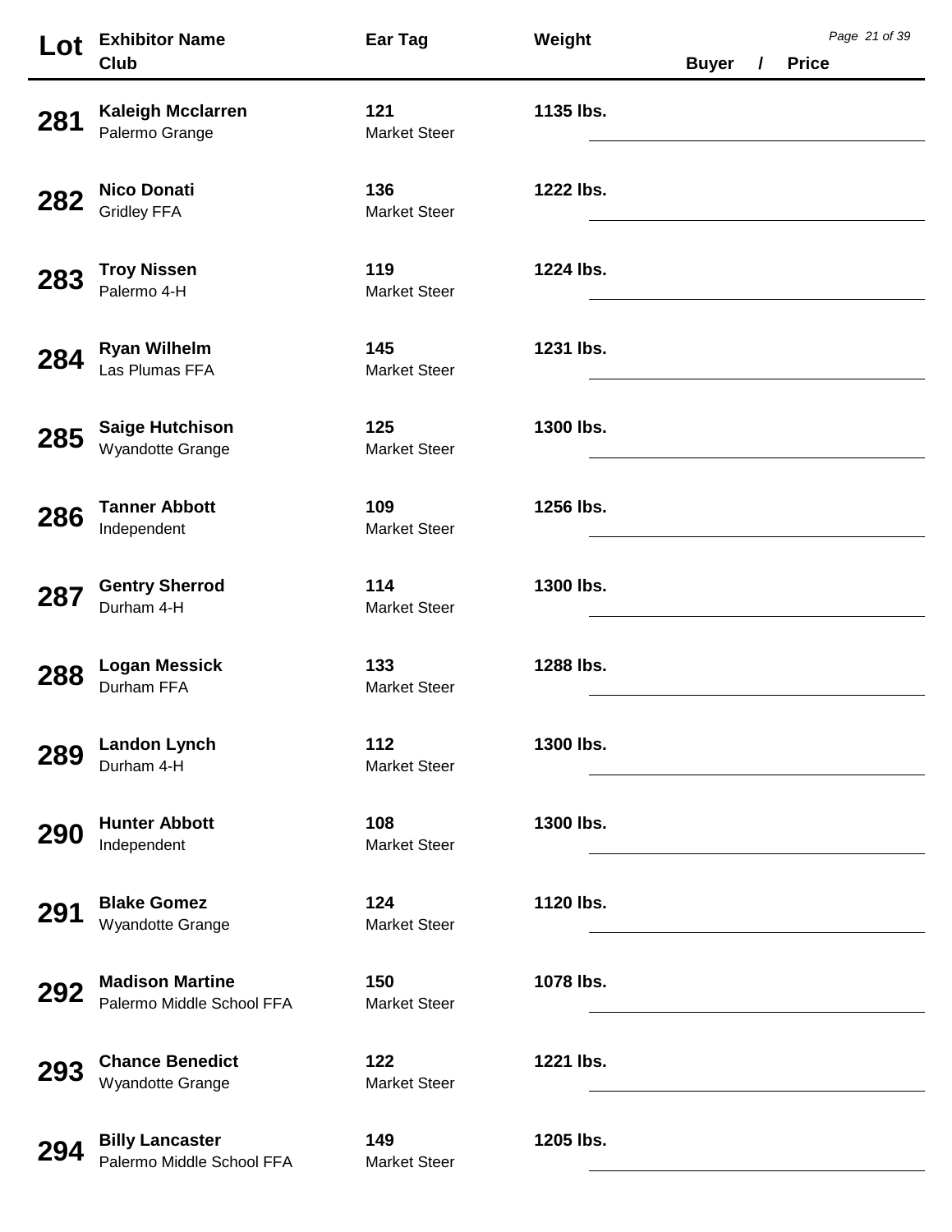| Lot        | <b>Exhibitor Name</b>                                                                 | Ear Tag                    | Weight    |              |          |              | Page 22 of 39 |
|------------|---------------------------------------------------------------------------------------|----------------------------|-----------|--------------|----------|--------------|---------------|
|            | Club                                                                                  |                            |           | <b>Buyer</b> | $\prime$ | <b>Price</b> |               |
| 295        | <b>Clinton Earley</b><br>Wyandotte Grange                                             | 123<br><b>Market Steer</b> | 1300 lbs. |              |          |              |               |
| 296        | <b>Audrey Johnson</b><br><b>Gridley FFA</b>                                           | 138<br><b>Market Steer</b> | 1255 lbs. |              |          |              |               |
| 297        | <b>Archer Rowe</b><br>Durham 4-H                                                      | 113<br><b>Market Steer</b> | 1300 lbs. |              |          |              |               |
| 298        | <b>Glory Richter</b><br>Las Plumas FFA                                                | 144<br><b>Market Steer</b> | 1300 lbs. |              |          |              |               |
| 299        | <b>Piper Owen</b><br>Chico FFA                                                        | 127<br><b>Market Steer</b> | 1274 lbs. |              |          |              |               |
| 300        | Raegan Johnson<br>Wyandotte Grange<br><b>Grand Champion Market Steer</b>              | 126<br><b>Market Steer</b> | 1287 lbs. |              |          |              |               |
| 301        | <b>Rico Merlo</b><br>Durham FFA<br><b>Reserve Grand Champion Market Steer</b>         | 132<br><b>Market Steer</b> | 1300 lbs. |              |          |              |               |
| <b>302</b> | <b>Holly Schneider</b><br>Chico Grange<br>4-H Reserve Champion Market Steer           | 111<br><b>Market Steer</b> | 1300 lbs. |              |          |              |               |
| <b>303</b> | <b>Kendra Gomez</b><br>Palermo Middle School FFA<br>FFA Reserve Champion Market Steer | 147<br><b>Market Steer</b> | 1300 lbs. |              |          |              |               |
| 304        | <b>Thomas Job</b><br><b>Biggs FFA</b><br><b>Grand Champion Market Hog</b>             | 451<br>Market Hogs         | 270 lbs.  |              |          |              |               |
| <b>305</b> | <b>Blake Storey</b><br>Palermo Grange<br><b>Reserve Grand Champion Market Hog</b>     | 416<br><b>Market Hogs</b>  | 240 lbs.  |              |          |              |               |
| <b>306</b> | <b>Ella Hughes</b><br><b>Gridley FFA</b><br><b>FFA Reserve Champion Market Hog</b>    | 541<br>Market Hogs         | 279 lbs.  |              |          |              |               |
| <b>307</b> | <b>Myli Benedict</b><br>Wyandotte Grange<br>4-H Reserve Champion Market Hog           | 442<br><b>Market Hogs</b>  | 273 lbs.  |              |          |              |               |
| 308        | <b>Zane Naphan</b><br><b>CORE Butte FFA</b><br><b>Grand Champion Market Goat</b>      | 740<br><b>Market Goat</b>  | 90 lbs.   |              |          |              |               |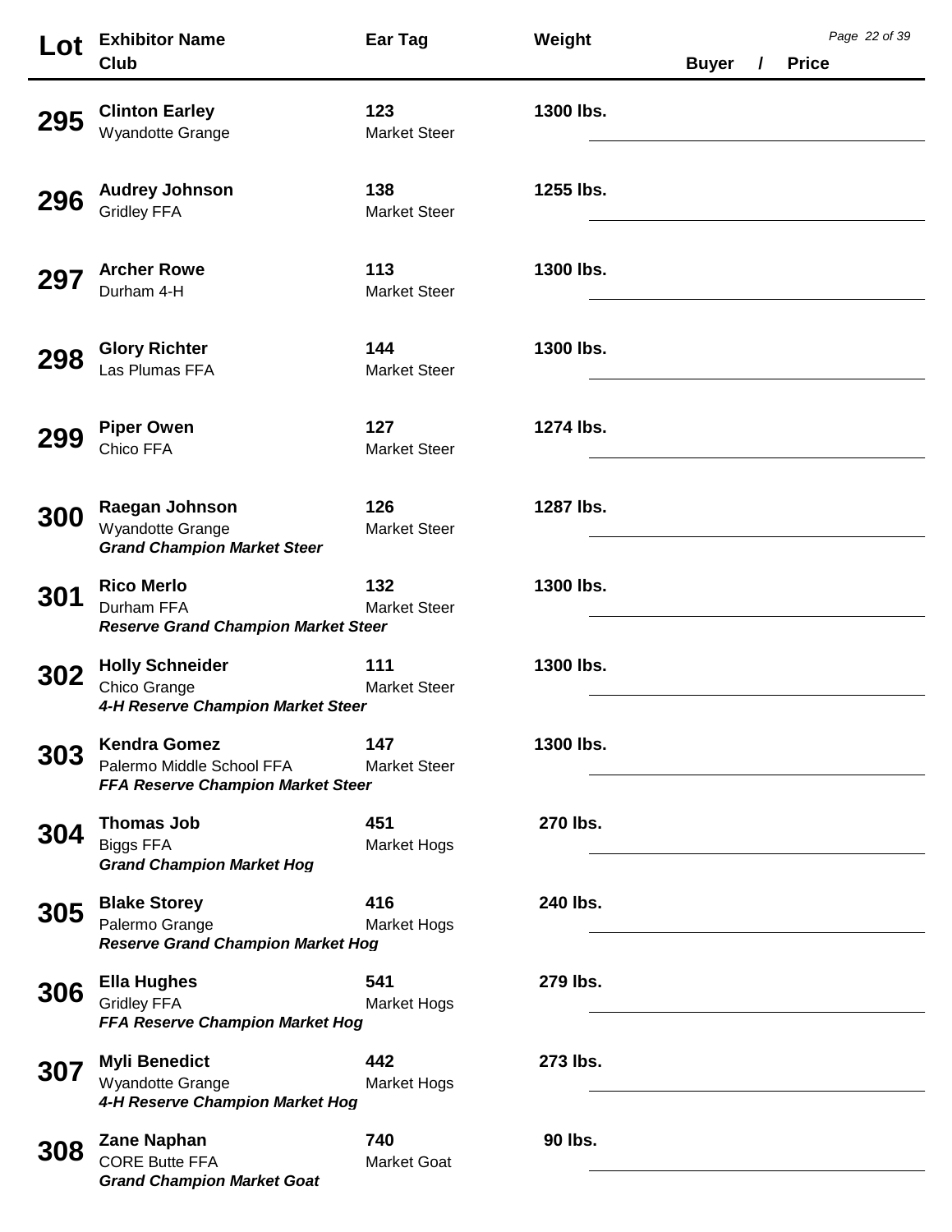| ∟ot        | <b>Exhibitor Name</b>                                                                       | <b>Ear Tag</b>                          | Weight   |              |          |              | Page 23 of 39 |
|------------|---------------------------------------------------------------------------------------------|-----------------------------------------|----------|--------------|----------|--------------|---------------|
|            | Club                                                                                        |                                         |          | <b>Buyer</b> | $\prime$ | <b>Price</b> |               |
| <b>309</b> | <b>Kelsey Santos</b><br><b>Gridley FFA</b><br><b>Reserve Grand Champion Market Goat</b>     | 780<br><b>Market Goat</b>               | 105 lbs. |              |          |              |               |
| 310        | <b>Marli Benedict</b><br>Wyandotte Grange<br>4-H Champion Market Goat                       | 725<br><b>Market Goat</b>               | 80 lbs.  |              |          |              |               |
| 311        | <b>Cale Wasilchen</b><br>Shasta 4-H<br>4-H Reserve Champion Market Goat                     | 723<br><b>Market Goat</b>               | 95 lbs.  |              |          |              |               |
| 312        | <b>Madison Benedict</b><br>Las Plumas FFA<br><b>Grand Champion Market Lamb</b>              | 6752<br><b>Market Lamb</b>              | 142 lbs. |              |          |              |               |
| 313        | <b>Emily Mendonca</b><br><b>CORE Butte FFA</b><br><b>Reserve Grand Champion Market Lamb</b> | 6723<br><b>Market Lamb</b>              | 145 lbs. |              |          |              |               |
| 314        | <b>Macey Layfield</b><br>Chico Grange<br>4-H Champion Market Lamb                           | 6650<br>Market Lamb                     | 150 lbs. |              |          |              |               |
| 315        | <b>Elijah Phillips</b><br>Pine Ridge 4-H<br>4-H Reserve Champion Market Lamb                | 6703<br>Market Lamb                     | 148 lbs. |              |          |              |               |
| 316        | <b>Emery Doornbos</b><br>Chico 4-H<br><b>Grand Champion Meat Pen</b>                        | E1, E3, E<br>Rabbit Meat Pen            | Pen      |              |          |              |               |
|            | <b>Gabriella Naylor</b><br><b>Gridley FFA</b><br><b>Reserve Grand Champion Meat Pen</b>     | N1, N2, N<br>Rabbit Meat Pen            | Pen      |              |          |              |               |
| 318        | <b>Jared Kressin</b><br>Nord Cana 4-H<br>4-H Reserve Champion Meat Pen                      | 2B2, 2B6,<br>Rabbit Meat Pen            | Pen      |              |          |              |               |
| 319        | <b>Matthew Martin Jr.</b><br>Independent<br>FFA Reserve Champion Meat Pen                   | MM1, MM<br><b>Rabbit Meat Pen</b>       | Pen      |              |          |              |               |
| 320        | <b>Austin Cook</b><br>Chico FFA<br><b>Ag Mechanics Best of Show</b>                         | Ag Mechanics                            | Pen      |              |          |              |               |
| <b>321</b> | <b>Westyn Sloan</b><br>Nord Cana 4-H                                                        | WS2, WS<br><b>Rabbit Meat Pen</b>       | Pen      |              |          |              |               |
|            | <b>Katelyn Horn</b><br>Durham FFA                                                           | KH <sub>2</sub> , KH<br>Rabbit Meat Pen | Pen      |              |          |              |               |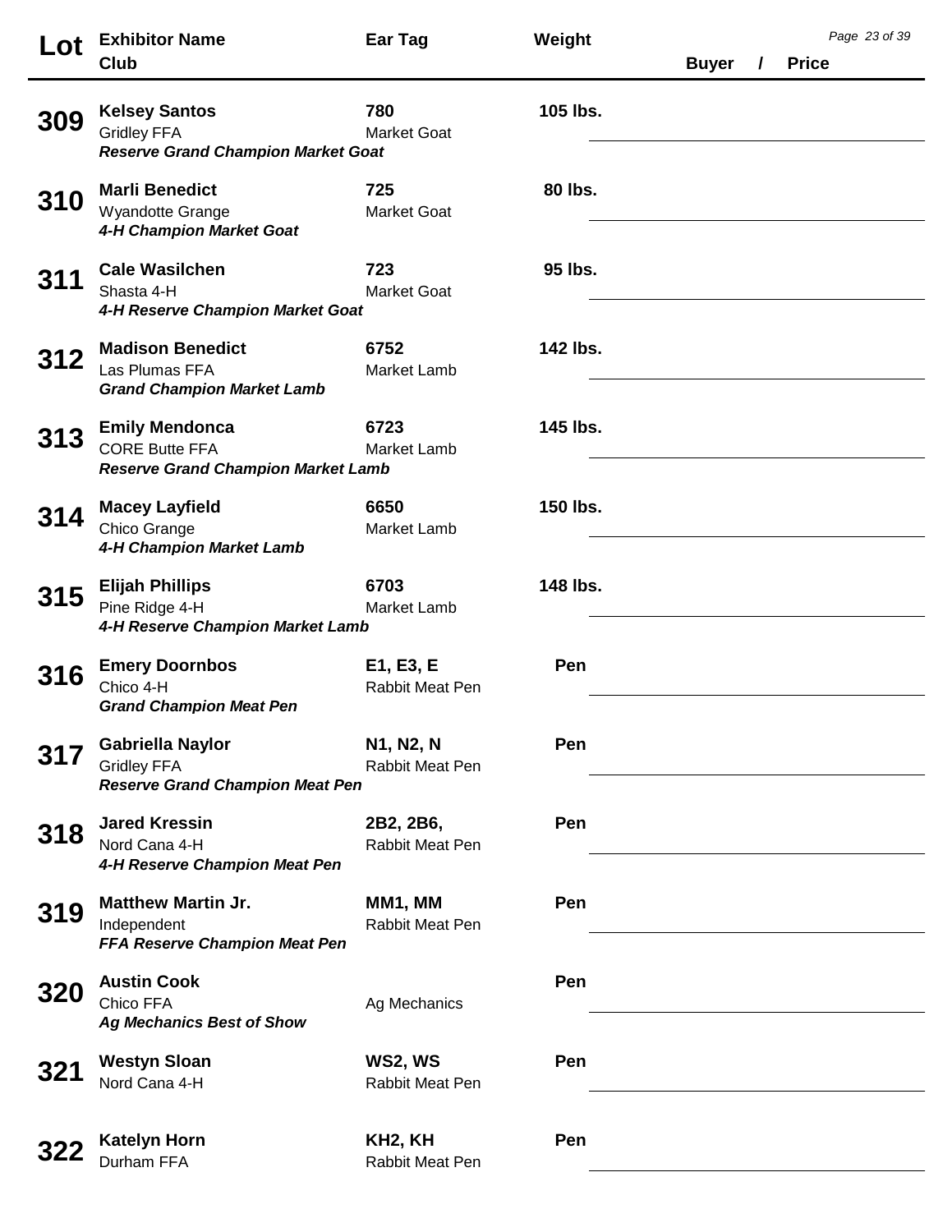| Lot        | <b>Exhibitor Name</b><br>Club           | Ear Tag                            | Weight | <b>Buyer</b> | $\prime$ | <b>Price</b> | Page 24 of 39 |
|------------|-----------------------------------------|------------------------------------|--------|--------------|----------|--------------|---------------|
| 323        | Josh Orr<br>Chico 4-H                   | J1, J2, J4<br>Rabbit Meat Pen      | Pen    |              |          |              |               |
| 324        | <b>Laney Gordon</b><br>Durham FFA       | <b>LG3, LG4</b><br>Rabbit Meat Pen | Pen    |              |          |              |               |
| 325        | <b>Baylee Taylor</b><br>Pine Ridge 4-H  | <b>BT1, BT2</b><br>Rabbit Meat Pen | Pen    |              |          |              |               |
| 326        | <b>Kenzie Gorman</b><br>Chico FFA       | MG1, MG<br>Rabbit Meat Pen         | Pen    |              |          |              |               |
| 327        | <b>Caden Garcia</b><br>Biggs 4-H        | CG1, CG<br>Rabbit Meat Pen         | Pen    |              |          |              |               |
| 328        | <b>Mark Rodgers</b><br>Chico FFA        | MR1, MR2<br>Rabbit Meat Pen        | Pen    |              |          |              |               |
| 329        | <b>Kate Giezentanner</b><br>Shasta 4-H  | K1, K3, K<br>Rabbit Meat Pen       | Pen    |              |          |              |               |
| <b>330</b> | <b>Weston Rudkin</b><br>Chico 4-H       | W1, W2,<br>Rabbit Meat Pen         | Pen    |              |          |              |               |
| 331        | <b>Andrew Kressin</b><br>Nord Cana 4-H  | 2B5, 2B3,<br>Rabbit Meat Pen       | Pen    |              |          |              |               |
| 332        | <b>Valeria Poynor</b><br>Manzanita 4-H  | <b>VP1, VP3</b><br>Rabbit Meat Pen | Pen    |              |          |              |               |
| 333        | <b>Kimberly Gonzalez</b><br>Biggs 4-H   | KG1, KG<br>Rabbit Meat Pen         | Pen    |              |          |              |               |
| <b>334</b> | <b>Brayden Martin</b><br>Biggs 4-H      | BM1, BM<br>Rabbit Meat Pen         | Pen    |              |          |              |               |
| 335        | <b>Haiden Pocock</b><br>Cohasset 4-H    | <b>HP1, HP2</b><br>Rabbit Meat Pen | Pen    |              |          |              |               |
| 336        | <b>Taetum Warfield</b><br>Manzanita 4-H | TW1, TW<br>Rabbit Meat Pen         | Pen    |              |          |              |               |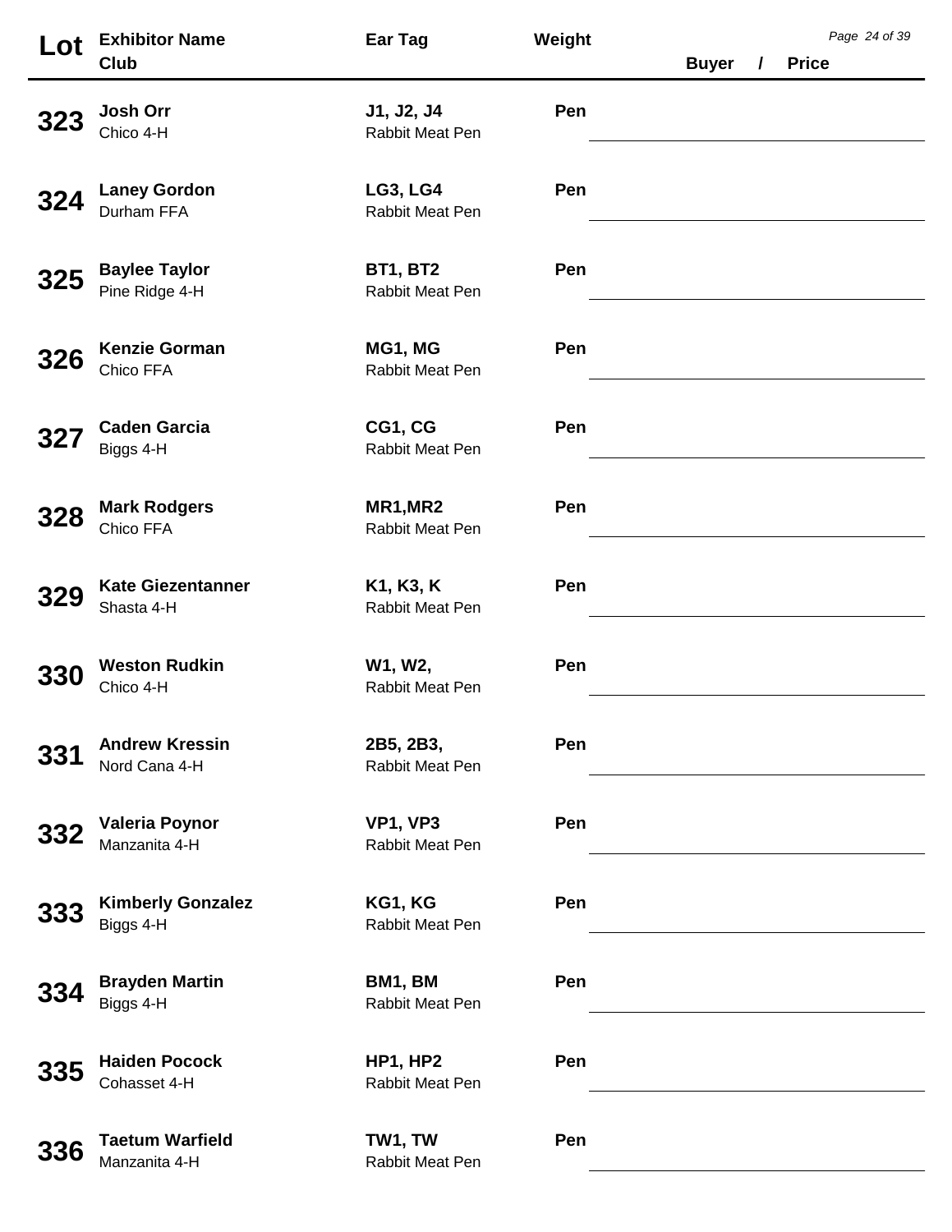| Lot | <b>Exhibitor Name</b>                     | Ear Tag                             | Weight   |              |          |              | Page 25 of 39 |
|-----|-------------------------------------------|-------------------------------------|----------|--------------|----------|--------------|---------------|
|     | Club                                      |                                     |          | <b>Buyer</b> | $\prime$ | <b>Price</b> |               |
| 337 | Jayla Alvarez<br>Manzanita 4-H            | <b>JA1, JA2,</b><br>Rabbit Meat Pen | Pen      |              |          |              |               |
| 338 | <b>Alondra Espinoza</b><br>Manzanita 4-H  | AE1, AE2<br>Rabbit Meat Pen         | Pen      |              |          |              |               |
| 339 | <b>Arya Pocock</b><br>Cohasset 4-H        | AP1, AP2<br>Rabbit Meat Pen         | Pen      |              |          |              |               |
| 340 | <b>Madison Carey</b><br>Independent       | A1, A2, A<br>Rabbit Meat Pen        | Pen      |              |          |              |               |
| 341 | <b>Olivia Mattos</b><br>Manzanita Grange  | 1, 2, 3<br>Rabbit Meat Pen          | Pen      |              |          |              |               |
| 342 | <b>Niellie Warfield</b><br>Manzanita 4-H  | NW1, NW<br>Rabbit Meat Pen          | Pen      |              |          |              |               |
| 343 | <b>Naomi Grover</b><br>Manzanita 4-H      | NG1, NG<br>Rabbit Meat Pen          | Pen      |              |          |              |               |
| 344 | <b>Kaedence Lowry</b><br>Biggs 4-H        | KL1, KL2<br>Rabbit Meat Pen         | Pen      |              |          |              |               |
| 345 | <b>Miyagi Pocock</b><br>Cohasset 4-H      | MP1, MP<br>Rabbit Meat Pen          | Pen      |              |          |              |               |
| 346 | <b>Adam Anderson</b><br>Pine Ridge 4-H    | AA1, AA2<br>Rabbit Meat Pen         | Pen      |              |          |              |               |
| 347 | <b>Johana Lee Jones</b><br>Manzanita 4-H  | J3, J4, J1<br>Rabbit Meat Pen       | Pen      |              |          |              |               |
| 348 | Luciana Bianchi<br>Chico 4-H              | L2, L3, L<br>Rabbit Meat Pen        | Pen      |              |          |              |               |
| 349 | <b>Logan Harrison</b><br><b>Biggs FFA</b> | 447<br><b>Market Hogs</b>           | 275 lbs. |              |          |              |               |
| 350 | Virginia Boone<br>Palermo 4-H             | 406<br><b>Market Hogs</b>           | 278 lbs. |              |          |              |               |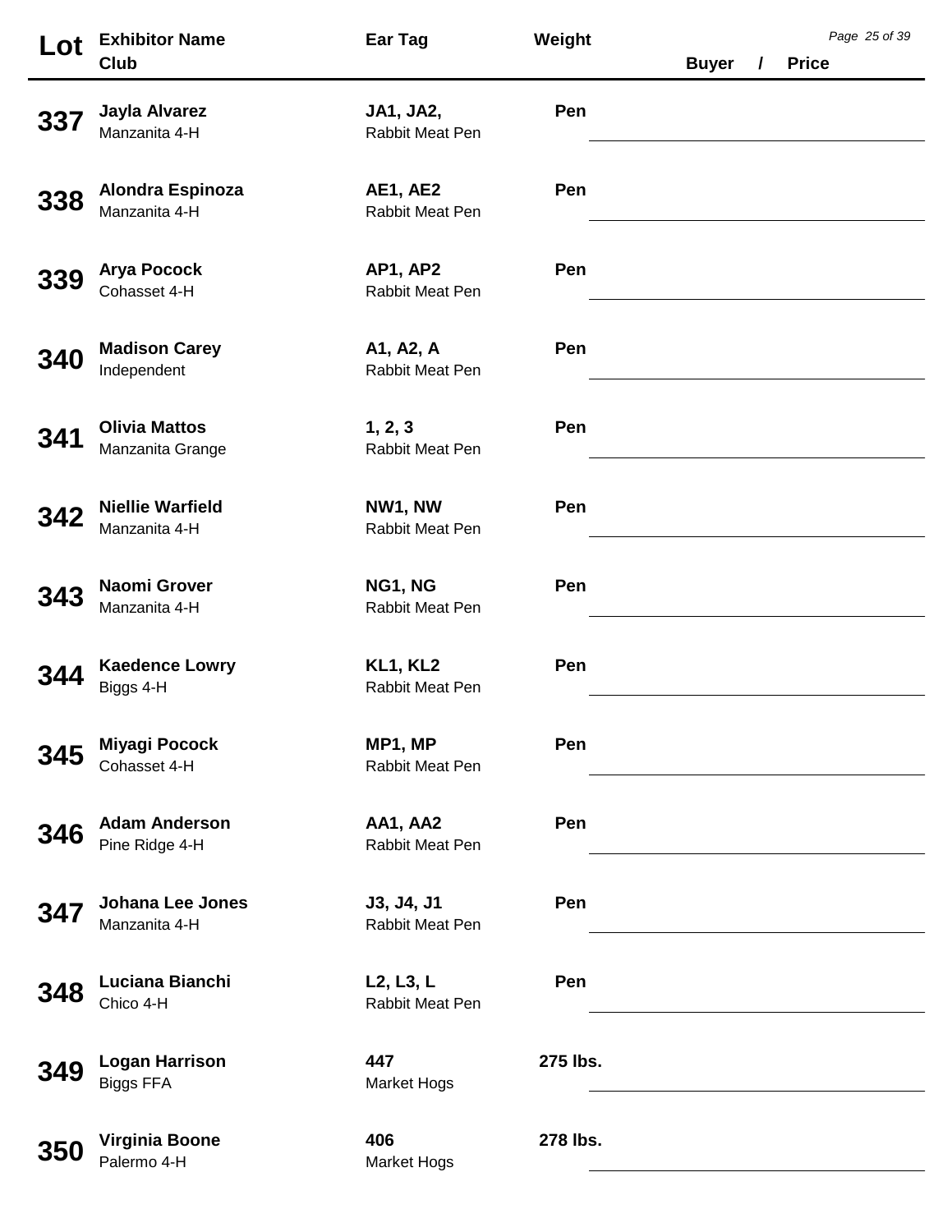| Lot | <b>Exhibitor Name</b><br>Club                     | Ear Tag                   | Weight   | <b>Buyer</b> | $\prime$ | <b>Price</b> | Page 26 of 39 |
|-----|---------------------------------------------------|---------------------------|----------|--------------|----------|--------------|---------------|
| 351 | <b>Sydney Porter</b><br>Durham FFA                | 511<br><b>Market Hogs</b> | 271 lbs. |              |          |              |               |
| 352 | <b>Parker Rollins</b><br>Shasta 4-H               | 437<br><b>Market Hogs</b> | 277 lbs. |              |          |              |               |
| 353 | <b>Kendall Stone</b><br>Palermo Middle School FFA | 594<br><b>Market Hogs</b> | 266 lbs. |              |          |              |               |
| 354 | <b>Peyton Konyn</b><br>Durham 4-H                 | 345<br><b>Market Hogs</b> | 269 lbs. |              |          |              |               |
| 355 | <b>Tyler Porter</b><br>Durham FFA                 | 512<br><b>Market Hogs</b> | 263 lbs. |              |          |              |               |
| 356 | <b>Asher Rollins</b><br>Shasta 4-H                | 436<br><b>Market Hogs</b> | 268 lbs. |              |          |              |               |
| 357 | Jaden Neugebauer<br>Chico FFA                     | 481<br><b>Market Hogs</b> | 261 lbs. |              |          |              |               |
| 358 | <b>Riley Harrison</b><br>Biggs 4-H                | 316<br><b>Market Hogs</b> | 266 lbs. |              |          |              |               |
| 359 | <b>Ellie Tiffany</b><br>Durham FFA                | 695<br><b>Market Hogs</b> | 260 lbs. |              |          |              |               |
| 360 | <b>Macey Gallaty</b><br>Chico Grange              | 322<br><b>Market Hogs</b> | 265 lbs. |              |          |              |               |
| 361 | <b>Bryce Landon</b><br>Durham FFA                 | 502<br><b>Market Hogs</b> | 256 lbs. |              |          |              |               |
| 362 | <b>Kyler Storey</b><br>Palermo Grange             | 417<br><b>Market Hogs</b> | 263 lbs. |              |          |              |               |
| 363 | <b>Brendan Henman</b><br>Chico FFA                | 471<br><b>Market Hogs</b> | 253 lbs. |              |          |              |               |
| 364 | <b>Gracie Sheppard</b><br>Biggs 4-H               | 317<br><b>Market Hogs</b> | 259 lbs. |              |          |              |               |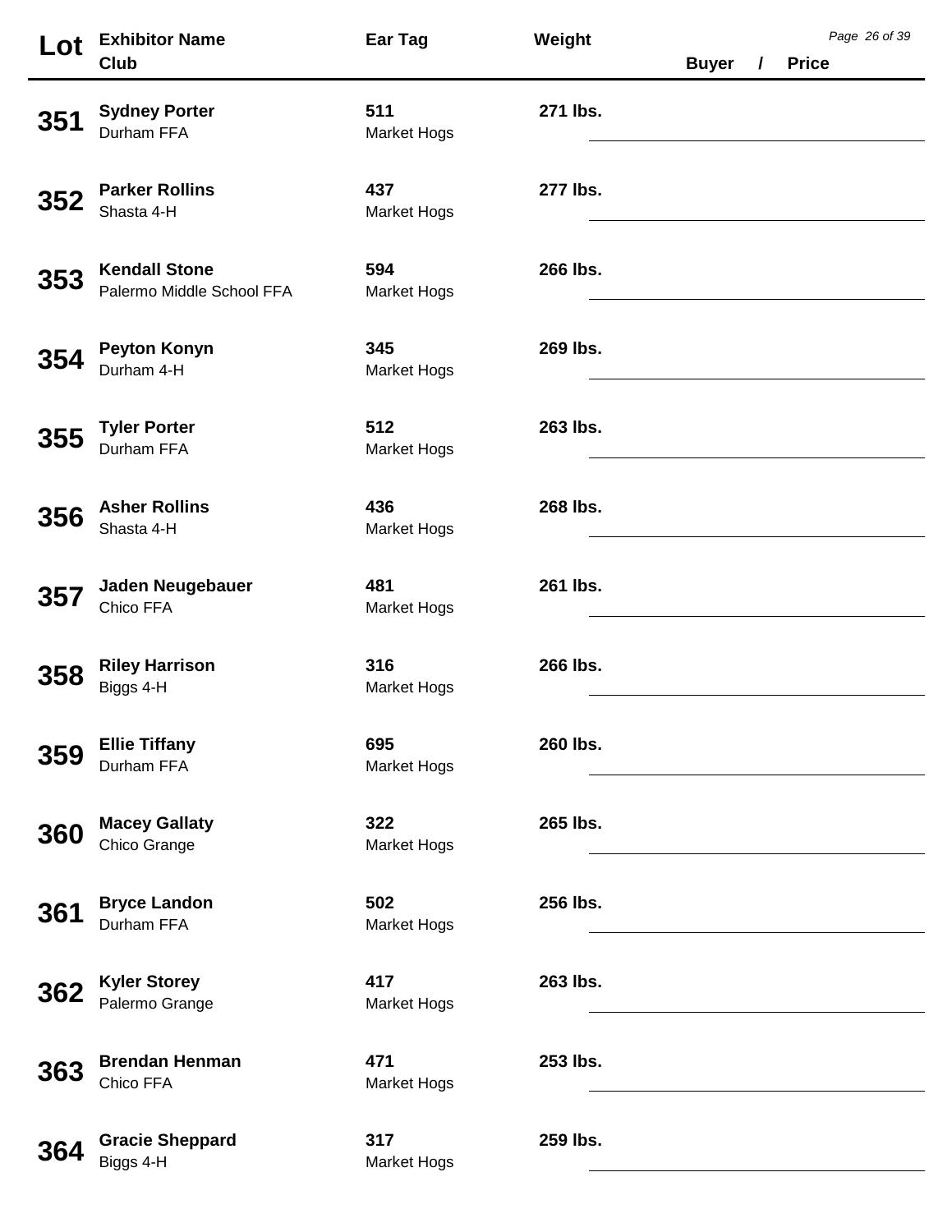| Lot             | <b>Exhibitor Name</b><br>Club                | Ear Tag                   | Weight   | <b>Buyer</b> |          | <b>Price</b> | Page 27 of 39 |
|-----------------|----------------------------------------------|---------------------------|----------|--------------|----------|--------------|---------------|
| 365             | <b>Aiden Amator</b>                          | 493                       | 251 lbs. |              | $\prime$ |              |               |
|                 | Durham FFA                                   | <b>Market Hogs</b>        |          |              |          |              |               |
| 366             | <b>Katherine Carriere</b><br>Shasta 4-H      | 429<br><b>Market Hogs</b> | 255 lbs. |              |          |              |               |
| 367             | <b>Efren Solis-lopez</b><br><b>Biggs FFA</b> | 463<br><b>Market Hogs</b> | 244 lbs. |              |          |              |               |
| 368             | <b>Levi Sherrod</b><br>Durham 4-H            | 353<br><b>Market Hogs</b> | 250 lbs. |              |          |              |               |
| 369             | <b>Gracie Gonzalez</b><br><b>Gridley FFA</b> | 536<br><b>Market Hogs</b> | 237 lbs. |              |          |              |               |
| 370             | <b>Jack Macnally Vanella</b><br>Chico Grange | 326<br><b>Market Hogs</b> | 237 lbs. |              |          |              |               |
| <b>371</b>      | Joselyn Navarro<br><b>Biggs FFA</b>          | 455<br><b>Market Hogs</b> | 236 lbs. |              |          |              |               |
|                 | <b>Wyatt Duarte</b><br>Biggs 4-H             | 315<br><b>Market Hogs</b> | 235 lbs. |              |          |              |               |
| 37              | Sara Piazzolla<br>Chico FFA                  | 483<br><b>Market Hogs</b> | 232 lbs. |              |          |              |               |
| 374             | <b>Vivienne Muff</b><br>Shasta 4-H           | 433<br><b>Market Hogs</b> | 233 lbs. |              |          |              |               |
| 375             | <b>Ellie Woods</b><br><b>Gridley FFA</b>     | 553<br><b>Market Hogs</b> | 228 lbs. |              |          |              |               |
| 376             | <b>Jace Macnally Vanella</b><br>Chico Grange | 325<br><b>Market Hogs</b> | 228 lbs. |              |          |              |               |
| 37 <sub>1</sub> | <b>Maya Ruiz</b><br>Las Plumas FFA           | 580<br><b>Market Hogs</b> | 224 lbs. |              |          |              |               |
| 378             | <b>Bryce Hughes</b><br>Manzanita Grange      | 400<br><b>Market Hogs</b> | 221 lbs. |              |          |              |               |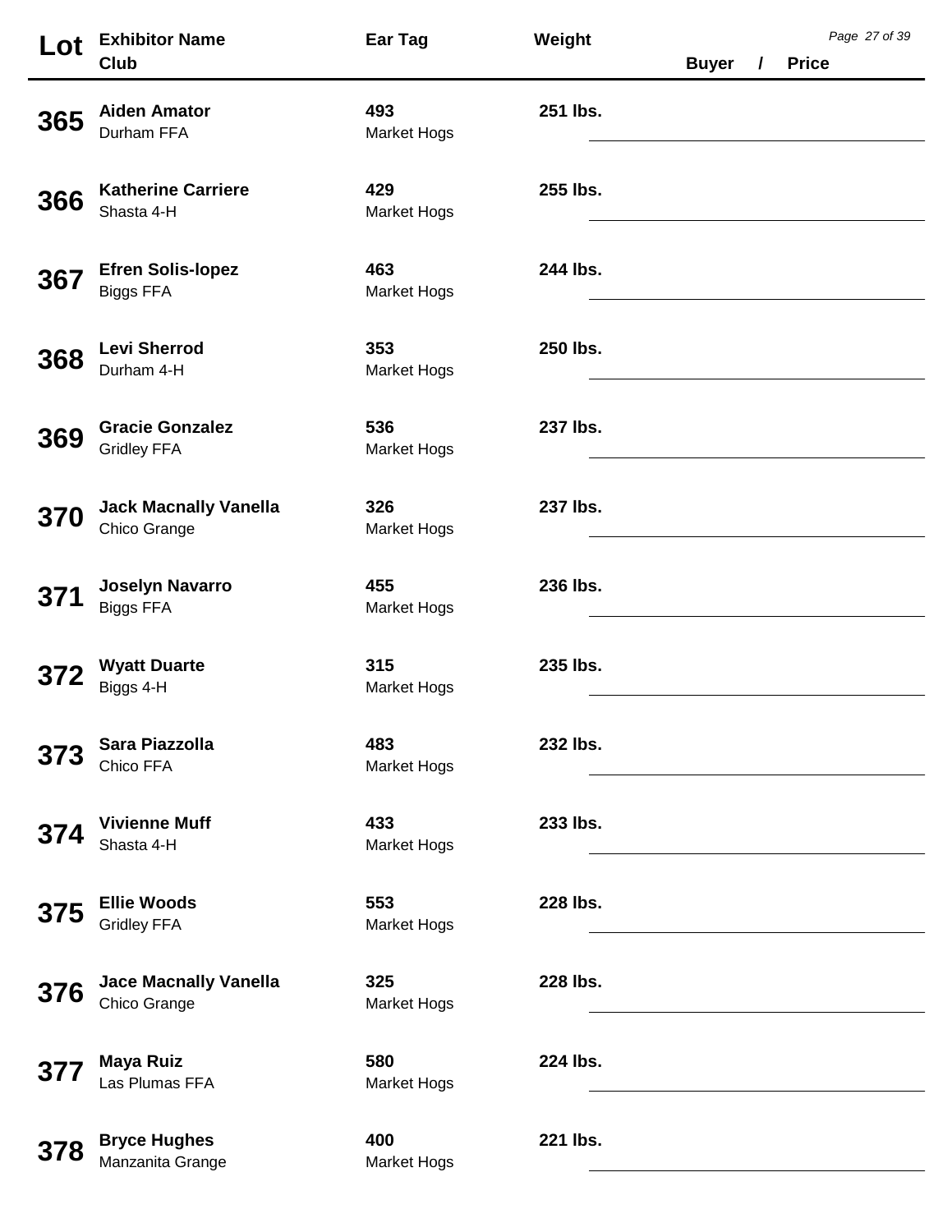| Lot | <b>Exhibitor Name</b><br>Club                        | Ear Tag                   | Weight   | <b>Buyer</b> | $\prime$ | <b>Price</b> | Page 28 of 39 |
|-----|------------------------------------------------------|---------------------------|----------|--------------|----------|--------------|---------------|
| 379 | <b>Olivia Nelson</b><br>Chico FFA                    | 480<br><b>Market Hogs</b> | 223 lbs. |              |          |              |               |
| 380 | <b>Tanner Johnson</b><br>Wyandotte Grange            | 443<br><b>Market Hogs</b> | 215 lbs. |              |          |              |               |
| 381 | <b>Destiny Lowry</b><br><b>Biggs FFA</b>             | 453<br><b>Market Hogs</b> | 211 lbs. |              |          |              |               |
| 382 | <b>Danica Butler</b><br>Independent                  | 300<br><b>Market Hogs</b> | 276 lbs. |              |          |              |               |
| 383 | <b>Miranda Johnson</b><br><b>Gridley FFA</b>         | 542<br><b>Market Hogs</b> | 280 lbs. |              |          |              |               |
| 384 | <b>Jack Carriere</b><br>Shasta 4-H                   | 428<br><b>Market Hogs</b> | 274 lbs. |              |          |              |               |
| 385 | <b>Matthew Porter</b><br>Durham FFA                  | 510<br><b>Market Hogs</b> | 274 lbs. |              |          |              |               |
| 386 | <b>Katarina Henman</b><br>Lone Pine 4-H              | 380<br><b>Market Hogs</b> | 269 lbs. |              |          |              |               |
| 387 | <b>Joseph Fernandes</b><br>Palermo Middle School FFA | 587<br><b>Market Hogs</b> | 273 lbs. |              |          |              |               |
| 388 | <b>Jax Hughes</b><br>Durham 4-H                      | 368<br><b>Market Hogs</b> | 268 lbs. |              |          |              |               |
| 389 | <b>Carson Vanella</b><br>Durham FFA                  | 521<br><b>Market Hogs</b> | 270 lbs. |              |          |              |               |
| 390 | <b>Hudson Brewer</b><br>Biggs 4-H                    | 314<br><b>Market Hogs</b> | 266 lbs. |              |          |              |               |
| 391 | <b>Isabela Hurtado</b><br>Chico FFA                  | 476<br><b>Market Hogs</b> | 264 lbs. |              |          |              |               |
| 392 | <b>Breanne Armstrong</b><br>Shasta 4-H               | 424<br><b>Market Hogs</b> | 265 lbs. |              |          |              |               |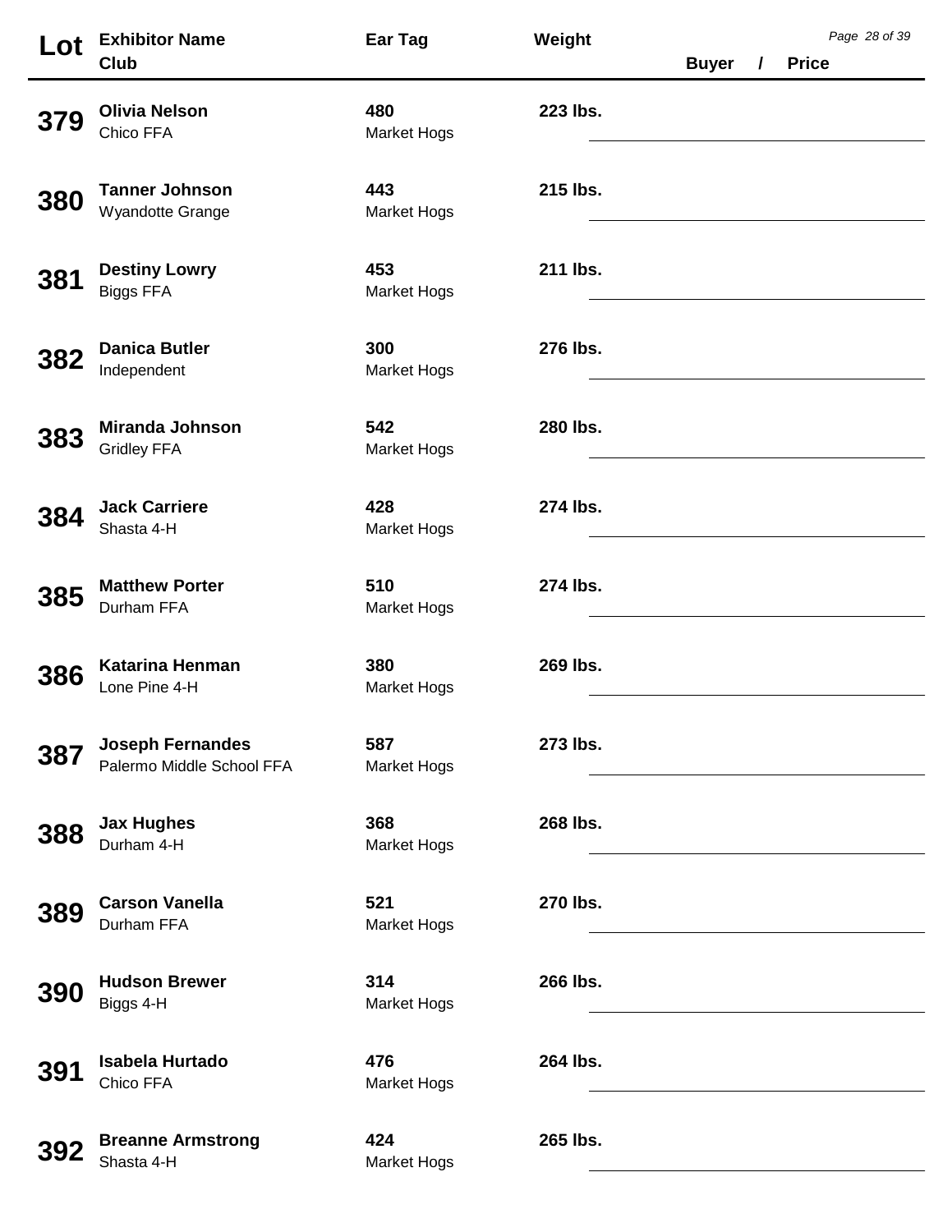| Lot        | <b>Exhibitor Name</b><br>Club               | Ear Tag                   | Weight   | <b>Buyer</b>                                                                                                           | $\prime$ | <b>Price</b> | Page 29 of 39 |
|------------|---------------------------------------------|---------------------------|----------|------------------------------------------------------------------------------------------------------------------------|----------|--------------|---------------|
| 393        | <b>Ryley Vanella</b><br>Durham FFA          | 522<br>Market Hogs        | 261 lbs. |                                                                                                                        |          |              |               |
| <b>394</b> | <b>Patrick Matthews</b><br>Lone Pine 4-H    | 643<br>Market Hogs        | 263 lbs. | <u> 1989 - Johann Stoff, deutscher Stoffen und der Stoffen und der Stoffen und der Stoffen und der Stoffen und der</u> |          |              |               |
| 395        | <b>Janelle Thorpe</b><br>Durham FFA         | 517<br><b>Market Hogs</b> | 258 lbs. |                                                                                                                        |          |              |               |
| 396        | <b>Sadie Sjolund</b><br>Durham 4-H          | 356<br><b>Market Hogs</b> | 260 lbs. |                                                                                                                        |          |              |               |
| 397        | <b>Marci Munanui</b><br><b>Biggs FFA</b>    | 454<br>Market Hogs        | 257 lbs. |                                                                                                                        |          |              |               |
| 398        | <b>Kalea Humpherys</b><br>Shasta 4-H        | 430<br><b>Market Hogs</b> | 251 lbs. | <u> 1989 - Johann Stoff, deutscher Stoffen und der Stoffen und der Stoffen und der Stoffen und der Stoffen und der</u> |          |              |               |
| 399        | <b>Charity Archer</b><br><b>Gridley FFA</b> | 525<br>Market Hogs        | 254 lbs. |                                                                                                                        |          |              |               |
| <b>400</b> | Sophia Webb<br>Lone Pine 4-H                | 396<br><b>Market Hogs</b> | 246 lbs. |                                                                                                                        |          |              |               |
| 401        | <b>Marina Archer</b><br><b>Gridley FFA</b>  | 526<br>Market Hogs        | 251 lbs. |                                                                                                                        |          |              |               |
| 402        | <b>Logan Pike</b><br>West Gridley 4-H       | 441<br>Market Hogs        | 243 lbs. |                                                                                                                        |          |              |               |
| 403        | <b>Taylor Turner</b><br>Durham FFA          | 520<br>Market Hogs        | 240 lbs. |                                                                                                                        |          |              |               |
| 404        | <b>Henry Hengst</b><br>Durham 4-H           | 98<br>Market Hogs         | 237 lbs. |                                                                                                                        |          |              |               |
| 405        | Angelica de la Cerda<br><b>Biggs FFA</b>    | 445<br>Market Hogs        | 238 lbs. |                                                                                                                        |          |              |               |
| 406        | <b>Cadience Hewett</b><br>Chico 4-H         | 601<br>Market Hogs        | 235 lbs. |                                                                                                                        |          |              |               |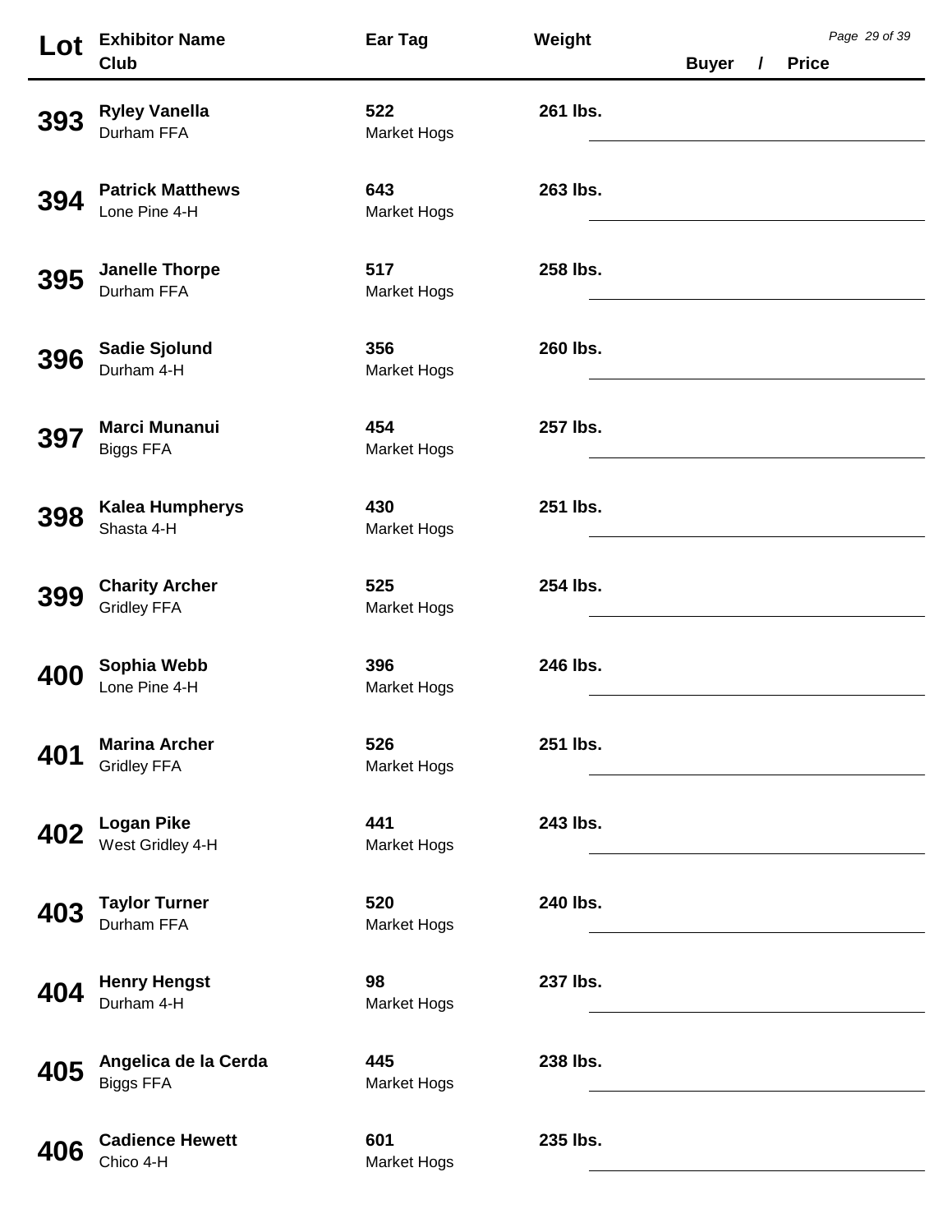| Lot        | <b>Exhibitor Name</b>                        | Ear Tag                   | Weight   |              |          |              | Page 30 of 39 |
|------------|----------------------------------------------|---------------------------|----------|--------------|----------|--------------|---------------|
|            | Club                                         |                           |          | <b>Buyer</b> | $\prime$ | <b>Price</b> |               |
| 407        | <b>Riley Rutherford</b><br><b>Biggs FFA</b>  | 456<br>Market Hogs        | 234 lbs. |              |          |              |               |
| 408        | <b>Rowan Turnquist</b><br>Lone Pine 4-H      | 647<br><b>Market Hogs</b> | 231 lbs. |              |          |              |               |
| 409        | <b>Kloe Seipert</b><br><b>Biggs FFA</b>      | 458<br><b>Market Hogs</b> | 233 lbs. |              |          |              |               |
| 410        | <b>Zac Muff</b><br>Shasta 4-H                | 434<br>Market Hogs        | 223 lbs. |              |          |              |               |
| 411        | <b>Kylie Nydell</b><br>Las Plumas FFA        | 576<br>Market Hogs        | 229 lbs. |              |          |              |               |
| 412        | <b>Heather Ramay</b><br>Independent          | 307<br><b>Market Hogs</b> | 229 lbs. |              |          |              |               |
| 413        | <b>Emma Clark</b><br>Las Plumas FFA          | 561<br><b>Market Hogs</b> | 226 lbs. |              |          |              |               |
|            | <b>Chloe Cosper</b><br>Independent           | 303<br>Market Hogs        | 214 lbs. |              |          |              |               |
|            | Izabell Hunsperger<br>Las Plumas FFA         | 566<br>Market Hogs        | 220 lbs. |              |          |              |               |
| 416        | <b>Hayley Triplett</b><br><b>Gridley FFA</b> | 549<br>Market Hogs        | 217 lbs. |              |          |              |               |
| 417        | <b>Kaitlin Leete</b><br>Lone Pine 4-H        | 385<br>Market Hogs        | 278 lbs. |              |          |              |               |
| 418        | <b>Joseph Merlo</b><br>Durham FFA            | 504<br>Market Hogs        | 280 lbs. |              |          |              |               |
| 419        | <b>Corrine Pettigrew</b><br>Chico Grange     | 609<br>Market Hogs        | 275 lbs. |              |          |              |               |
| <b>420</b> | <b>Madison Garcia</b><br><b>Gridley FFA</b>  | 535<br><b>Market Hogs</b> | 275 lbs. |              |          |              |               |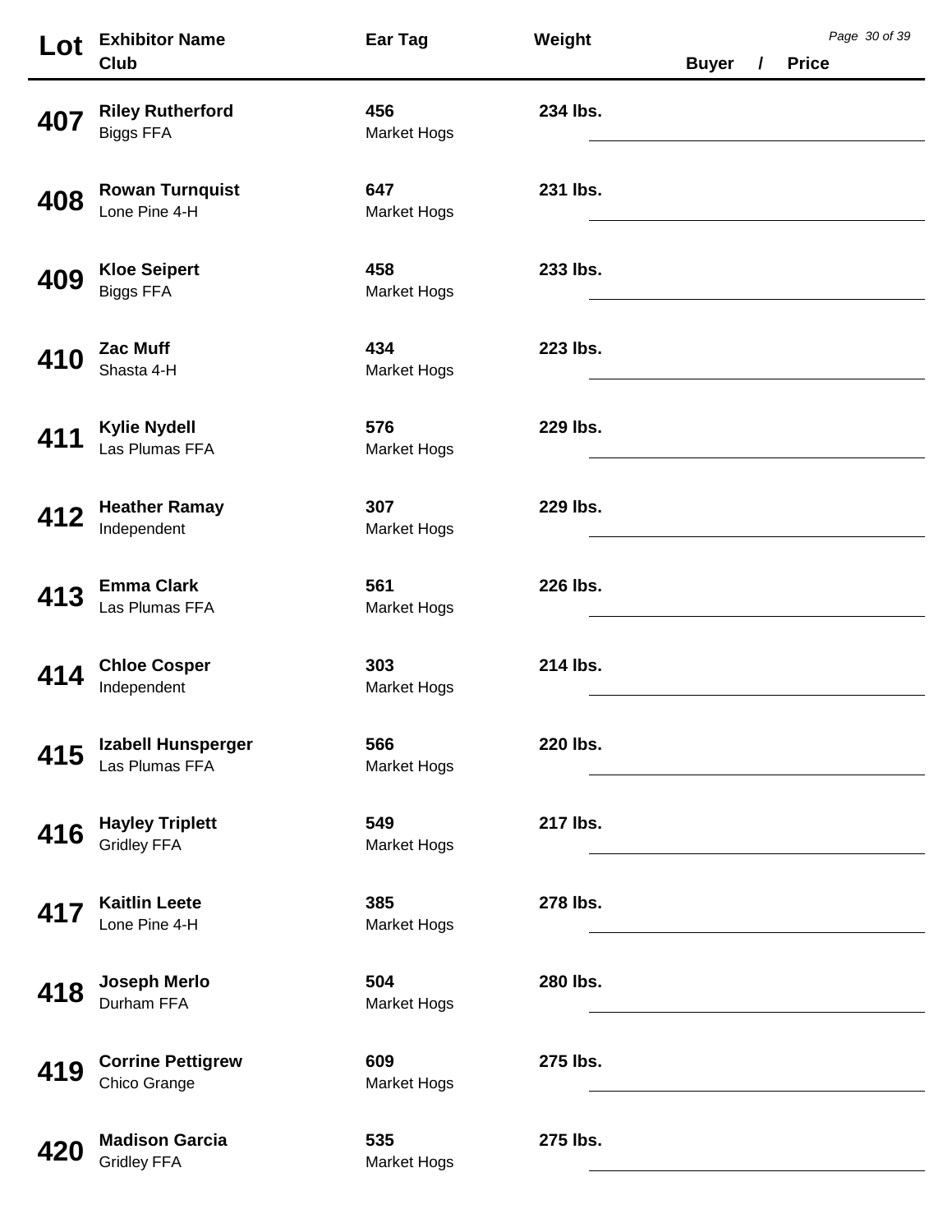| Lot        | <b>Exhibitor Name</b>                    | Ear Tag                   | Weight   |              |          |              | Page 31 of 39 |
|------------|------------------------------------------|---------------------------|----------|--------------|----------|--------------|---------------|
|            | Club                                     |                           |          | <b>Buyer</b> | $\prime$ | <b>Price</b> |               |
| 421        | <b>Tyler Leete</b><br>Lone Pine 4-H      | 384<br><b>Market Hogs</b> | 274 lbs. |              |          |              |               |
| 422        | <b>Lily Moore</b><br>Chico FFA           | 479<br><b>Market Hogs</b> | 271 lbs. |              |          |              |               |
| 423        | <b>Savannah McGowan</b><br>Lone Pine 4-H | 389<br><b>Market Hogs</b> | 270 lbs. |              |          |              |               |
| 424        | <b>Justin Spooner</b><br>Durham FFA      | 516<br><b>Market Hogs</b> | 267 lbs. |              |          |              |               |
| 425        | <b>Brady Thommen</b><br>Shasta 4-H       | 440<br><b>Market Hogs</b> | 268 lbs. |              |          |              |               |
| 426        | <b>Tanner Horn</b><br>Durham FFA         | 499<br><b>Market Hogs</b> | 265 lbs. |              |          |              |               |
| 427        | <b>Natalia Hurtado</b><br>Lone Pine 4-H  | 382<br><b>Market Hogs</b> | 266 lbs. |              |          |              |               |
| 428        | <b>Clayton Johnson</b><br>Las Plumas FFA | 569<br><b>Market Hogs</b> | 263 lbs. |              |          |              |               |
| 429        | <b>Marki Owen</b><br>Chico Grange        | 333<br><b>Market Hogs</b> | 264 lbs. |              |          |              |               |
| 430        | <b>Katia Silva</b><br><b>Biggs FFA</b>   | 460<br><b>Market Hogs</b> | 262 lbs. |              |          |              |               |
| 431        | <b>David Hurtado</b><br>Lone Pine 4-H    | 383<br><b>Market Hogs</b> | 263 lbs. |              |          |              |               |
| 432        | <b>Mayci Benedict</b><br>Las Plumas FFA  | 556<br><b>Market Hogs</b> | 260 lbs. |              |          |              |               |
| <b>433</b> | <b>Maggie Sjolund</b><br>Durham 4-H      | 355<br><b>Market Hogs</b> | 259 lbs. |              |          |              |               |
| 434        | <b>Ginny Hurley</b><br>Las Plumas FFA    | 568<br><b>Market Hogs</b> | 257 lbs. |              |          |              |               |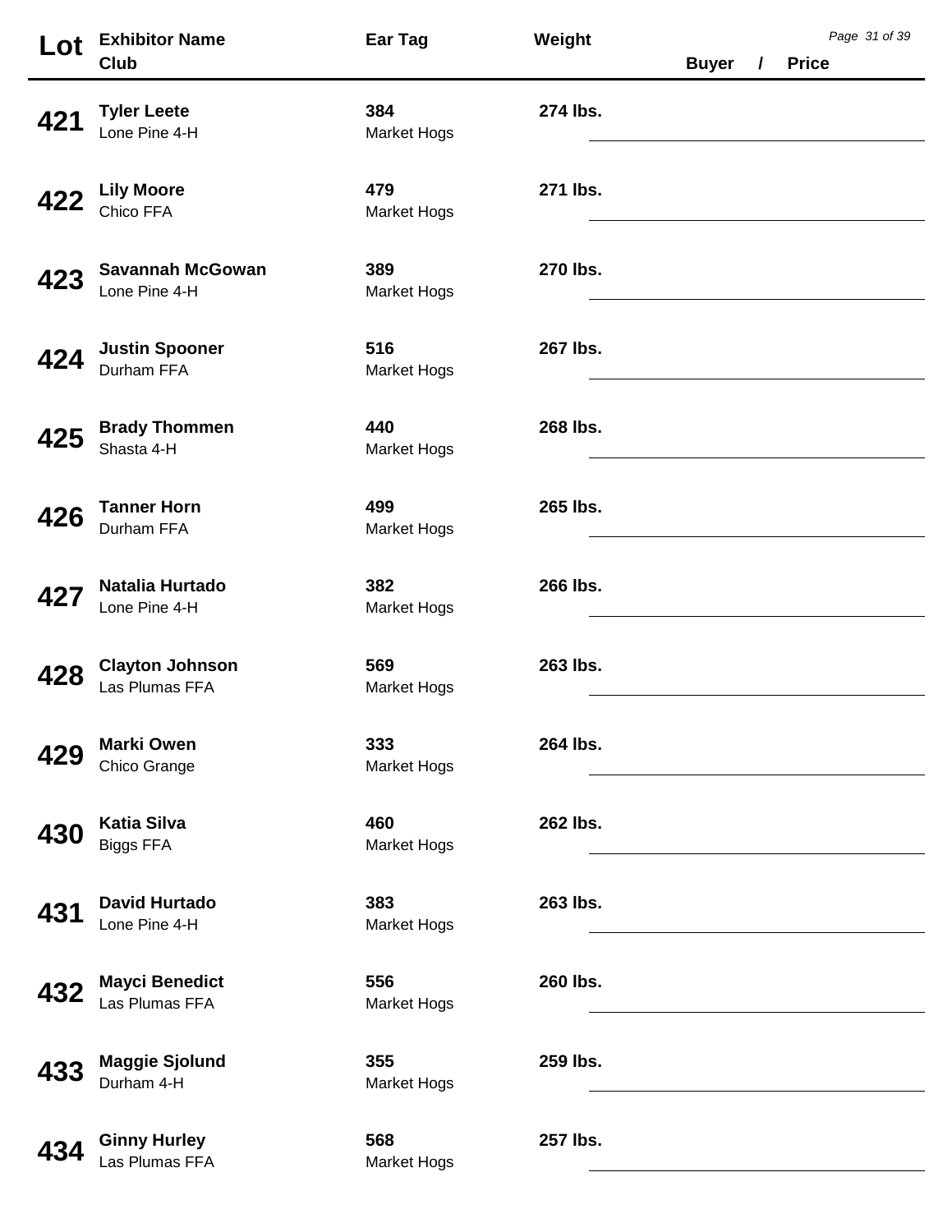| Lot | <b>Exhibitor Name</b>                        | Ear Tag                   | Weight   |              |          |              | Page 32 of 39 |
|-----|----------------------------------------------|---------------------------|----------|--------------|----------|--------------|---------------|
|     | Club                                         |                           |          | <b>Buyer</b> | $\prime$ | <b>Price</b> |               |
| 435 | <b>Raymond Merrin</b><br>Durham 4-H          | 374<br><b>Market Hogs</b> | 254 lbs. |              |          |              |               |
| 436 | <b>Reese Stevens</b><br><b>Gridley FFA</b>   | 548<br><b>Market Hogs</b> | 253 lbs. |              |          |              |               |
| 437 | <b>Zachary Guerra</b><br>Durham 4-H          | 365<br><b>Market Hogs</b> | 250 lbs. |              |          |              |               |
| 438 | <b>Kyle Scott</b><br>Durham FFA              | 514<br><b>Market Hogs</b> | 249 lbs. |              |          |              |               |
| 439 | <b>Trinity Marshall</b><br>Palermo Grange    | 414<br><b>Market Hogs</b> | 243 lbs. |              |          |              |               |
| 440 | <b>Zonah Headley</b><br><b>Biggs FFA</b>     | 448<br><b>Market Hogs</b> | 243 lbs. |              |          |              |               |
| 441 | <b>Benjamin Birchard</b><br>Durham 4-H       | 612<br><b>Market Hogs</b> | 236 lbs. |              |          |              |               |
| 442 | Jazmin Ibarra<br><b>Biggs FFA</b>            | 450<br><b>Market Hogs</b> | 237 lbs. |              |          |              |               |
| 443 | <b>Hayden Poyner</b><br>Durham 4-H           | 351<br><b>Market Hogs</b> | 235 lbs. |              |          |              |               |
| 444 | Jeriko Bertagna<br>Chico FFA                 | 465<br><b>Market Hogs</b> | 231 lbs. |              |          |              |               |
| 445 | Raylan Van Arsdale<br>Durham 4-H             | 357<br><b>Market Hogs</b> | 230 lbs. |              |          |              |               |
| 446 | <b>Payton Burresch</b><br><b>Gridley FFA</b> | 527<br><b>Market Hogs</b> | 228 lbs. |              |          |              |               |
| 447 | <b>Avignon McGowan</b><br>Lone Pine 4-H      | 388<br><b>Market Hogs</b> | 228 lbs. |              |          |              |               |
| 448 | <b>Emily Huitt</b><br>Chico FFA              | 474<br><b>Market Hogs</b> | 224 lbs. |              |          |              |               |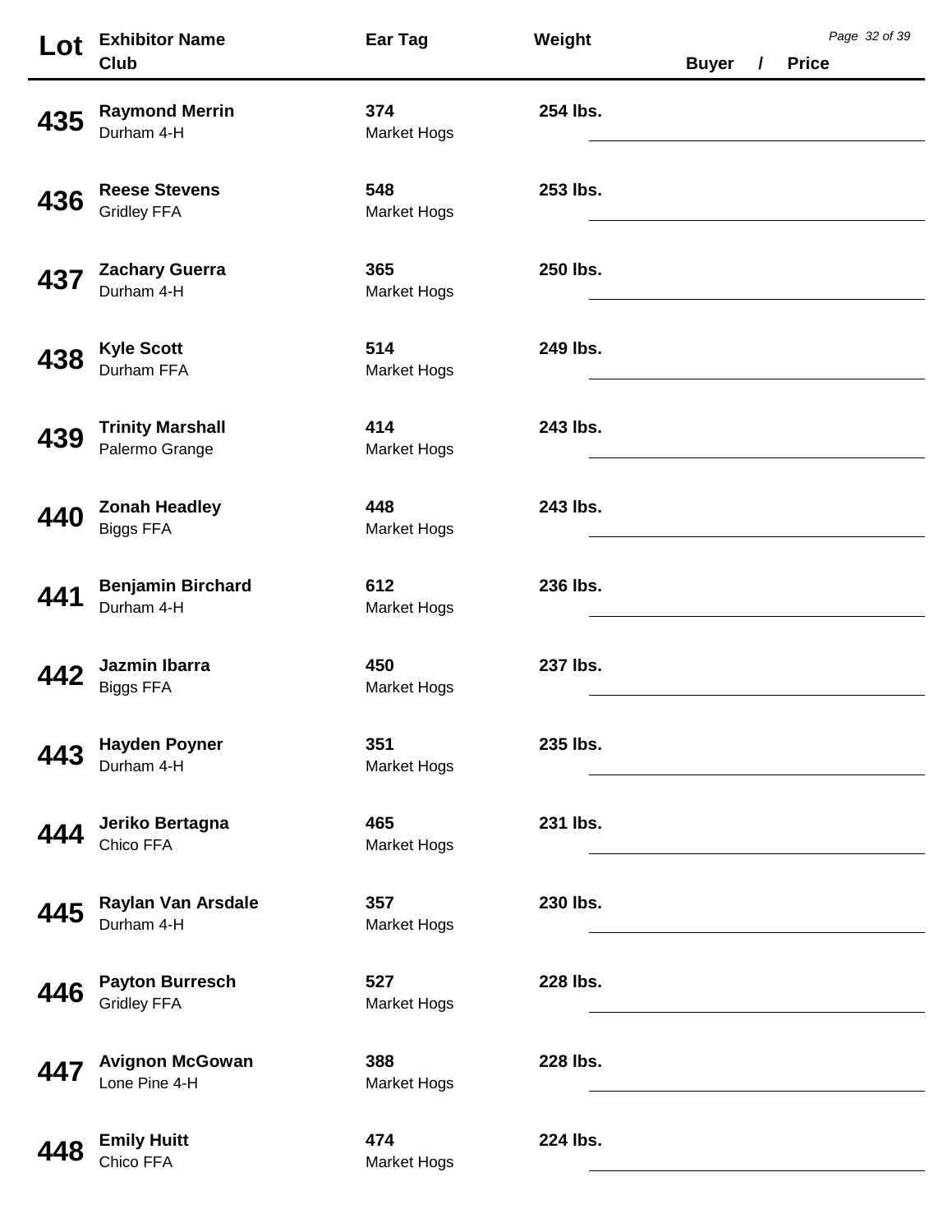| Lot | <b>Exhibitor Name</b><br><b>Club</b>                 | <b>Ear Tag</b>            | Weight         | <b>Buyer</b> | $\prime$ | <b>Price</b> | Page 33 of 39 |
|-----|------------------------------------------------------|---------------------------|----------------|--------------|----------|--------------|---------------|
| 449 | <b>Riley Engelmann</b><br>Manzanita 4-H              | 398<br><b>Market Hogs</b> | 214 lbs.       |              |          |              |               |
| 450 | <b>Alejandro Garcia</b><br>Palermo Middle School FFA | 588<br><b>Market Hogs</b> | 223 lbs.       |              |          |              |               |
| 451 | <b>Avery Meinberg</b><br>Durham 4-H                  | 347<br><b>Market Hogs</b> | 219 lbs.       |              |          |              |               |
| 452 | <b>Ally Williams</b><br><b>Biggs FFA</b>             | 464<br><b>Market Hogs</b> | 214 lbs.       |              |          |              |               |
| 453 | <b>Casi Blackson</b><br>Bangor 4-H                   | 701<br><b>Market Goat</b> | 105 lbs.       |              |          |              |               |
| 454 | <b>Michael Robertson</b><br>Pine Ridge 4-H           | 722<br><b>Market Goat</b> | 102 lbs.       |              |          |              |               |
| 455 | <b>Jayden Beck</b><br><b>Biggs FFA</b>               | 734<br><b>Market Goat</b> | 87 lbs.        |              |          |              |               |
| 456 | <b>Brielyn LaFayette</b><br>Wyandotte Grange         | 732<br><b>Market Goat</b> | 92 lbs.        |              |          |              |               |
| 457 | <b>Ashley Spence</b><br>Durham 4-H                   | 705<br><b>Market Goat</b> | 81 lbs.        |              |          |              |               |
| 458 | <b>Grace Benedict</b><br>Las Plumas FFA              | 782<br><b>Market Goat</b> | <b>72 lbs.</b> |              |          |              |               |
| 459 | <b>Kelby Wood</b><br>Shasta 4-H                      | 724<br><b>Market Goat</b> | 94 lbs.        |              |          |              |               |
| 460 | <b>Alex Gendreau</b><br>Las Plumas FFA               | 783<br><b>Market Goat</b> | 105 lbs.       |              |          |              |               |
| 461 | <b>Weston Engen</b><br>Wyandotte Grange              | 728<br><b>Market Goat</b> | 92 lbs.        |              |          |              |               |
| 462 | <b>Evan Hayse</b><br>Las Plumas FFA                  | 784<br><b>Market Goat</b> | 97 lbs.        |              |          |              |               |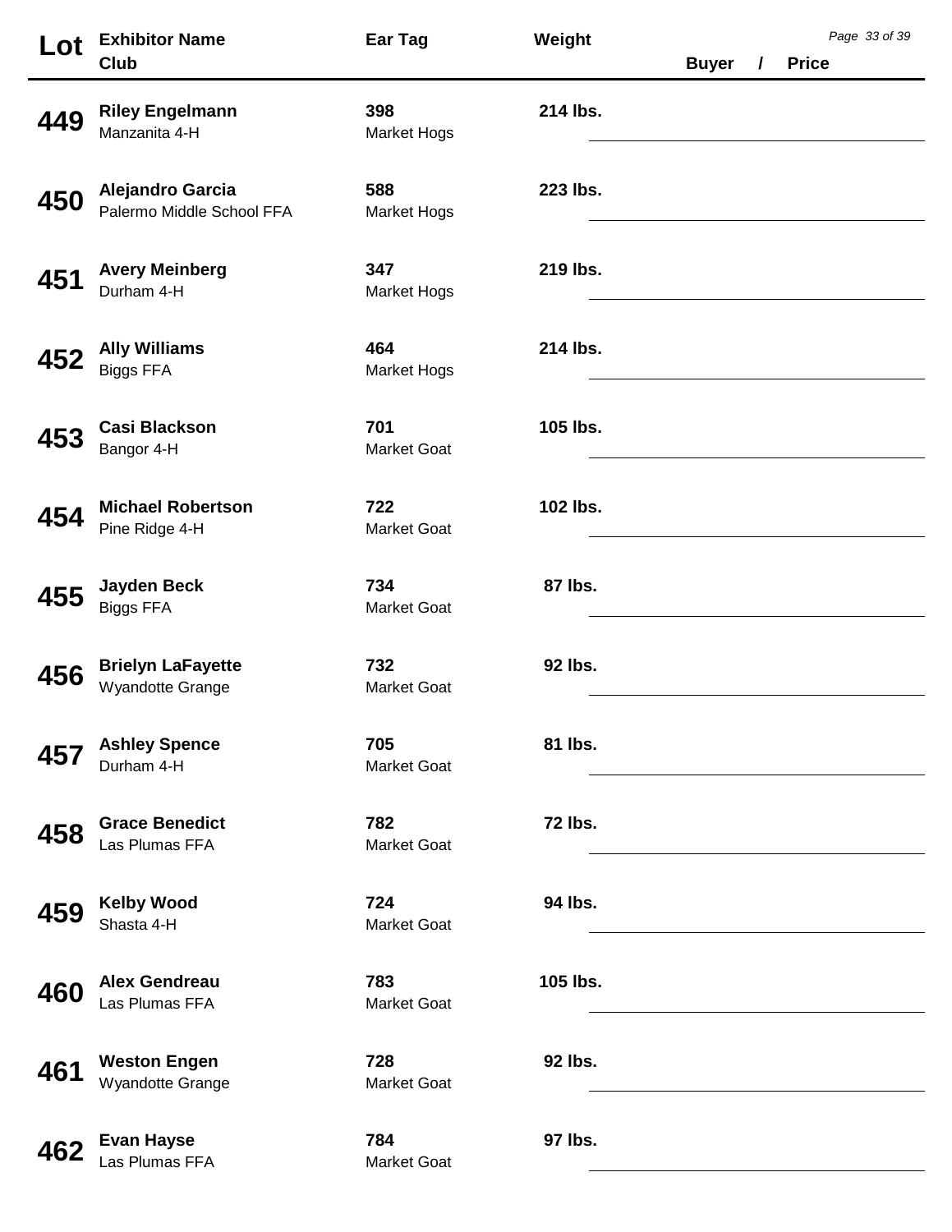| Lot | <b>Exhibitor Name</b><br>Club                     | Ear Tag                   | Weight   | <b>Buyer</b> | $\prime$ | <b>Price</b> | Page 34 of 39 |  |
|-----|---------------------------------------------------|---------------------------|----------|--------------|----------|--------------|---------------|--|
| 463 | Nevada Knapp<br>Wyandotte Grange                  | 731<br><b>Market Goat</b> | 83 lbs.  |              |          |              |               |  |
| 464 | <b>Tanner Job</b><br><b>Biggs FFA</b>             | 43<br><b>Market Goat</b>  | 84 lbs.  |              |          |              |               |  |
| 465 | Lilia Hurtado<br>Lone Pine 4-H                    | 707<br><b>Market Goat</b> | 80 lbs.  |              |          |              |               |  |
| 466 | <b>Anabelle Ruff</b><br>Palermo Middle School FFA | 791<br><b>Market Goat</b> | 62 lbs.  |              |          |              |               |  |
| 467 | <b>Haddie Heyland</b><br>Chico 4-H                | 703<br><b>Market Goat</b> | 105 lbs. |              |          |              |               |  |
| 468 | <b>Vanessa Pishek</b><br>Durham FFA               | 743<br><b>Market Goat</b> | 105 lbs. |              |          |              |               |  |
| 469 | <b>Makenzie Hoffman</b><br>Wyandotte Grange       | 730<br><b>Market Goat</b> | 90 lbs.  |              |          |              |               |  |
| 470 | <b>Oswaldo Orozco</b><br>Las Plumas FFA           | 787<br><b>Market Goat</b> | 93 lbs.  |              |          |              |               |  |
| 47  | <b>Aubree Smith</b><br>Lone Pine 4-H              | 712<br><b>Market Goat</b> | 93 lbs.  |              |          |              |               |  |
| 472 | <b>Abe Doney</b><br>Durham FFA                    | 742<br><b>Market Goat</b> | 82 lbs.  |              |          |              |               |  |
| 473 | <b>Christopher Williams</b><br>Independent        | 407<br><b>Market Goat</b> | 86 lbs.  |              |          |              |               |  |
| 474 | <b>Trenten Dewell</b><br><b>CORE Butte FFA</b>    | 739<br><b>Market Goat</b> | 64 lbs.  |              |          |              |               |  |
| 475 | <b>Saydee Perez</b><br>Lone Pine 4-H              | 710<br><b>Market Goat</b> | 79 lbs.  |              |          |              |               |  |
| 476 | Joelle Naphan<br><b>CORE Butte FFA</b>            | 6724<br>Market Lamb       | 148 lbs. |              |          |              |               |  |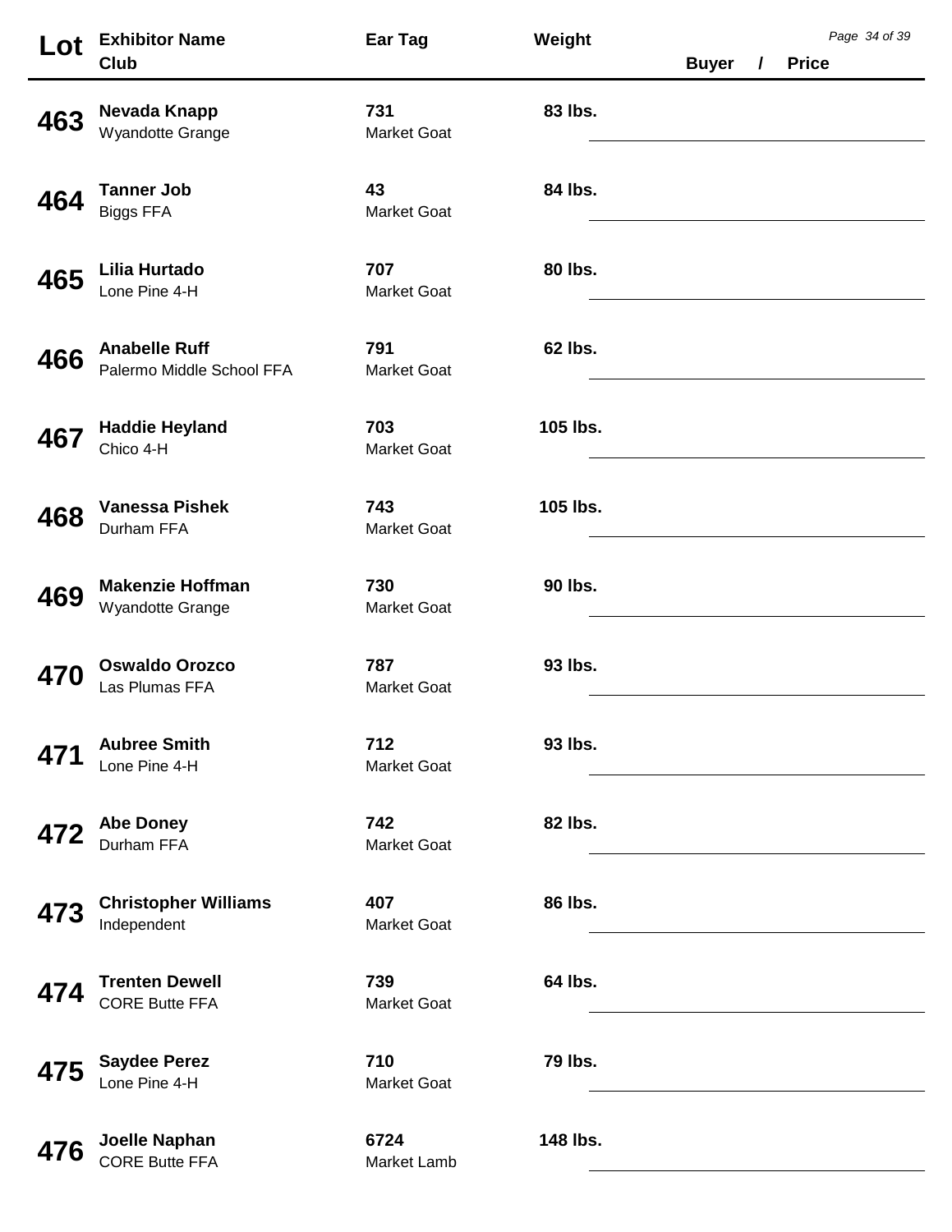| Lot | <b>Exhibitor Name</b>                      | Ear Tag                    | Weight   |              |          | Page 35 of 39 |
|-----|--------------------------------------------|----------------------------|----------|--------------|----------|---------------|
|     | Club                                       |                            |          | <b>Buyer</b> | $\prime$ | <b>Price</b>  |
| 477 | <b>Mason Kaelin</b><br>Biggs 4-H           | 6644<br>Market Lamb        | 150 lbs. |              |          |               |
| 478 | <b>Emily Alderman</b><br>Durham FFA        | 6725<br>Market Lamb        | 138 lbs. |              |          |               |
| 479 | <b>Benjamin Lewis</b><br>Chico Grange      | 6652<br>Market Lamb        | 143 lbs. |              |          |               |
| 480 | <b>Emma Schneider</b><br>Durham FFA        | 6730<br><b>Market Lamb</b> | 132 lbs. |              |          |               |
| 481 | <b>Taylor Lynch</b><br>Durham 4-H          | 6661<br>Market Lamb        | 135 lbs. |              |          |               |
| 482 | <b>Xitlaly Orozco</b><br>Las Plumas FFA    | 6761<br>Market Lamb        | 128 lbs. |              |          |               |
| 483 | <b>Arden Vines</b><br>Biggs 4-H            | 6647<br>Market Lamb        | 140 lbs. |              |          |               |
| 484 | <b>Ruby Anchordoguy</b><br>Lone Pine 4-H   | 6668<br><b>Market Lamb</b> | 132 lbs. |              |          |               |
| 485 | <b>Alivea Summers</b><br>Las Plumas FFA    | 6766<br><b>Market Lamb</b> | 124 lbs. |              |          |               |
| 486 | <b>Gracie Donahoo</b><br>Durham 4-H        | 6653<br><b>Market Lamb</b> | 129 lbs. |              |          |               |
| 487 | <b>Lily Larrabee</b><br>Durham 4-H         | 6658<br>Market Lamb        | 125 lbs. |              |          |               |
| 488 | <b>Ana Williams</b><br><b>Gridley FFA</b>  | 6750<br>Market Lamb        | 110 lbs. |              |          |               |
| 489 | <b>Aubrey Quist</b><br>Independent         | 6636<br>Market Lamb        | 123 lbs. |              |          |               |
| 490 | <b>Addison Perkins</b><br>Manzanita Grange | 6679<br>Market Lamb        | 114 lbs. |              |          |               |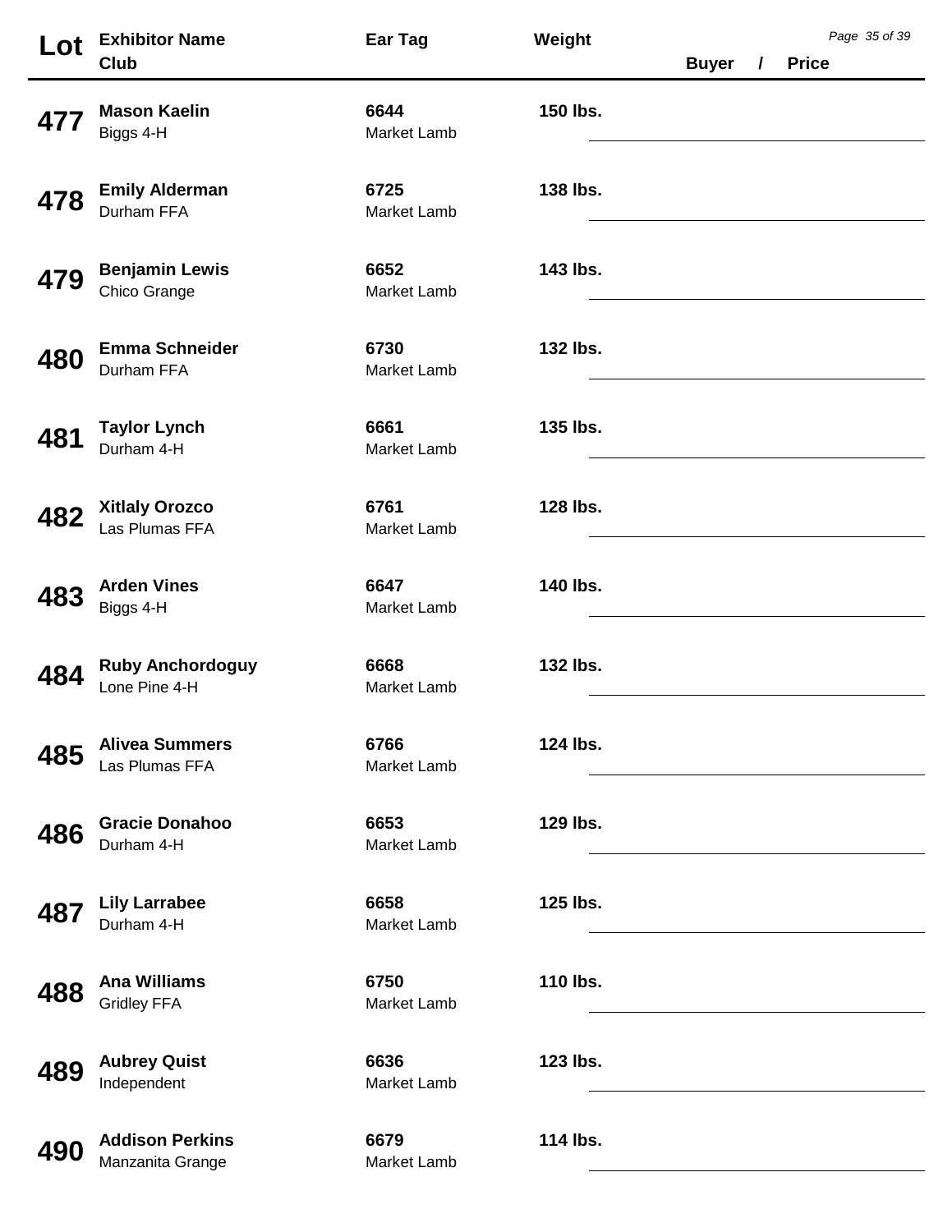| Lot | <b>Exhibitor Name</b><br><b>Club</b>       | Ear Tag                    | Weight   | <b>Buyer</b> | $\prime$ | <b>Price</b> | Page 36 of 39 |
|-----|--------------------------------------------|----------------------------|----------|--------------|----------|--------------|---------------|
| 491 | <b>Ava Bunch</b><br>Durham FFA             | 6727<br>Market Lamb        | 150 lbs. |              |          |              |               |
| 492 | June Mendonca<br>Independent               | 6634<br>Market Lamb        | 150 lbs. |              |          |              |               |
| 493 | <b>Reiley Shinn</b><br>Las Plumas FFA      | 6763<br>Market Lamb        | 143 lbs. |              |          |              |               |
| 494 | <b>Vivian King</b><br>Independent          | 6632<br>Market Lamb        | 149 lbs. |              |          |              |               |
| 495 | <b>Kylee Harris</b><br>Chico FFA           | 6721<br>Market Lamb        | 141 lbs. |              |          |              |               |
| 496 | <b>Aaron Quist</b><br>Independent          | 6635<br>Market Lamb        | 148 lbs. |              |          |              |               |
| 497 | <b>Addison Busch</b><br><b>Gridley FFA</b> | 6733<br>Market Lamb        | 136 lbs. |              |          |              |               |
| 498 | <b>Angelina Smith</b><br>Shasta 4-H        | 6711<br>Market Lamb        | 141 lbs. |              |          |              |               |
| 499 | <b>Evelyn Horton</b><br><b>Gridley FFA</b> | 6741<br><b>Market Lamb</b> | 132 lbs. |              |          |              |               |
| 500 | <b>Logan Hansen</b><br>Manzanita Grange    | 6678<br><b>Market Lamb</b> | 140 lbs. |              |          |              |               |
| 501 | <b>Hunter Haslem</b><br>Durham FFA         | 6793<br>Market Lamb        | 126 lbs. |              |          |              |               |
| 502 | <b>Branson Busch</b><br>Independent        | 6630<br>Market Lamb        | 138 lbs. |              |          |              |               |
| 503 | <b>Laycee Davy</b><br>Palermo Grange       | 6691<br>Market Lamb        | 133 lbs. |              |          |              |               |
| 504 | Jenna Villapania<br><b>Gridley FFA</b>     | 6795<br>Market Lamb        | 124 lbs. |              |          |              |               |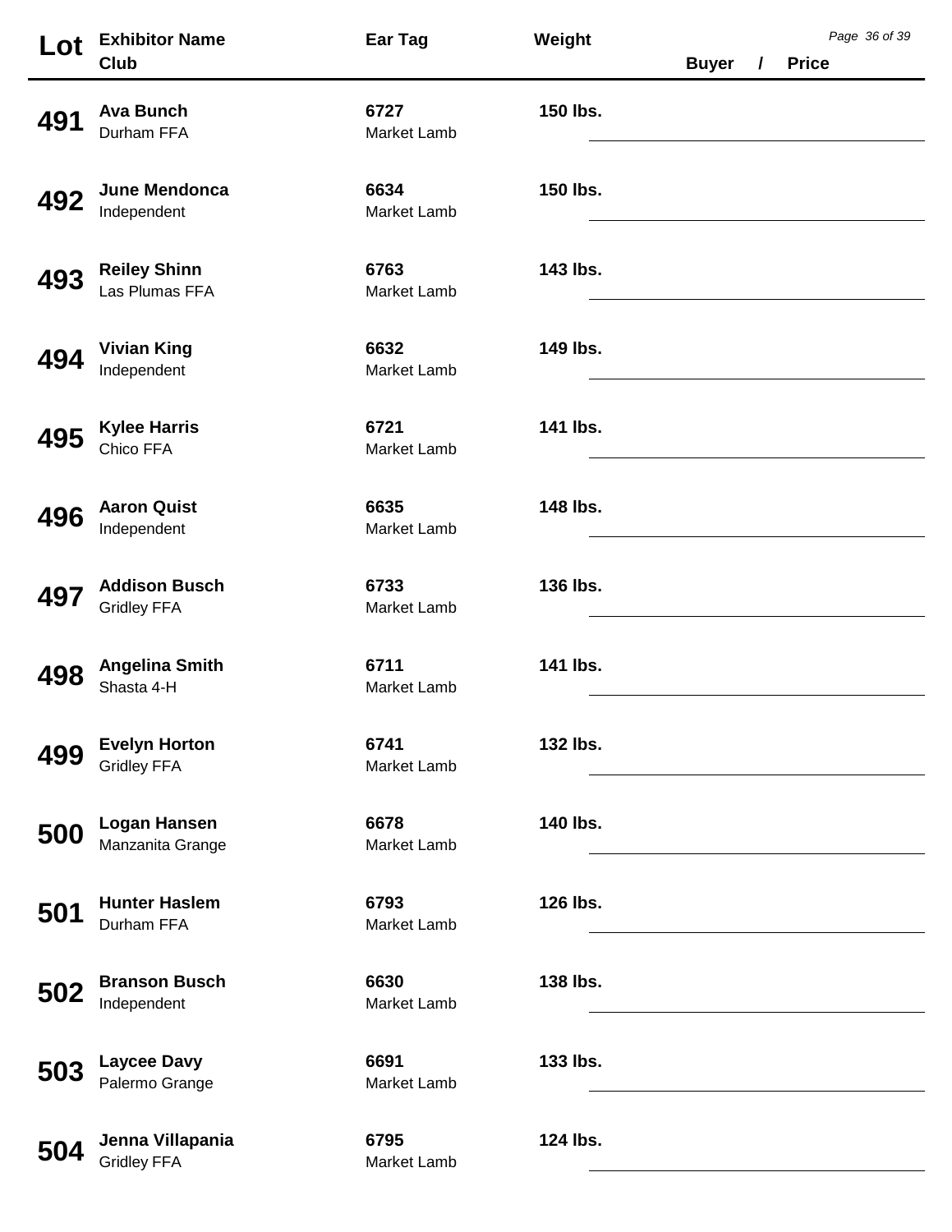| Lot     | <b>Exhibitor Name</b>                      | Ear Tag                    | Weight   |              |          | Page 37 of 39 |  |
|---------|--------------------------------------------|----------------------------|----------|--------------|----------|---------------|--|
|         | Club                                       |                            |          | <b>Buyer</b> | $\prime$ | <b>Price</b>  |  |
| 505     | <b>Presley Carlson</b><br>Wyandotte Grange | 6713<br>Market Lamb        | 127 lbs. |              |          |               |  |
| 506     | <b>Morgan Mallery</b><br>Pine Ridge 4-H    | 6702<br>Market Lamb        | 125 lbs. |              |          |               |  |
| 507     | <b>Alicia Andes</b><br><b>Gridley FFA</b>  | 6732<br>Market Lamb        | 112 lbs. |              |          |               |  |
| 508     | Alessandra Hurtado<br>Lone Pine 4-H        | 6669<br><b>Market Lamb</b> | 121 lbs. |              |          |               |  |
| 509     | <b>Katera King</b><br>Palermo Grange       | 6695<br>Market Lamb        | 117 lbs. |              |          |               |  |
| 510     | <b>Kylie Atteberry</b><br>Las Plumas FFA   | 6751<br>Market Lamb        | 150 lbs. |              |          |               |  |
| 511     | Lila Anchordoguy<br>Lone Pine 4-H          | 6667<br>Market Lamb        | 150 lbs. |              |          |               |  |
| 51<br>2 | <b>Naomi Richins</b><br><b>Gridley FFA</b> | 6745<br>Market Lamb        | 146 lbs. |              |          |               |  |
| 513     | <b>Mason Nelson</b><br>Shasta 4-H          | 6706<br><b>Market Lamb</b> | 150 lbs. |              |          |               |  |
| 514     | <b>Kate Merrill</b><br>Las Plumas FFA      | 6760<br><b>Market Lamb</b> | 142 lbs. |              |          |               |  |
| 515     | <b>Dane Becker</b><br>Manzanita Grange     | 6674<br>Market Lamb        | 148 lbs. |              |          |               |  |
| 516     | <b>Tanner Hansen</b><br><b>Gridley FFA</b> | 6740<br>Market Lamb        | 139 lbs. |              |          |               |  |
| 517     | <b>Molly Becker</b><br>Manzanita Grange    | 6676<br>Market Lamb        | 143 lbs. |              |          |               |  |
| 518     | <b>Kensley Kaelin</b><br>Biggs 4-H         | 6643<br>Market Lamb        | 139 lbs. |              |          |               |  |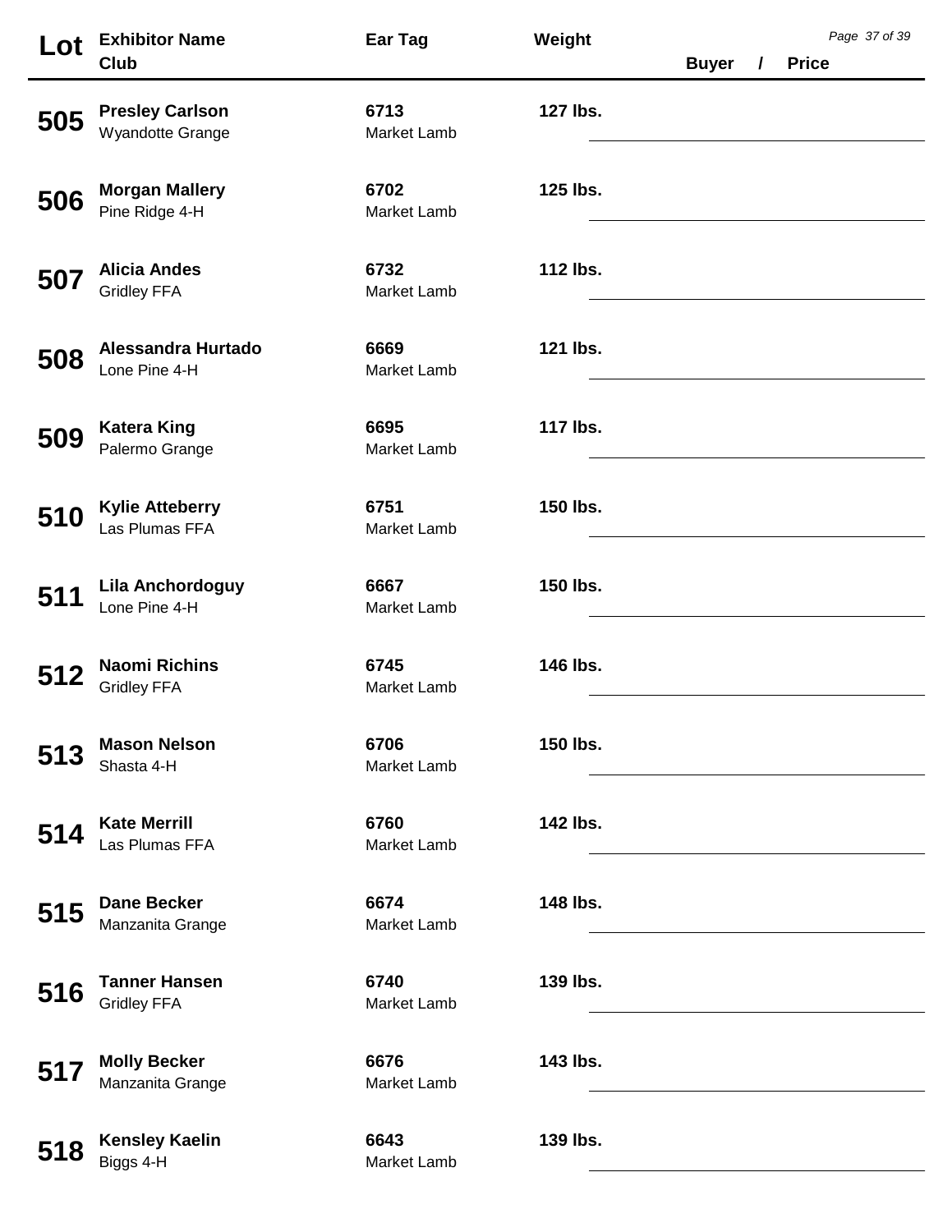| Lot | <b>Exhibitor Name</b><br>Club                | Ear Tag             | Weight   | <b>Buyer</b> | $\prime$ | <b>Price</b> | Page 38 of 39 |
|-----|----------------------------------------------|---------------------|----------|--------------|----------|--------------|---------------|
| 519 | Janessa Delgado<br><b>Gridley FFA</b>        | 6738<br>Market Lamb | 134 lbs. |              |          |              |               |
| 520 | <b>Collin Peterson</b><br>Shasta 4-H         | 6708<br>Market Lamb | 135 lbs. |              |          |              |               |
| 521 | <b>Ava Thompson</b><br>Palermo Grange        | 6698<br>Market Lamb | 132 lbs. |              |          |              |               |
| 522 | Liliana Soria<br>Las Plumas FFA              | 6764<br>Market Lamb | 129 lbs. |              |          |              |               |
| 523 | <b>Bella Caney</b><br>Palermo Grange         | 6690<br>Market Lamb | 128 lbs. |              |          |              |               |
| 524 | <b>Sofia Perkins</b><br>Biggs 4-H            | 6646<br>Market Lamb | 126 lbs. |              |          |              |               |
| 525 | <b>Hope West</b><br><b>Gridley FFA</b>       | 6749<br>Market Lamb | 123 lbs. |              |          |              |               |
| 526 | <b>Maycee Crosswell</b><br>Lake Oroville 4-H | 6665<br>Market Lamb | 121 lbs. |              |          |              |               |
| 527 | <b>Brieana Day</b><br>Nord Cana 4-H          | 6682<br>Market Lamb | 116 lbs. |              |          |              |               |
| 528 | <b>Aurora Hunt</b><br>Las Plumas FFA         | 6758<br>Market Lamb | 150 lbs. |              |          |              |               |
| 529 | <b>Carson Allard</b><br>Manzanita Grange     | 6673<br>Market Lamb | 150 lbs. |              |          |              |               |
| 530 | <b>Kelsey Swearinger</b><br>Durham FFA       | 6731<br>Market Lamb | 147 lbs. |              |          |              |               |
| 531 | <b>Alyssa Smith</b><br>Shasta 4-H            | 6710<br>Market Lamb | 149 lbs. |              |          |              |               |
| 532 | <b>Kiley Vang</b><br>Las Plumas FFA          | 6767<br>Market Lamb | 141 lbs. |              |          |              |               |